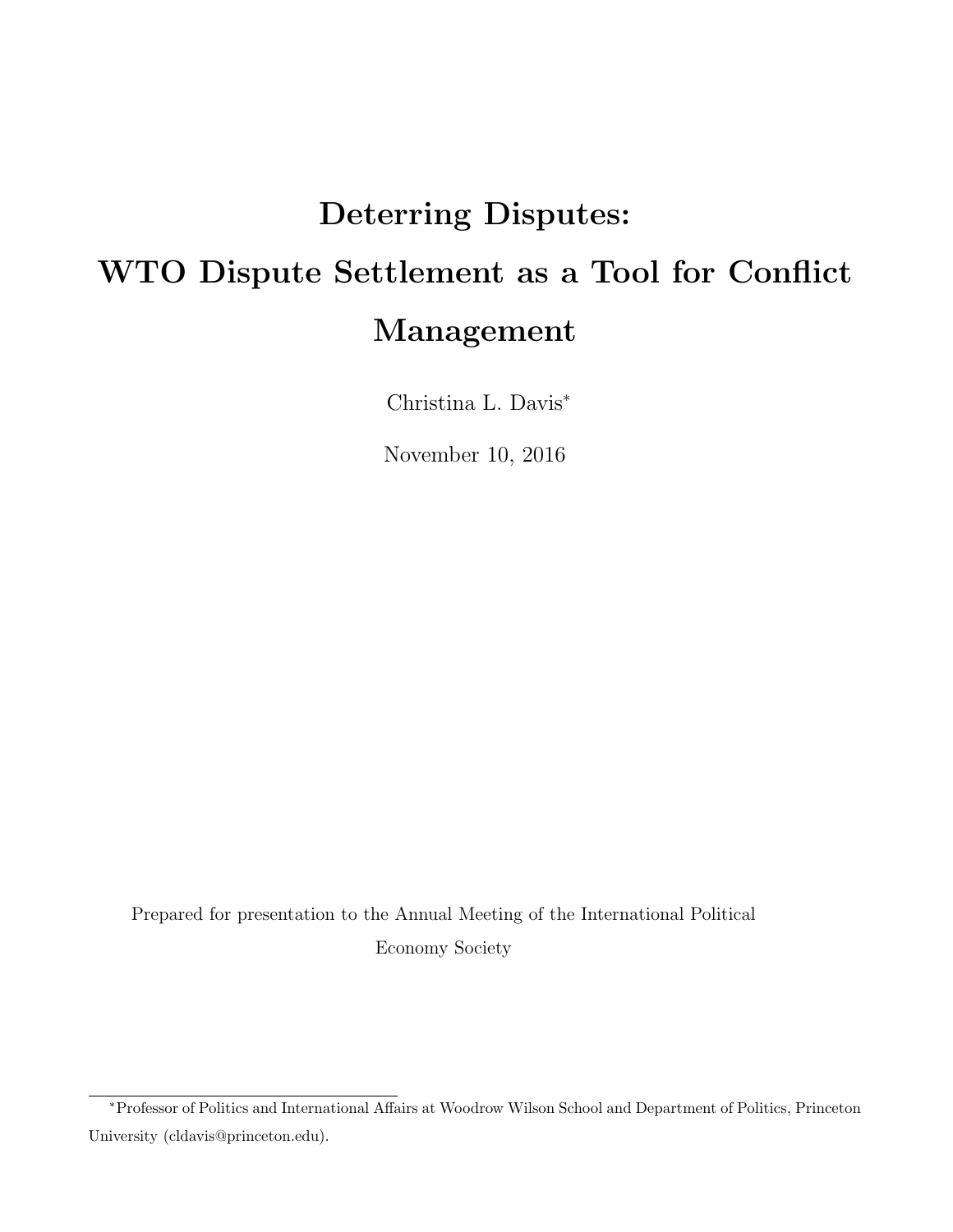#### Abstract

An effective legal system not only solves specific disputes but also inhibits future violations. This paper examines how the WTO dispute settlment process resolves specific disputes and reduces their future occurrence. First, the process of selecting cases to escalate in the legal venue reveals information about the preferences of defendant and complainant. A third party arbitrator and multilateral membership adds international obligation and reputation as new leverage for compliance. Second, a formal dispute mechanism may have broader impact if the adjudication of one case leads to other countries reforming policies. Each dispute case clarifies interpretation of the law and enhances the credibility of enforcement.

This paper examines WTO dispute settlement to assess the role of courts to solve disputes and prevent future incidents. The effectiveness of WTO dispute settlement to resolve disputes is tested with statistical analysis of an original dataset of potential trade disputes coded from U.S. government reports on foreign trade barriers. Evidence shows that taking a dispute to the legal forum brings policy change in comparison with outcomes achieved in bilateral negotiations. In addition, past WTO disputes shape the subsequent pattern of trade barriers. Looking more broadly, the declining frequency of complaints filed by all members from 1995 to 2015 is consistent with the deterrence argument. While some areas of law encounter repeat litigation, standards and new agreements have shown more resilient enforcement. Furthermore, analysis of the filing patterns from 1975 to 2012 suggests that the increase of legalization in the WTO has established deterrence effects that were absent in the GATT period. Looking more closely at individual cases, the paper evaluates how past complaints serve to clarify the law and increase the credibility of enforcement.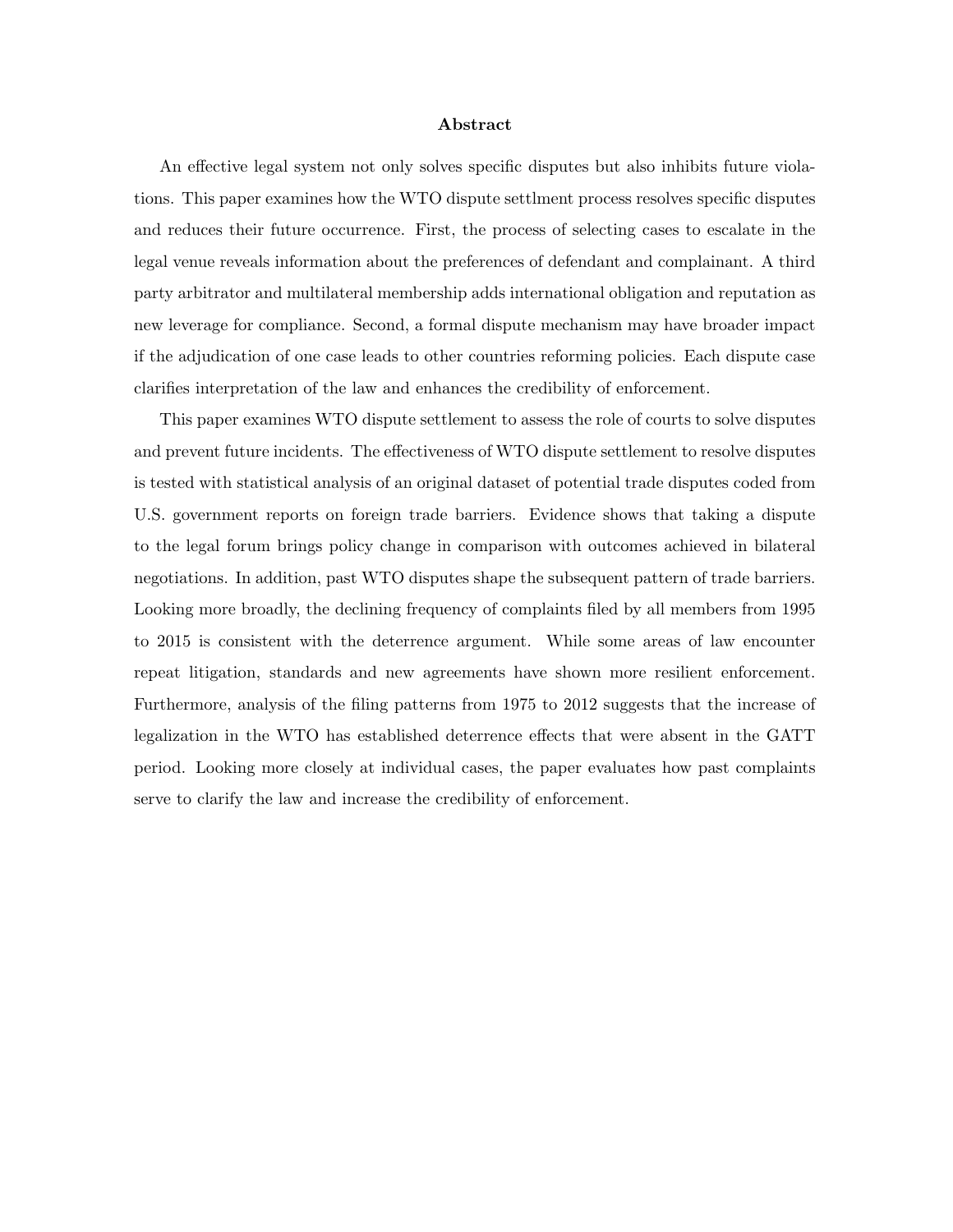The growing role of courts in international affairs suggests that states must find them useful. But do we really know? A well functioning court will enforce law through resolving the disputes brought before it and establish consistent expectations sufficient to guide behavior toward compliance with the law. This may represent a lofty ambition that cannot always be achieved by domestic courts let alone by those at the international level. This paper conducts an empirical investigation of how courts resolve conflict using evidence from WTO dispute settlement.

International courts face several challenges to their effectiveness. The lack of centralized authority structure often leaves enforcement in the hands of sovereign states to act as the police both monitoring and punishing violations. Where delegation to international courts takes place, it comes with strict limitations.<sup>[1](#page-2-0)</sup> The weak machinery for compelling states to follow international court rulings could readily undermine incentives for complainants to bring forward cases or for defendants to compromise in settlement talks. Furthermore, the principle of *stare decisis* has been less established within the mandate of international courts. A case-by-case approach and narrow interpretation of the law by conservative justices restricts the role of jurisprudence to shape behavior in a broader class of settings. A priori one would expect international courts to have little influence.

The WTO offers a useful test case as an international court with a large membership and active docket of cases (513 cases have been brought to the court since 1995). It regulates a broad scope of policies ranging from labeling policies to subsidies and investment rules. The legal process includes right to a hearing by a panel of experts and appeal to a panel of judges with nearly automatic adoption of the rulings. Referred to as the "crown jewel" of the WTO, the dispute settlement procedures are a central element of the trade regime.<sup>[2](#page-2-1)</sup> Existing scholarship has generally been positive about its effectiveness to resolve disputes.<sup>[3](#page-2-2)</sup> Research suggests that participants act strategically as if WTO jurisprudence matters [\(Busch and Pelc, 2010;](#page-39-0) [Pelc, 2014\)](#page-41-0).

<span id="page-2-0"></span><sup>&</sup>lt;sup>1</sup>For example, the GATT allowed defendant states to reject establishment of panel or adoption of ruling. While the WTO eliminated the defendant veto, rulings must be agreed upon by the Dispute Settlement Body with a negative consensus of member states as a check on judicial independence. The International Court of Justice requires that both parties to a dispute consent to its jurisdiction.

<span id="page-2-2"></span><span id="page-2-1"></span> $2WTO$ , *World Trade Report 2007*, p. 261.

<sup>&</sup>lt;sup>3</sup>[Hudec](#page-40-0) [\(1993\)](#page-40-0) showed that even the weaker GATT system of dispute settlement managed to resolve successfully eighty percent of cases, and the assessment of [Busch and Reinhardt](#page-38-0) [\(2002\)](#page-38-0) is also positive. [Davey](#page-39-1) [\(2005\)](#page-39-1) offers positive assessment on first ten years of WTO.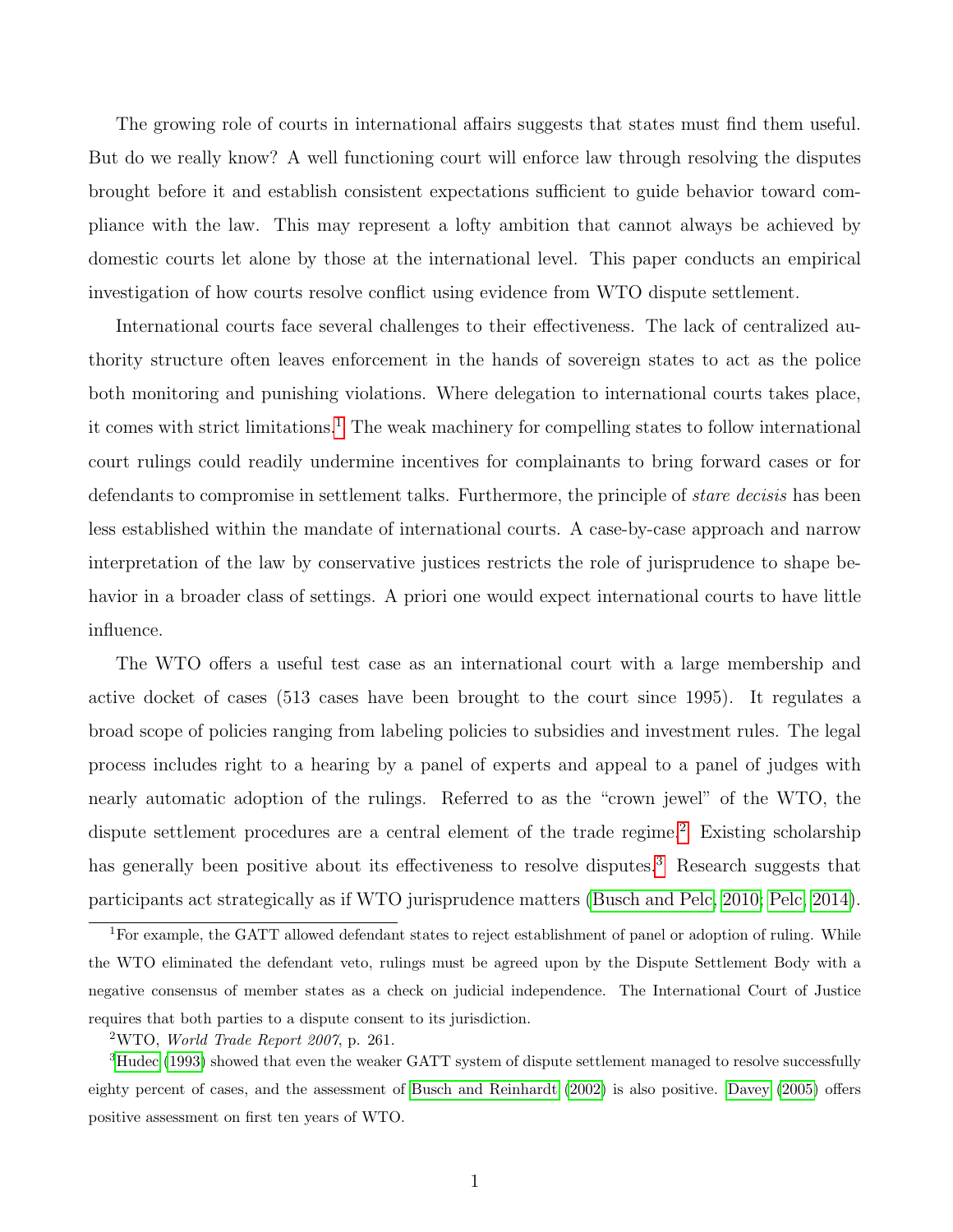The deterrent effect of a WTO complaint is cited by industry representatives as a reason they seek WTO adjudication [\(Davis and Shirato, 2007\)](#page-39-2). [Busch](#page-38-1) [\(2007\)](#page-38-1) argues that the desire for multilateral precedent vis a vis other states not party to a dispute accounts for why NAFTA parties often use WTO adjudication with each other even when NAFTA provides an equivalent dispute mechanism. What are the foundations for WTO success as an international court and what are the limitations on its role?

This paper first examines the effectiveness of the dispute settlement system to resolve disputes. Section 1 addresses the problem of selection for evaluation of institutional effectiveness. I argue the cost of adjudication functions as a screening mechanism that provides information helpful to improve bargaining. Obligation provides additional compliance pull. The next section analyzes data on potential disputes data based on coding the U.S. National Trade Estimate Reports. The findings show that for the United States, filing a legal complaint increases the probability of policy change relative to negotiating. Then the paper shifts to explore whether the dispute settlement system is able to achieve the long term reduction of conflict by reducing the incidence of disputes. Section 3 discusses the potential mechanisms by which such generalized conflict prevention would occur. I highlight the importance of jurisprudence to reduce ambiguity about the law and for plaintiff activity to increase the credibility of the enforcement system for deterrence. Both politics and the de facto nature of precedent in the WTO system are given as limiting factors. Section 4 analyzes the declining frequency of WTO disputes apparent in the record of complaints filed by all members over the period 1995 to 2015. Attention is given to variation across different legal agreements of the WTO. Section 5 takes a broader historical look to assess the emergence of deterrence under the more legalized WTO dispute settlement system. Regression analysis of filing patterns show that the accumulation of past disputes has a negative effect on the probability of subsequent disputes during the WTO period, but not during the GATT period. A final section concludes.

## 1 Evaluating the Effectiveness of Adjudication

The question of evaluating the effectiveness of legal dispute settlement has long been troubled by the lack of evidence for the counter-factual, what if a similar case had not gone to court? Selection bias means that the cases that are raised in the WTO are not the same as other trade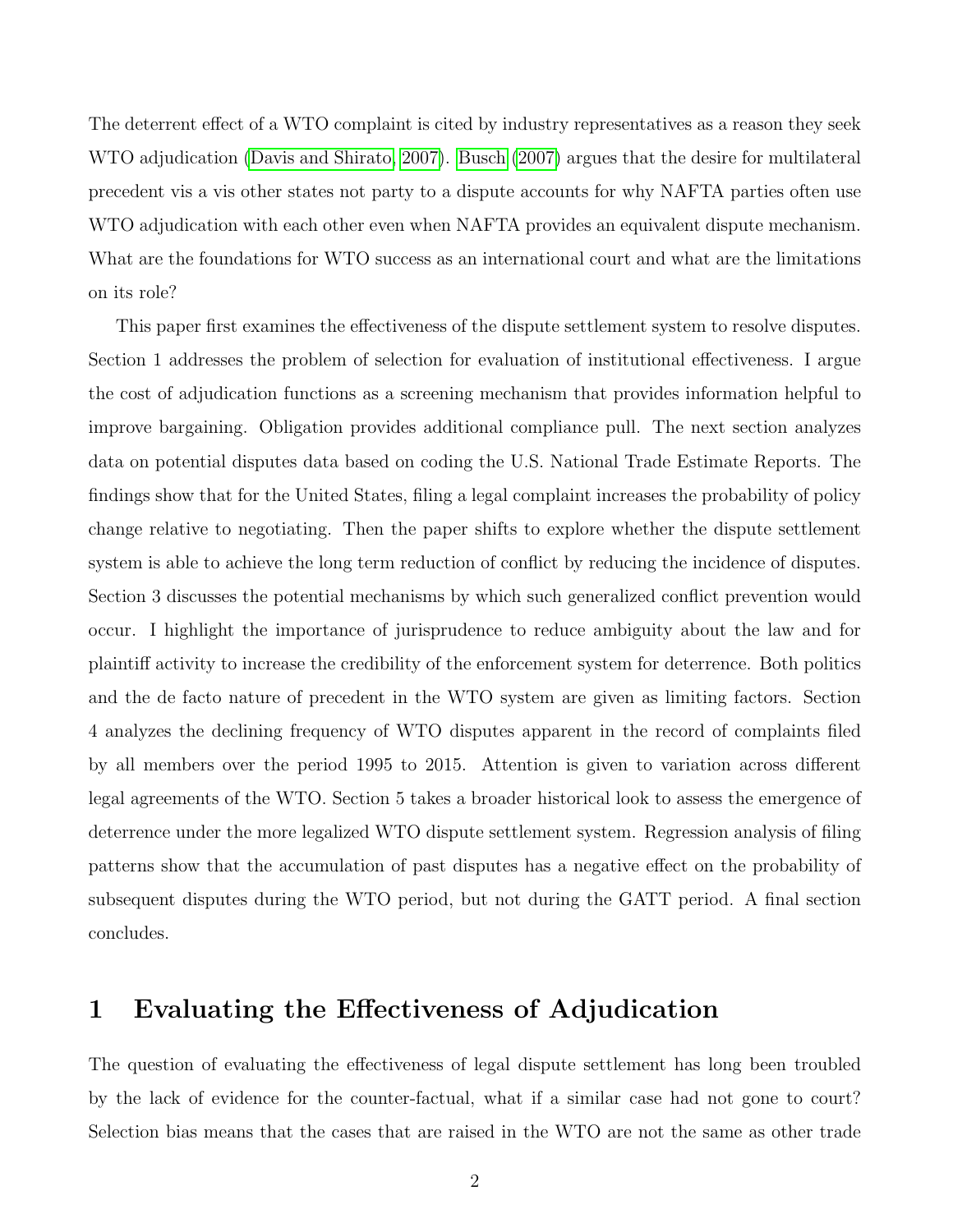disputes. Yet most studies that evaluate WTO dispute outcomes have been limited to the set of filed WTO disputes [\(Bown, 2004,](#page-38-2) [2009b;](#page-38-3) [Guzman and Simmons, 2002;](#page-40-1) [Busch and Reinhardt,](#page-38-0) [2002,](#page-38-0) [2003;](#page-38-4) [Iida, 2004\)](#page-40-2). They have increased our understanding of the conditions within WTO disputes that encourage more liberalization, such as retaliatory capacity and a positive ruling. Overall, adjudication appears to produce positive outcomes. The director of the WTO legal affairs division, Bruce Wilson, acclaims members for high compliance with rulings [\(Wilson, 2007\)](#page-42-0). [Busch and Reinhardt](#page-38-4) [\(2003,](#page-38-4) 725) find GATT/WTO disputes produce substantial concessions in 50 percent of cases, and partial concessions for another 20 percent of cases. [Bechtel and Sattler](#page-38-5) [\(2015\)](#page-38-5) show economic gains, although this finding has been challenged in other research with the differences arising form level of aggregation in trade flows [\(Chaudoin, Kucik and Pelc, 2016\)](#page-39-3). One also observes variation in the effectiveness by the type of issues, with health and environmental standards serving as an area for lower effectiveness [\(Kim, 2016\)](#page-41-1). But the assessment of outcomes from observed legal disputes alone does not address the broader question of how WTO dispute settlement compares with *alternative strategies*. For this question, one needs data on potential cases for WTO dispute adjudication.[4](#page-4-0)

A central critique of research about international institutions contends that the selection of easy issues for cooperation in institutions biases findings about their effectiveness [\(Mearsheimer,](#page-41-2) [1994/5;](#page-41-2) [Downs, Rocke and Barsoom, 1996;](#page-39-4) [Simmons, 2010\)](#page-42-1). International adjudication faces the challenge of uncertain enforcement, which could give rise to a scenario in which WTO dispute settlement would only appear effective because states don't file cases where the stakes are high or compliance is unlikely. Are all WTO disputes low-hanging fruit? On the contrary, we observe that WTO panels for trade adjudication confront a docket including many of the most difficult trade disputes. Government subsidies for aircraft development and agriculture production, regulations on food safety, and safeguards to limit textile and steel imports are all some of the issues with high economic and political stakes that have been addressed in WTO dispute settlement. In other research [\(Davis, 2012a\)](#page-39-5), I have argued that domestic pressure generates an adverse selection process to push forward hard cases into the adjudication forum.[5](#page-4-1)

<span id="page-4-0"></span><sup>&</sup>lt;sup>4</sup>[Horn, Mavroidis and Nordstrom](#page-40-3) [\(1999\)](#page-40-3), [Bown](#page-38-6) [\(2005\)](#page-38-6), and [Sattler and Bernauer](#page-42-2) [\(2010\)](#page-42-2) generate potential disputes in order to examine the choice of whether to initiate, but they do not take the next step to analyze outcomes.

<span id="page-4-1"></span><sup>&</sup>lt;sup>5</sup>[Busch](#page-38-7) [\(2000\)](#page-38-7) and [Guzman and Simmons](#page-40-1) [\(2002\)](#page-40-1) show that more difficult cases are the most likely to escalate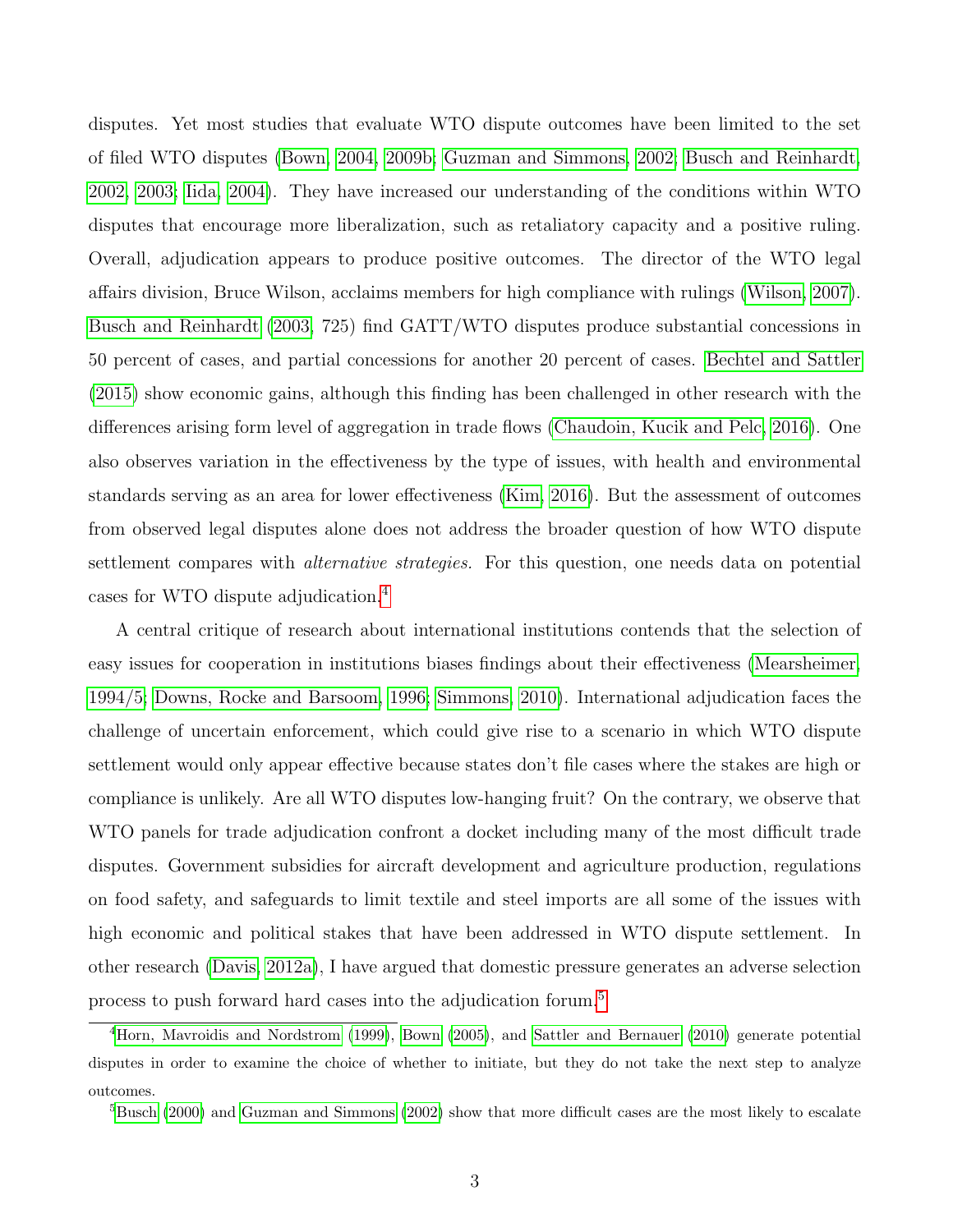In fact, screening to select cases that are priorities for the government is an important function of the legal process. Exporters may charge that they face unfair barriers in a foreign market while the trade partner defends that their policy is reasonable. Both sides have incentives to dissemble about their willingness to compromise over a range of possible negotiated outcomes, which makes it harder to reach any agreement.<sup>[6](#page-5-0)</sup> The defendant and complainant signal their resolve by taking the issue to court, which requires paying legal fees and raises the risk of potential harm to diplomatic relations. While costly, the rule-based action to file a complaint is more moderate than unilateral enforcement measures like the U.S. has pursued during some periods in its trade policy. The formal procedures for making the complaint, engaging in consultations, requesting a panel, responding to the ruling all structure the interaction between both parties. Within the institutional forum, states are more able to communicate through common understandings of the meaning in each step in the process.[7](#page-5-1) Such information facilitates more efficient bargaining over settlement.

In addition to providing information about resolve, legal framing of a negotiation changes the stakes by adding obligation and reputation concerns to the existing disagreement over economic interests. Rulings provide legitimacy to pull states toward compliance [\(Franck, 1990\)](#page-40-4). Most states are reluctant to be seen as violating agreed upon rules. As they are engaged in repeat interactions across a range of issues, it becomes worthwhile to play by the rules for any given case. Several different strands of institutional theory offer explanations for why states comply.<sup>[8](#page-5-2)</sup> Socialization within the institution encourages norm-compliant behavior [\(Johnston, 2001\)](#page-41-3). The public and leaders may hold a preference for compliance with international law, and an international court ruling can serve as a focal point for agenda-setting and mobilization [\(Gaubatz, 1996;](#page-40-5) [Tomz, 2008;](#page-42-3) [Helfer and Voeten, 2014\)](#page-40-6). Interest in upholding the overall credibility of the rules system leads countries to comply with rulings [\(Kovenock and Thursby, 1992;](#page-41-4) [Jackson, 1997;](#page-40-7) [Hudec, 2002\)](#page-40-8).

Yet it is important to note the limitations of legal rulings as the determinant of dispute outfrom complaint to panel stage within the adjudication process.

<span id="page-5-0"></span><sup>&</sup>lt;sup>6</sup>This follows the same logic as [Fearon](#page-39-6) [\(1995\)](#page-39-6) presents for how incentives to misrepresent can lead to war. [Cooter, Marks and Mnookin](#page-39-7) [\(1982\)](#page-39-7) model trials as the result of strategic bargaining over distributional gains. [\(Farber and White, 1994\)](#page-39-8) explain how the litigation process helps a defendant screen for whether the complainant is "peaceful" or "litigious" and adjust their settlement offer.

<span id="page-5-1"></span><sup>7</sup>See [Morrow](#page-41-5) [\(1994,](#page-41-5) p. 389) on informational role of institutions to promote "exchange of meaningful messages" for coordination in distributional bargaining.

<span id="page-5-2"></span><sup>8</sup>See [Raustiala and Slaughter](#page-41-6) [\(2002\)](#page-41-6); [Simmons](#page-42-1) [\(2010\)](#page-42-1) for review of literature.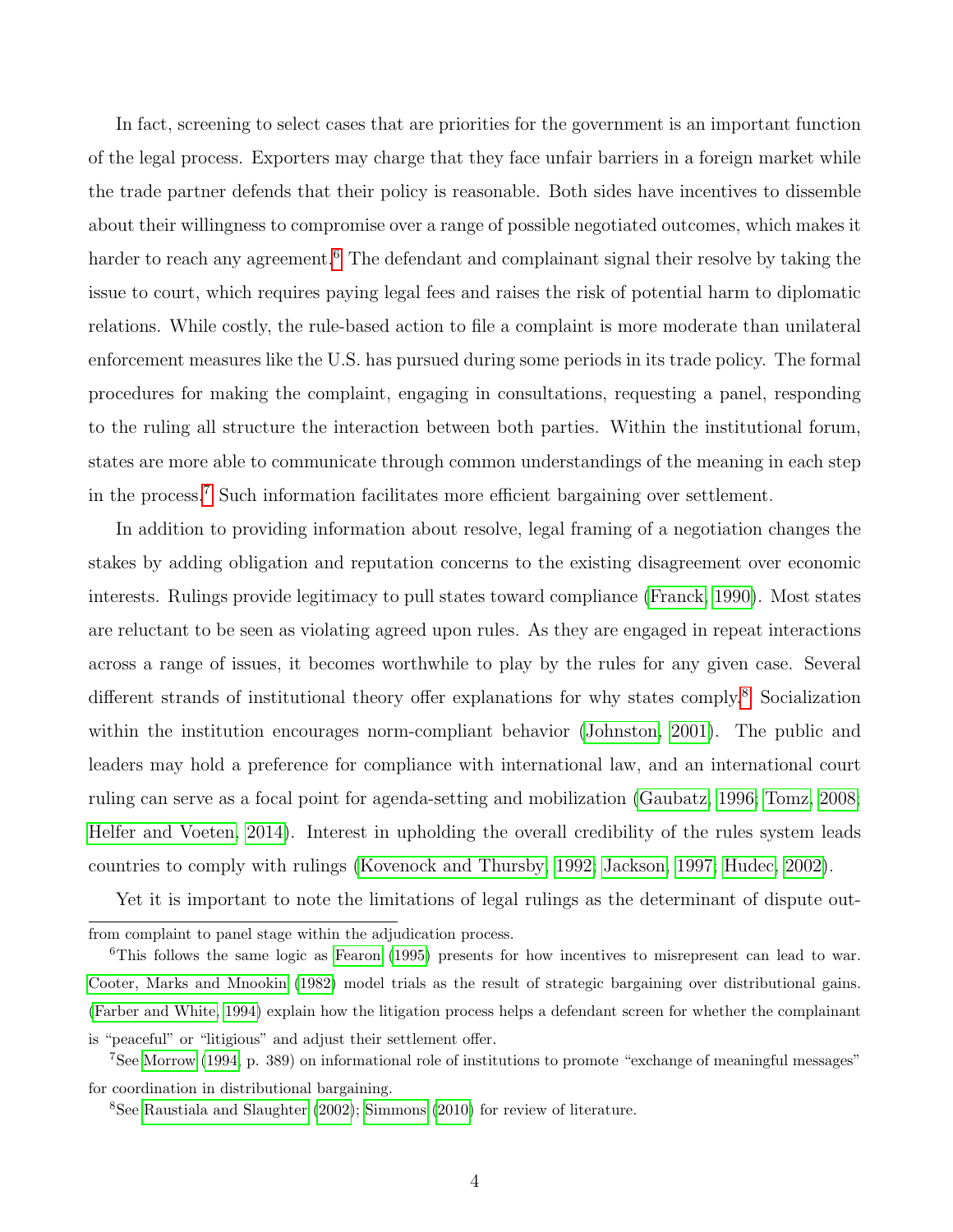comes. First, compliance with a ruling is a second order compliance problem that follows an original decision to implement policies that are inconsistent with the agreement. Second, a majority of WTO complaints are resolved before a ruling has been issued. Finally, for those with a ruling there is still considerable leeway for negotiation over the policy change. A ruling determines whether the current policy is in violation but rarely specifies the new policy that should be adopted. Even the adjustment of a policy to achieve technical compliance with the law may not resolve the dispute if the other party remains unsatisfied. The negotiations after a ruling may quickly resolve the issue or involve tough bargaining. In a small number of cases, protracted disagreement over compliance leads to another round of litigation, as seen in the well known dispute over the EU restrictions on the import of bananas. More than the content of the legal interpretation, it is the process of going through adjudication that helps states coordinate on an agreed outcome. The standard for effectiveness is whether the process helps to end a dispute, and this may be achieved with or without a legal ruling.

The dispute process works as a communication tool between states and also within states. Governments are often driven to make extreme commitments to support a powerful domestic industry. Such public statements may push negotiators into a corner by reducing bargaining range and flexibility even in the face of potential overlap in agreements that both governments would be willing to accept [\(Leventoglu and Tarar, 2005\)](#page-41-7). With the moderate step to escalate a dispute in the legal venue, leaders respond to demands from domestic audience and gain space to work out a solution in the international negotiation. After filing the legal complaint, in consultations the officials can explore whether a settlement could be reached if they became more flexible without the risk that they appear to have voluntarily offered a concession. Legal adjudication makes it possible to simultaneously send a signal of tough action and open new talks.

Likewise, reputation and obligation offer leverage for domestic bargaining. The third party role of an international court offers political cover for changing position from public commitments in the event that an agreement is reached. The same compromise that would have appeared as a sign of weakness when offered in negotiations to an opponent can now be portrayed as cooperation that will reap future benefits [\(Simmons, 2002;](#page-42-4) [Allee and Huth, 2006\)](#page-38-8). Research has shown that legal proceedings can shift interest group mobilization against protectionist interests to make compliance possible [\(Davis, N.d;](#page-39-9) [Brewster, 2006;](#page-38-9) [Goldstein and Steinberg, 2009\)](#page-40-9). Leaders need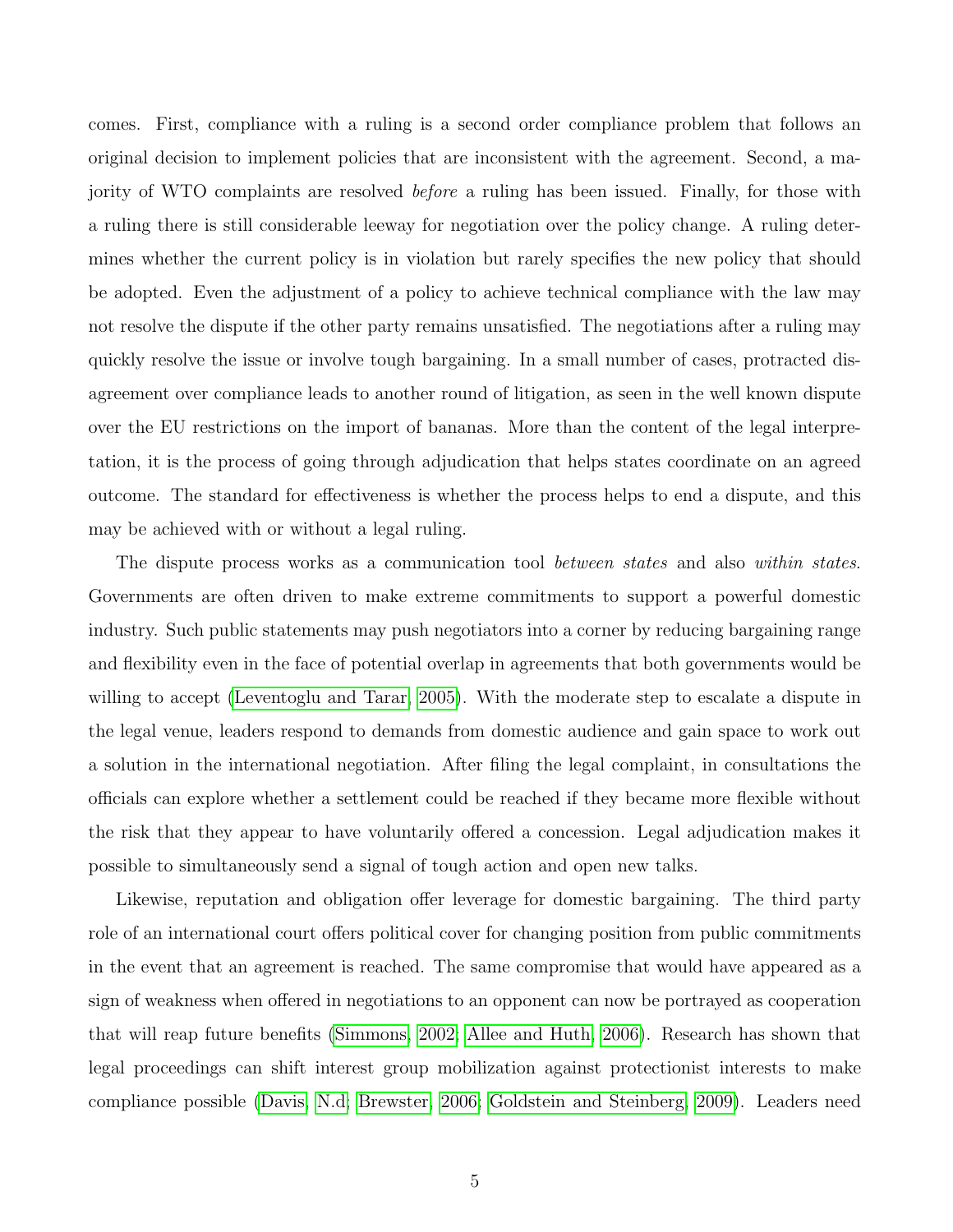a justification to give their domestic regulatory agency and lobby groups before they can change policies that were adopted to protect sensitive sectors.

This argument supports the expectation that disputes brought to adjudication will be more likely to be resolved than those in negotiations. In contrast, to the extent that coercive power drives outcomes there should be little independent effect from adjudication. Within the trade regime, the legal steps of dispute settlement if anything restrain rather than augment retaliation. There are no provisions for collective punishment and authorization of retaliation remains limited to suspending concessions at a level determined to be equivalent to lost trade [\(Lawrence, 2003\)](#page-41-8). Going to court may facilitate credible retaliation through information about resolve following the logic outlined above, but it does not change the capacity to retaliate. Indeed, this is often noted by developing countries who fear they will be unable to enforce rules. From the perspective of power dynamics, the venue itself will have little constraining effect after conditioning on the capacity of actors and stakes that influence the decision to bring the issue into the legal forum.

## <span id="page-7-1"></span>2 Analysis of Progress to Remove Barrier

In this section, I evaluate WTO dispute effectiveness for trade barriers that were either negotiated or raised in WTO dispute adjudication.<sup>[9](#page-7-0)</sup> This allows me to compare the effectiveness of dispute settlement relative to the alternative of negotiation in a different forum.

As in any study of litigation, the challenge is to account for the non-random nature of selection for cases taken to court. Here my strategy is to use data on *potential disputes* generated from the National Trade Estimate reports produced on an annual basis by the U.S. Trade Representative. Mandated by Congress, the reports reflect a list of trade barriers to U.S. exports that are taken up as a concern of the U.S. government. Some trade barriers mentioned in the report are raised for WTO disputes while others are negotiated in other fora such as WTO committee meetings and bilateral negotiations and some are noted in the reports as issues for continued monitoring. These barriers have passed a threshold of economic and political significance to merit inclusion in the report. For the years 1995 to 2004, I coded an original dataset of all barriers listed that were industry specific at the 2 digit International Standard Industry Classification (ISIC) level (e.g.

<span id="page-7-0"></span><sup>9</sup>Section [2](#page-7-1) draws on analysis in [Davis](#page-39-5) [\(2012a\)](#page-39-5).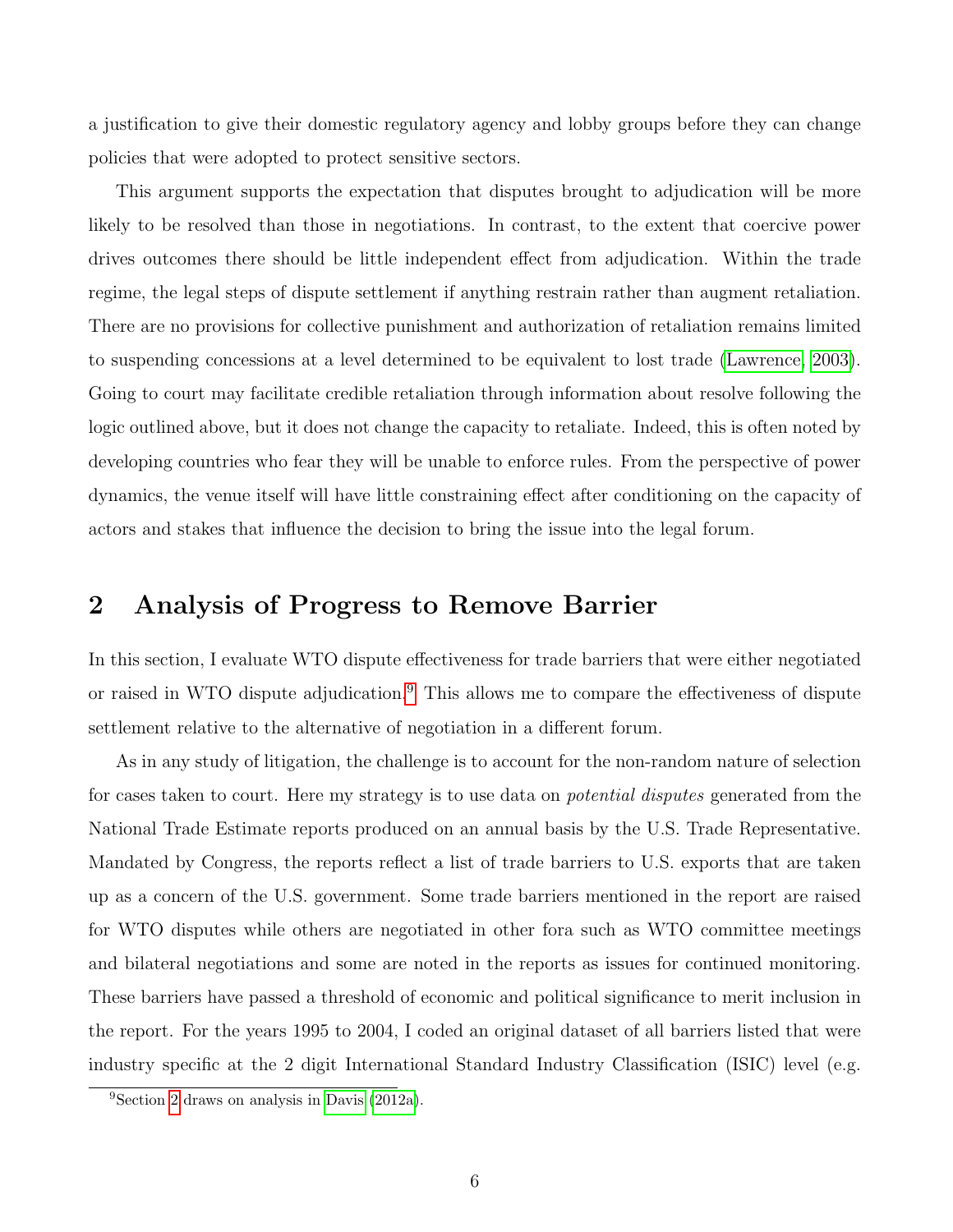textiles or motor vehicles) for nine top U.S. trade partners.<sup>[10](#page-8-0)</sup>

Evaluating the effectiveness of negotiation strategies poses a significant measurement challenge. One way would be to look at the change in trade flows after settlement. [Bown](#page-38-2) [\(2004\)](#page-38-2) uses this approach in his analysis of the economic outcomes of GATT/WTO disputes. However, as Bown himself notes, the GATT/WTO does not call for an increase of trade flows as the measure of compliance, and "Better measures of economic success would thus include detailed information on the change in the tariff or non-tariff measure under dispute"(p. 814). Along this line, a second way to evaluate outcomes requires direct evaluation of the policy change. [Busch and Reinhardt](#page-38-4) [\(2003\)](#page-38-4) use this latter approach to classify the outcomes of GATT/WTO disputes on an ordered scale. [Bayard and Elliott](#page-38-10) [\(1994\)](#page-38-10) also evaluate the outcomes of Section 301 cases in terms of a categorical variable for policy change.

I measure effectiveness by evaluating the progress in resolving the trade complaint recorded in the National Trade Estimate Reports. The advantage to this approach from a theoretical perspective is that it is closer to the goals of the WTO agreement. It also maintains consistency with the underlying data without introducing measurement error that would come with using a trade flow measure (i.e. product trade flows and period would only loosely correlate with the specific items in dispute and expected period of implementation).<sup>[11](#page-8-1)</sup> The disadvantage is the risk of bias. There are two potential sources of bias. First, the USTR may be overly positive in order to show Congress that it has made progress. The greatest threat to the inference in this study would arise if the USTR tends to be more positive about outcomes for those disputes raised in WTO adjudication. This seems unlikely, however, since industry actors know whether their problem has been solved and will inform Congress. Overly positive reporting would also undermine the role of the reports to inform foreign governments that the United States is concerned about an issue. The USTR has not hesitated to criticize specific dispute rulings or poor compliance by members, which indicates that it is not blindly taking a positive stance towards dispute adjudication. Nevertheless,

<span id="page-8-0"></span><sup>10</sup>Canada, EU, Japan, Korea, and Mexico represent the top five OECD trade partners. Brazil, India, Malaysia, and Singapore are top U.S. trade partners among developing countries that have also been WTO members since 1995. In 2005, the value of U.S. exports to these nine countries represented 72 percent of all U.S. exports. WTO, International trade statistics 2006, table III.16 U.S. Merchandise Trade by Region. Note that while China is a major trade partner, it only joined the WTO in November 2001

<span id="page-8-1"></span><sup>&</sup>lt;sup>11</sup>Progress is measured as the policy change observed in the years after the filing of a complaint or start of a negotiation without a fixed evaluation period. The next section will analyze the time to removal of the barrier.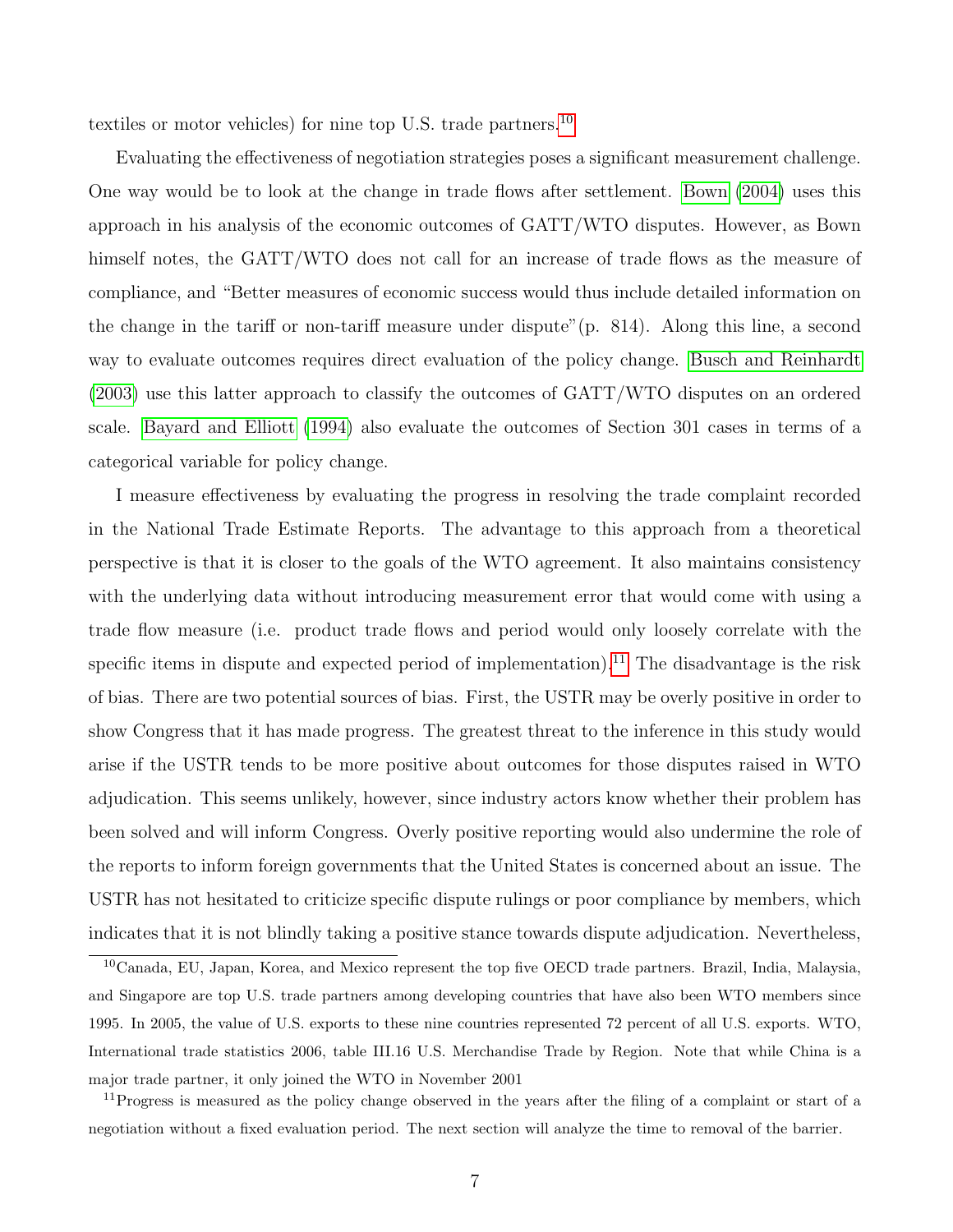the analysis below is subject to the assumption that USTR reports on negotiation progress are not biased to report more optimistic outcomes for one negotiation venue over another (uniform bragging about results achieved across venues would not bias my findings). The second source of bias is the possibility of measurement error from coding the contents. The reports do not grade the outcome. Coding involved a judgment about whether the report mentions specific policy improvement. Progress was first coded as a four category ordinal variable, but I use a dichotomous indicator for the main analysis.

The following illustrates a comparison of the coding for three cases that were all WTO disputes. For the the WTO dispute about Canadian restrictions on U.S. periodicals (DS31), the report states "In June 1999, the United States and Canada announced an agreement under which U.S. publications would be allowed gradually improved access to this market."<sup>[12](#page-9-0)</sup> For the WTO dispute challenging EU export subsidies for processed cheese (DS104 against Belgium), it states that the United States filed a complaint in 1997 and held initial consultations that November, while noting that "The United States is considering next steps."[13](#page-9-1) No further mention of the dispute is made again in the reports and no settlement was notified to the WTO. A search of the widely used trade briefing report "Inside Trade," shows that in 1999, U.S. agricultural industry sources complained about EU circumvention of export subsidies while specifically noting the example of "inward processing" for cheese.[14](#page-9-2) For the WTO dispute filed against Mexico for anti-dumping duties on high-fructose corn syrup (DS132), the 2000 report notes that Mexico will have to comply with the ruling adopted by the Dispute Settlement Body, but the 2001 report notes that the Mexican corn industry is considering filing a new dumping petition and the 2002 report notes that the Mexican Congress passed a consumption tax on beverages including high fructose corn syrup, which is described as "a major barrier to a settlement of broader sweetener disputes between the United States and Mexico."[15](#page-9-3) The first case on Canadian periodicals was coded as having progress, and the second and third cases about European cheese export subsidies and Mexico's barriers against high-fructose corn syrup were coded as having no progress.

As a first look at the problem, I examine the measure of progress in the aggregate data for the 328 cases coded for trade complaints with the 9 trade partners that were negotiated or raised

<span id="page-9-1"></span><span id="page-9-0"></span> $12$ NTE 2001, p.31.

<span id="page-9-2"></span><sup>13</sup>NTE 1999, p. 120.

<span id="page-9-3"></span><sup>&</sup>lt;sup>14</sup>Inside U.S. Trade, 21 May 1999. "Agriculture Coalition Sets priorities for WTO, Sidesteps Radical Reform."  $15$ NTE 2002, p. 293.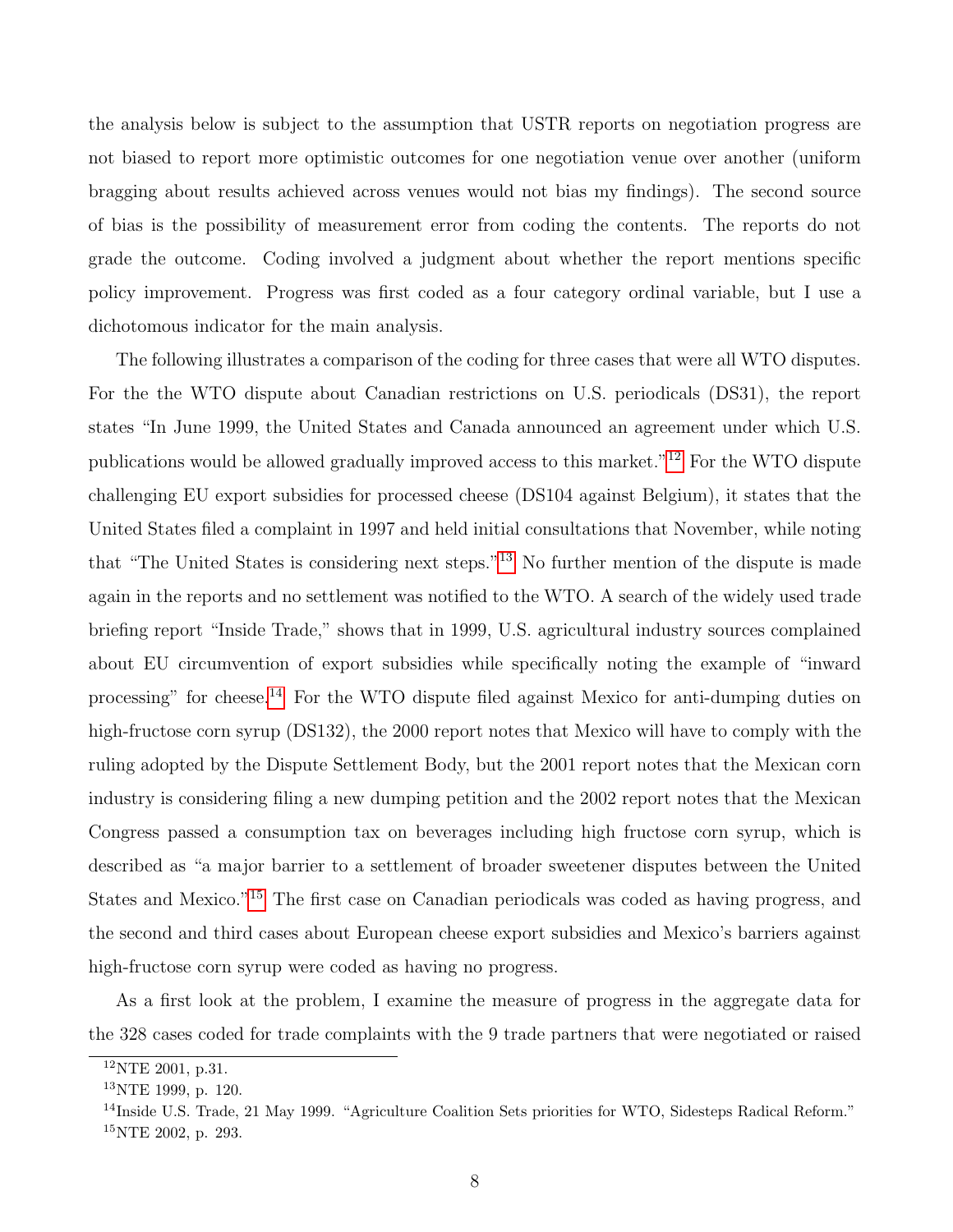| Dispute Outcome | WTO DS  | Negotiation | All cases |  |
|-----------------|---------|-------------|-----------|--|
| No Progress     | 10      | 134         | 144       |  |
| (percentage)    | (24.39) | (46.69)     | (43.90)   |  |
|                 |         |             |           |  |
| Progress        | 31      | 153         | 184       |  |
| (percentage)    | (75.61) | (53.31)     | (56.10)   |  |
| Total cases     | 41      | 287         | 328       |  |

<span id="page-10-0"></span>Table 1: Measuring Dispute Outcomes The data represents industry specific trade barrier cases coded from the National Trade Estimate Reports of the USTR from 1995 to 2004. The first column describes progress towards resolving the U.S. complaint for trade barriers that were initiated for WTO dispute settlement, and the second column describes those that were negotiated.

in WTO dispute settlement (Table [1\)](#page-10-0). Seventy-six percent of the WTO disputes (31 of 41 cases) recorded progress. This suggests that the WTO dispute system achieves better outcomes than negotiation. Before drawing any *causal* conclusions from such *descriptive* inference, however, one needs to consider the selection mechanism that sends cases to the adjudication forum.

Multivariate regression allows me to analyze the effect of WTO adjudication on progress towards removal of the trade barrier when controlling for features of the trade barrier at stake that could influence both the selection of adjudication strategy and the outcome of the dispute. The key independent variable for analysis is a dichotomous indicator for whether the barrier has been the subject of WTO complaint or remained in negotiation. Next I briefly describe control variables that are also included in the analysis.

Political contributions are a key indicator of industry political influence on trade policy [\(Gross](#page-40-10)[man and Helpman, 1994;](#page-40-10) [Hansen and Drope, 2004\)](#page-40-11). I use contributions data provided by the Center for Responsive Politics (CRP), a non-partisan research group that tracks money in U.S. politics.[16](#page-10-1) The CRP collects the publicly listed data from the Federal Election Commission and summarizes the total contributions by individuals, PACs, and soft money contributions accord-ing to industry category for over one hundred industries.<sup>[17](#page-10-2)</sup> Institutional leverage can augment the voice of a particular industry. Eighteen of the trade barriers in the data used for regression analysis are Section 301 cases. The U.S. Trade Act of 1974 and later revisions call for the USTR to investigate the complaints of industries that file petitions and initiate a Section 301 case for

<span id="page-10-2"></span><span id="page-10-1"></span><sup>16</sup>The totals include contributions to all federal candidates and to parties. Data available at http://www.crp.org/.

<sup>&</sup>lt;sup>17</sup>Contributions are measured as the amount over the two year election cycle to all parties leading up to the year

of the observation. The log of the U.S. dollar value is taken to smooth high values.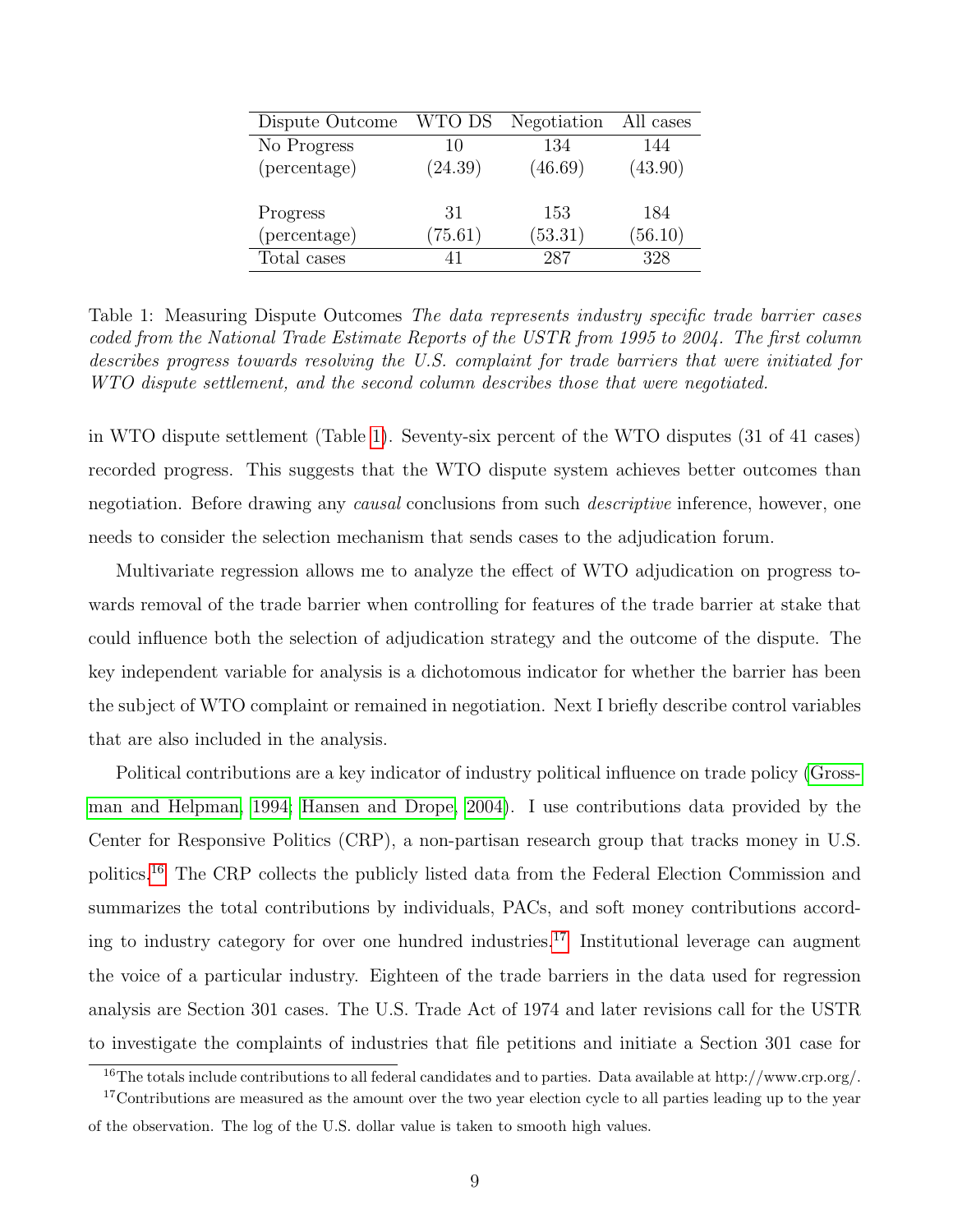those evaluated to have sufficient merit.<sup>[18](#page-11-0)</sup> When met by continued resistance by the trade partner, the procedure calls for unilateral sanctions or initiation of a GATT/WTO dispute. Given the institutional constraint one would expect that Section 301 cases would be more likely to have an adjudication strategy chosen. The influence of an industry may also be a function of its size in terms of production value and export share. I use the production value of the U.S. industry affected by the foreign trade barrier and control for the world export value of the industry.<sup>[19](#page-11-1)</sup>

It is also important to consider the legal strength of a potential complaint. Studies of the litigation behavior of administrative agencies contend that legal certainty pushes bureaucracies to prioritize their win-rate over the actual economic gains per case [\(Posner, 1972\)](#page-41-9). The observation that ninety percent of the rulings by WTO panels favor the plaintiff indicates that governments screen out weak legal cases before filing or in early settlement. Ideally, one would want a legal brief prepared to evaluate each trade barrier by a trade partner. Unfortunately this is rarely possible.<sup>[20](#page-11-2)</sup> Evaluation of the legal status of a trade barrier requires both extensive WTO legal expertise and knowledge about the specific policy and its impact on trade; even when governments conduct such internal analysis, they treat their conclusions as private information. Coding legal status was not possible for this project. Instead, I use a proxy variable for strong legal cases based on the nature of the trade barrier as an import policy. A government looking for sure-win cases is more likely to challenge trade barriers based on import policies over other policy areas (e.g. standards, intellectual property right protection, services, or investment policies). Import policies have always been at the core of the trade regime regulations, so there is a large body of jurisprudence based on previous cases under both GATT and the WTO that can help governments to build a legal case. In the record of WTO jurisprudence, issues that directly limit imports, such as anti-dumping measures or import quotas, have led to consistently strong positive rulings.<sup>[21](#page-11-3)</sup> There may also be higher certainty over prospects for early settlement for import policy barriers. [Guzman and](#page-40-1) [Simmons](#page-40-1) [\(2002\)](#page-40-1) show that within the set of WTO disputes, those related to tariffs and quotas are

<span id="page-11-1"></span><span id="page-11-0"></span><sup>18</sup>See [Bayard and Elliott](#page-38-10) [\(1994\)](#page-38-10) for description of the use of Section 301.

<sup>19</sup>OECD STAN database for Industrial Analysis. OECD STAN Bilateral Trade Database (thousand U.S. dollars). All economic control variables are converted to constant U.S. dollar and converted to log form.

<span id="page-11-2"></span> $^{20}$ [Busch and Reinhardt](#page-38-11) [\(2006\)](#page-38-11) include variables on the legal merits of a case, but this approach is only possible because their analysis focuses on those cases that have a complaint filed that specifies the legal argument in public documents. For my analysis to include the unfiled cases, I cannot construct such a variable.

<span id="page-11-3"></span><sup>21</sup>See [Tarullo](#page-42-5) [\(2004\)](#page-42-5) for review of trend for positive rulings in anti-dumping cases.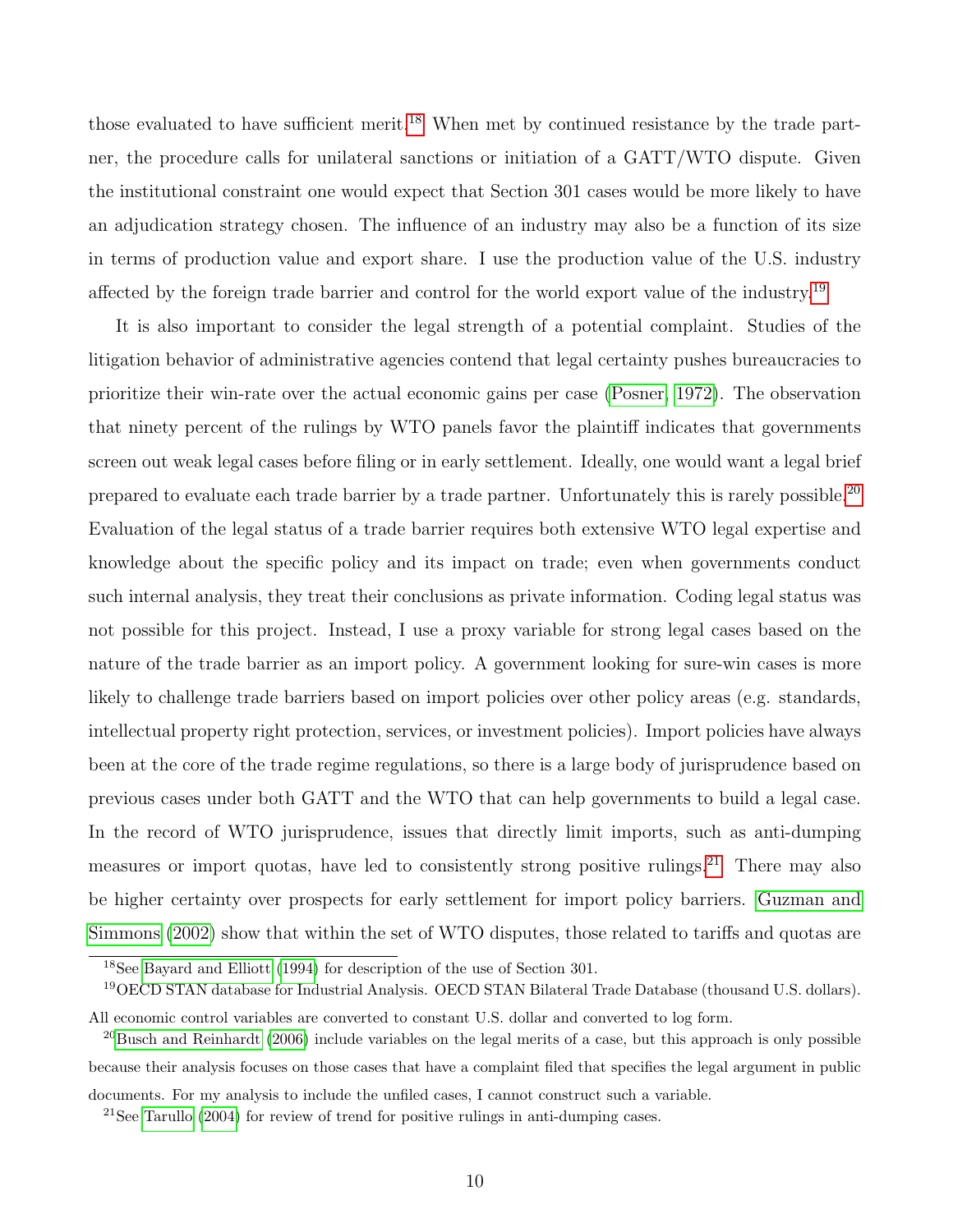easier to resolve (and hence more likely to settle early) because their "continuous" nature allows for compromise that cannot be made on "all-or-nothing" regulations. Thus a bureaucrat trying to maximize either early settlement or legal victory is more likely to choose cases related to border measures affecting goods imports. The NTE divides the report on each trade partner into sections for the type of trade barrier, and I code an indicator variable for those included in the section on import policies.

The level of trade distortion from the disputed barrier increases the economic stakes and likelihood of a violation ruling, so one would expect high distortion trade barriers to be more likely to face challenge by WTO dispute adjudication. I measure the distortionary burden from the trade barrier with an indicator variable which codes cases that involved substantial market closure resulting from policies such as high quantitative restriction (ban, quota, or increase of tariff/duty by more than 10 percent), use of standards or rules of origin to implement a de facto ban on imports, violation of intellectual property rights, or subsidies provided to competitors. Fifty-one percent of the barriers involved such high distortion policies. Other barriers coded as having a more moderate distortionary effect on trade included policies such as low level quantitative restriction or burdensome procedures.

The demand for protection in the trade partner for its industry influences whether the government will be more or less likely to remove the trade barrier. At the same time the expected market gain for the exporter influences their incentives to push for change. The import penetration ratio (share of imports in GDP) for the trade partner industry serves as a proxy for the market stakes to both sides.<sup>[22](#page-12-0)</sup> The literature offers conflicting interpretations of whether import penetration increases demand for protection by threatening the domestic industry [\(Trefler, 1993\)](#page-42-6) or reduces the supply of protection by increasing the cost to aggregate welfare [\(Grossman and Helpman,](#page-40-10) [1994\)](#page-40-10). From the exporter perspective, a higher level of trade partner import penetration suggests a larger market.

<span id="page-12-0"></span>I use a logistic regression model to estimate the effect of the indicator for dispute settlement on

<sup>&</sup>lt;sup>22</sup>The data on import penetration ratios for Canada, the EU, Japan, Korea, and Mexico at the 2-digit ISIC level is taken directly from the OECD STAN Indicators database "MPEN" variable and represents imports as share of total market (imports plus domestic production minus exports). Since data on import penetration ratio was unavailable for the non-OECD countries, these observations are entered as zero and any effect from the systematic nature of the missing data will be captured in the non-OECD indicator variable.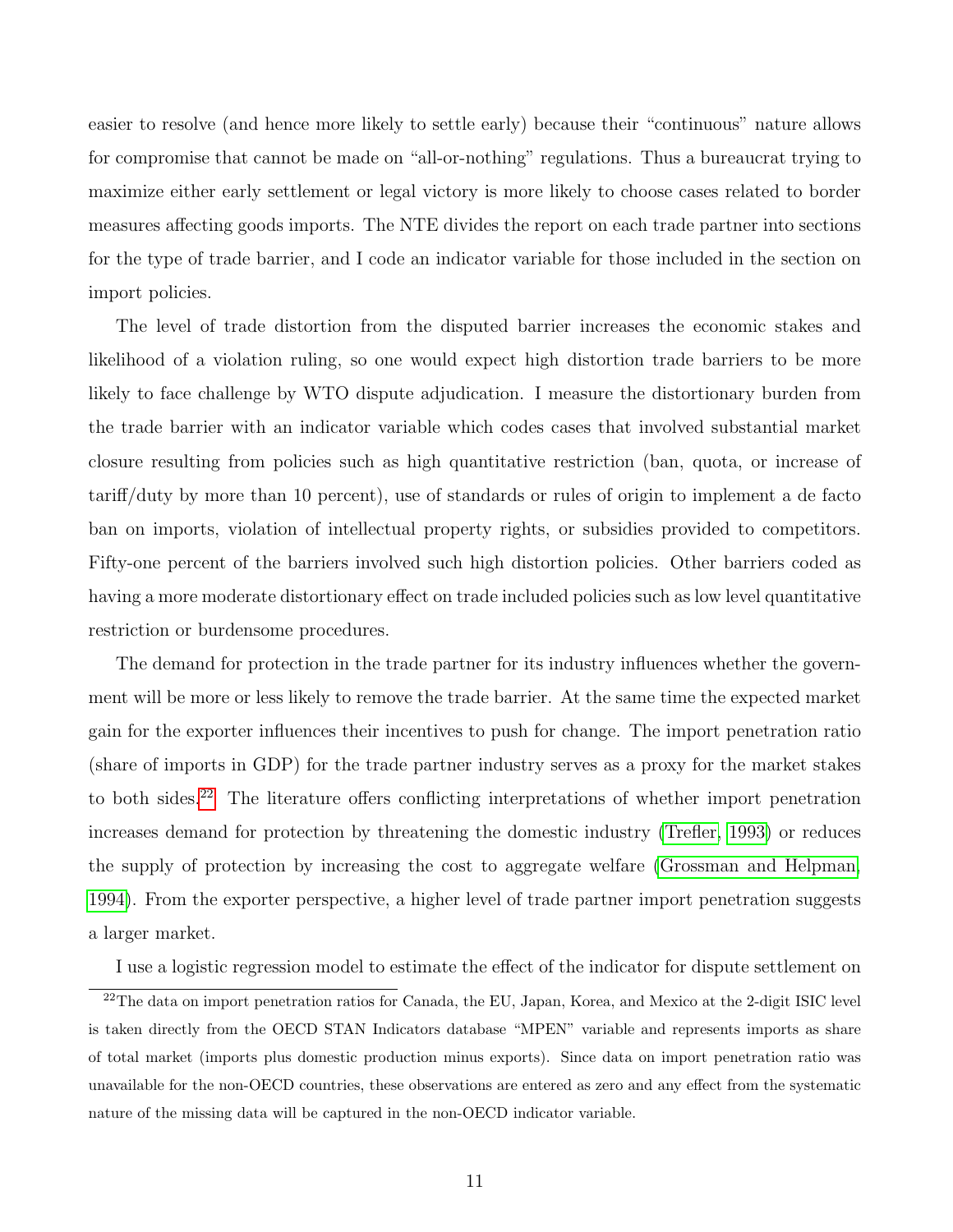the dichotomous outcome measure for progress to resolve the complaint (results are similar when using ordered logit to estimate a four category variable). The statistical technique of matching allows me to partly address the concern that cases brought to court are systematically different. This technique aims to bring the observational data closer to a comparison of cases that are similar in all but the treatment (e.g. [Rubin, 1973,](#page-41-10) [1979\)](#page-42-7). In this study, the treatment group are those barriers raised for WTO dispute settlement and the control group are those barriers that are only negotiated. The pre-processing of data involves removing observations from the sample that lack common support in terms of overlapping covariate distribution for the treatment and control groups. Creating a smaller sample of more similar units by "pruning" outlier observations in this manner allows for less model-dependent and more robust causal inference [\(Ho, Imai, King and](#page-40-12) [Stuart, 2007\)](#page-40-12).

I conduct three-to-one nearest neighbor matching with exact restrictions on trade partner.<sup>[23](#page-13-0)</sup> The propensity score, which represents a single measure summarizing variables that estimates the probability of a unit receiving treatment (in this case, WTO dispute settlement), is estimated based on logistic regression using covariates that have been shown to predict which countries file complaints [\(Davis, 2012a\)](#page-39-5). Exact matching on trade partner means that for each dispute case filed against a specific trade partner, the matching procedure will select control cases from within the group of negotiation cases with that same trade partner (the four developing countries are grouped together). I find that this improves the balance on other covariates. The choice to exact match on partner also addresses the concern that bilateral relations are shaped by an economic and political structure specific to the trading pair. Table [4](#page-36-0) in the appendix describes the percent balance improvement for each covariate through a comparison of the mean difference and quantile breakdown. It shows that matching substantially improves balance across all variables in terms of various balance measures.

After matching to improve the balance, I use logistic regression to estimate the effect of dispute settlement on progress using the smaller sample of matched data. The propensity score is included as an additional variable. The results in table [2](#page-14-0) show dispute settlement is effective to increase the likelihood of progress towards removal of the trade barrier. Dispute settlement increases the predicted probability of progress resolving the complaint by 28 percentage points.<sup>[24](#page-13-1)</sup> The model

<span id="page-13-1"></span><span id="page-13-0"></span><sup>&</sup>lt;sup>23</sup>I implement matching procedures using the MatchiIt software available at http://gking.harvard.edu/matchit.

<sup>&</sup>lt;sup>24</sup>The first difference of 0.28 (95 percent confidence interval from 0.11 to 0.44) is calculated from 1,000 simulations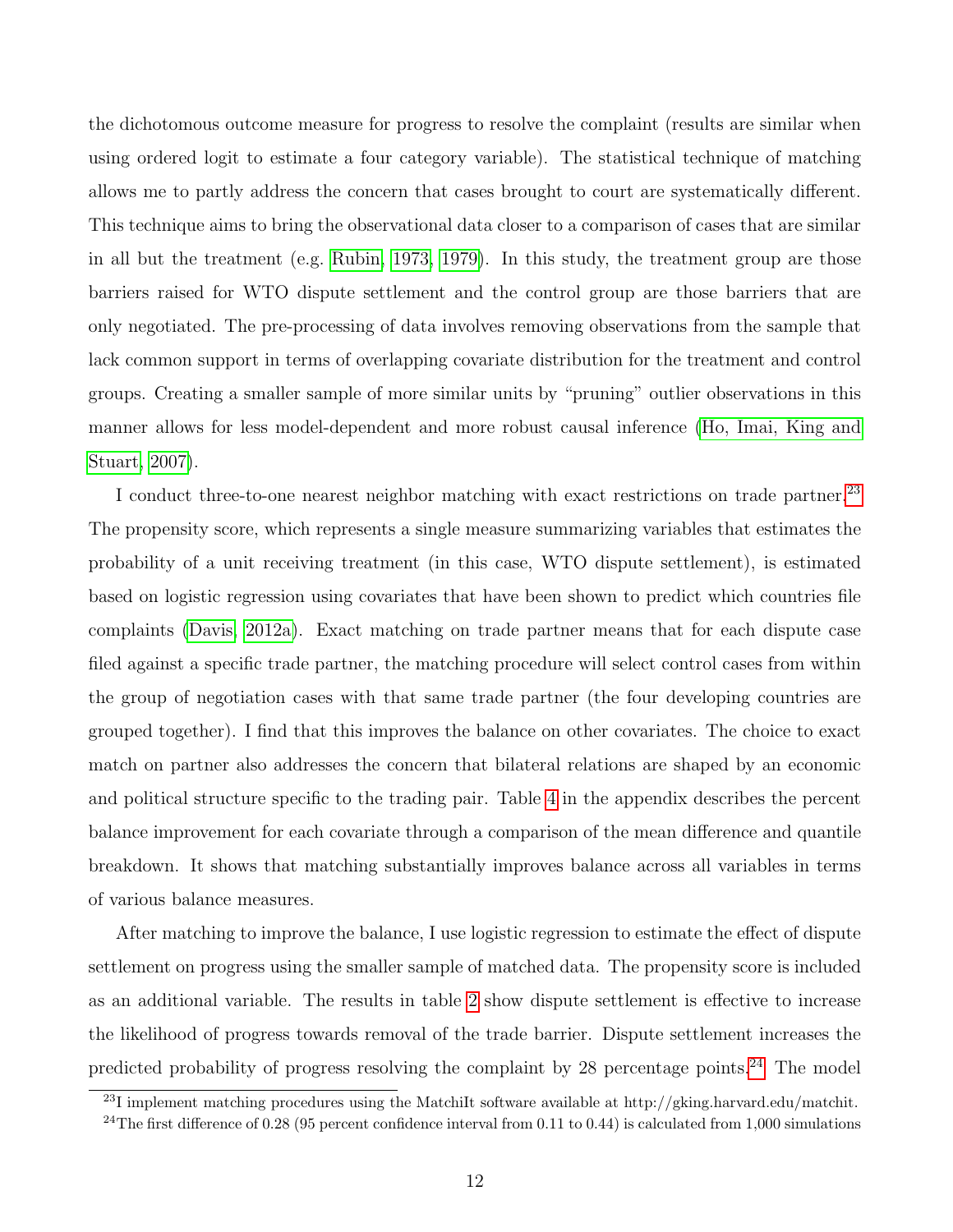| Variable         | Coefficient | (Std. Err.) |
|------------------|-------------|-------------|
| WTO DS           | $1.546**$   | (0.568)     |
| Contributions    | $-0.365$    | (0.203)     |
| Section 301      | $4.179**$   | (1.173)     |
| Production (log) | 0.317       | (0.516)     |
| Exports (log)    | 0.262       | (0.390)     |
| MPEN (partner)   | 0.001       | (0.007)     |
| Import policy    | 0.952       | (0.673)     |
| Distortion       | $0.995*$    | (0.586)     |
| ΕU               | 0.060       | (0.657)     |
| Japan            | $-0.548$    | (0.687)     |
| Mexico           | $-0.062$    | (0.357)     |
| Korea            | 0.316       | (0.744)     |
| Non-OECD         | $-0.527$    | (0.954)     |
| Duration         | $0.459**$   | (0.221)     |
| Propensity score | $-6.836**$  | (2.808)     |
| Intercept        | $-0.710$    | (8.478)     |
| Pseudo R-squared | 0.112       |             |
| N                | 160         |             |

<span id="page-14-0"></span>Table 2: Matched Sample Logistic Regression Model of WTO DSU Effectiveness. The coefficients estimate the likelihood that the NTE reports describe progress toward trade barrier removal. Robust standard errors (clustered on industry) are in parentheses. Canada is the omitted comparison group for the trade partner indicator variables, and Non-OECD is an indicator for barriers of Brazil, India, Malaysia, and Singapore. \*Significant at the 10 percent level. \*\*Significant at the 5 percent level.

correctly predicts progress 70 percent of the time.<sup>[25](#page-14-1)</sup> These findings offer strong evidence that WTO adjudication makes a substantively important contribution towards policy reform of trade barriers, and this is not because states are only sending easy issues to the forum. On the contrary, when controlling for the process that sends cases with strong interests on both sides into the dispute settlement mechanism, WTO adjudication is effective relative to negotiation.

The evidence here has been from the United States, which limits the ability to make more general conclusions. Nevertheless, when comparing negotiation versus adjudication strategies, the United States would experience less gap in results because it has many power resources to apply in bilateral negotiations. Smaller countries are very disadvantaged in the context of bilateral negotiations where they have few sources of leverage, especially when paired against powerful

<span id="page-14-1"></span>using the estimates of table [2.](#page-14-0)

 $^{25}$ This calculation follows a cutoff rule to compare predictions with 0.50 or higher probability of progress to those in the data that actually report progress.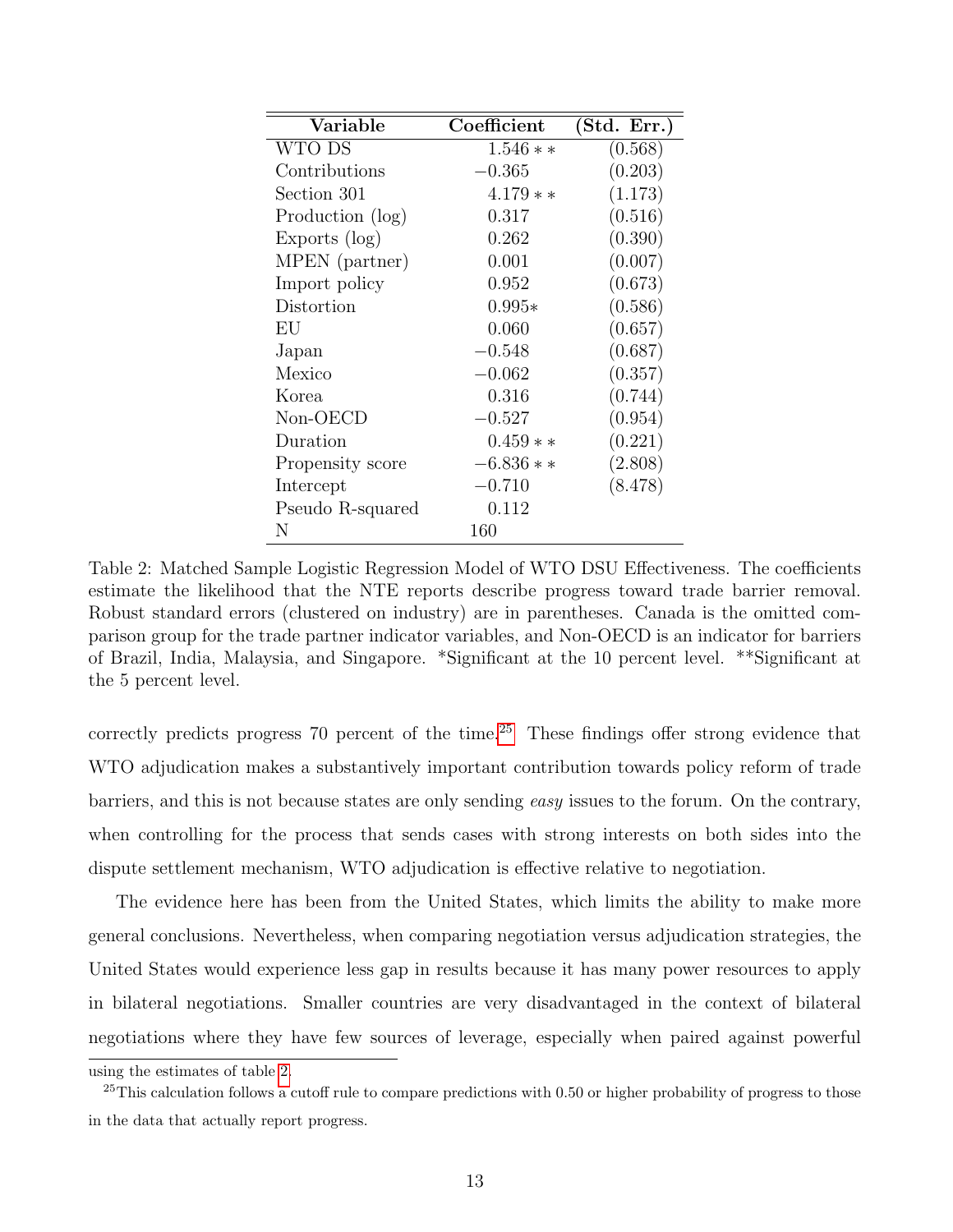counterparts. Lower legal capacity can also interfere with the ability of developing states to bring and succeed in adjudication [\(Busch, Reinhardt and Shaffer, 2009;](#page-39-10) [Bown, 2009b\)](#page-38-3). But within the legal forum developing states may benefit from at least some leveling effect of legal rules. The WTO Advisory Centre has proven effective to help countries through legal aid and many developing countries have developed a solid track record as participants in the system [\(Davis and](#page-39-11) [Bermeo, 2009\)](#page-39-11). The key question of interest here is not whether other countries do as well as the United States, but rather whether their own outcomes for a given case would improve if it were taken to the WTO. Lacking evidence on potential disputes for other countries, I cannot offer conclusive claims on this point. I would contend, however, that the relative advantage in a legal setting over bilateral setting looms larger for developing countries than for the advanced industrial economies. For the question at hand, using the evidence from the United States offers a conservative estimate for the effectiveness of legal measures.

## 3 Conflict Prevention? The Broader Effect of Disputes

The evidence above suggests the international trade system is relatively effective in its enforcement role as a legal system to resolve specific disputes over compliance. The effectiveness of a legal system, however, lies not only in settling the observed disputes but also through prevention of future disputes. How well does the WTO perform this task?

Those involved in adjudication expect the benefits of victory in the case to reach beyond the single issue. Even prior to strengthening the legal system in the WTO, U.S. and Japanese officials both recognized that the ruling of a GATT panel on import quotas applied to twelve agricultural products added pressure for reform of the entire system of import quotas including the trade in rice that had been explicitly not targeted in the case – a U.S. trade negotiator said, "When we won on GATT 12, we knew their defense on rice was lost." [\(Davis, 2004,](#page-39-12) p. 185). The United States never did file a case against Japan's import ban on rice, which instead was lifted as part of negotiations in the Uruguay Round. Similarly, a New Zealand Minister of Trade and Agriculture declared that he could use the U.S. victory against Japan's ban on apple quarantine policies to pressure South Korea to lift its similar policy, and apple growers in New Zealand increased their demands for government action against the quarantine policies of Australia [\(Kucik and Pelc, 2016,](#page-41-11) p. 719, 721). These examples suggest the possibility for identifying the most important gains from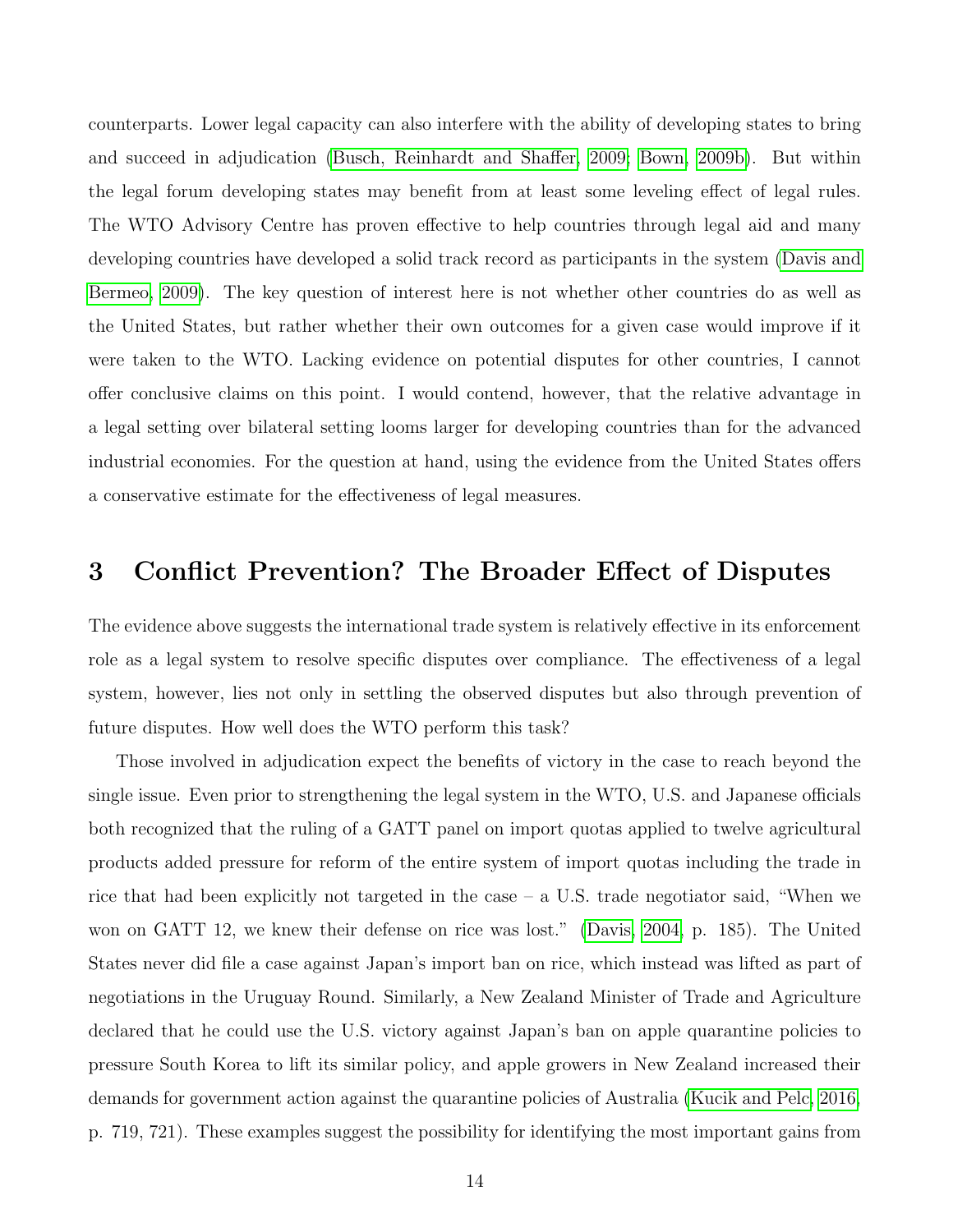a WTO dispute in the subsequent cases that governments never file!

The primary mechanism for the dispute settlement process to prevent cases lies in the ability to clarify agreements and reduce uncertainty over enforcement. I discuss this logic as it relates to informational theories of compliance. I then address the limiting conditions whereby political constraints and lack of precedent reduce compliance pull from rulings. Even if states have the capacity to internalize the new information about their obligations, they may choose not to act upon such information. A preliminary analysis of dispute frequency by agreement suggests that some issue areas of the treaty are more supportive of conflict prevention than others.

#### Reducing Ambiguity and Deterring Violations

A legal system may encourage compliance through jurisprudence that clarifies legal interpretation of the rules. The violation ruling against one party provides information for all members about an area of the law that had been vague or openly contested. Others may recognize inconsistency with rules in their own policies on similar matters. This perspective highlights the role of dispute settlement to *complete* the incomplete contract formed in the trade agreement by clarifying interpretation or filling gaps [\(Maggi and Staiger, 2011\)](#page-41-12). To the extent that ambiguity in the rules is a primary source of noncompliance, reaching a consensus on rule interpretation through public discourse or court decisions will reduce the number of disputes [\(Chayes and Chayes, 1993\)](#page-39-13).

A brief example illustrates how one dispute can unfold to clarify points of law that will be relevant to a wider range of parties. The victory of Brazil's challenge against U.S. agricultural subsidy policies held significance for both political importance and as a major ruling on subsidies.<sup>[26](#page-16-0)</sup> The U.S. has prolonged its compliance in this case and only reached a settlement under threat of retaliation by Brazil that would have included both tariffs on U.S. products and suspension of intellectual property rights. In many ways the ruling was tailored to the specific U.S. cotton program that compensated domestic users for the high prices they paid to purchase domestic cotton and to the counter-cyclical payments given to U.S. cotton producers. Yet a minor aspect of the ruling that clarified how policies should be classified within the terms of the Agriculture agreement has been closely followed in countries that were not parties to the case or exporters of cotton. The ruling found that U.S. cotton subsidies could not be classified in the unrestricted

<span id="page-16-0"></span><sup>26</sup>"United States - Subsidies on Upland Cotton" (DS 267), complaint filed September 2004.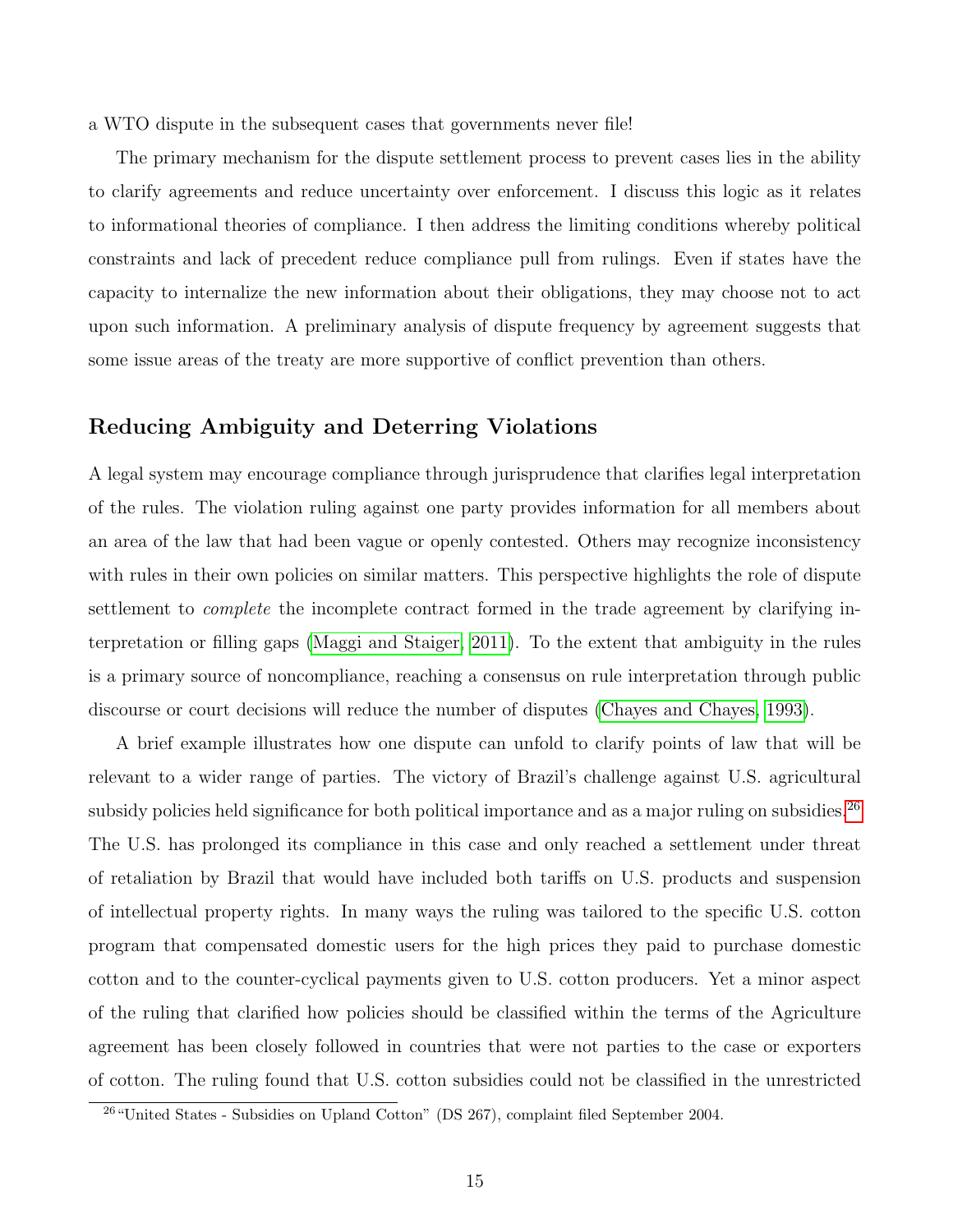green box that is reserved for policies decoupled from production incentives because the U.S. subsidy program included a condition about non-production of vegetables.<sup>[27](#page-17-0)</sup> A senior Japanese agriculture ministry official acknowledged that he carefully examined the ruling because Japan was in the process of introducing new direct payments to wheat, soybeans and other crops, and he was interested in the implication of the case.[28](#page-17-1) This is an extreme example to the extent that Japan does not produce cotton, but highlights the relevance of cases to a much wider audience of member states as they view their own policies.

Not only governments, but also financial markets view the information from case rulings as relevant beyond the single case. In a fascinating new study, [Kucik and Pelc](#page-41-11) [\(2016\)](#page-41-11) show that the ruling against Canada's feed-in tariff support for solar power led to adverse market valuation of solar producers not only in Canada but also in India, where a similar policy was in place. They also identify spill-over across products as the ruling against U.S. cotton subsidies harmed both cotton and wheat prices. Investor responses show that rulings were relevant beyond the country and product listed.

Litigation also promotes compliance through deterrence as the dispute system increases the credibility of the threat to punish future violations. States that observe active use of the adjudication system may recognize the high probability that other states will file complaints against their violations. The *deterrent effect* would lead states to refrain from policies in order to avoid being challenged in court. The economics and law literature examines how decisions to take precautionary measures that avoid violation, settle before trial, or wait for trial outcome all are contingent on the cost and expectation for trial outcomes.<sup>[29](#page-17-2)</sup> Evidence has shown that states frequently filing GATT/WTO complaints are less likely to be targeted in U.S. anti-dumping decisions [\(Blonigen](#page-38-12) [and Bown, 2003\)](#page-38-12).

<span id="page-17-0"></span><sup>&</sup>lt;sup>27</sup> Appellate Body Report (WT/DS267/AB/R) adopted March 21, 2005 states: "we ... uphold the Panel's finding ... that production flexibility contract payments and direct payments are not 'decoupled income support' within the meaning of paragraph 6, are not green box measures exempt from the reduction commitments by virtue of Annex 2 of the Agreement on Agriculture, and are not, therefore, sheltered from challenge by virtue of paragraph (a) of Article 13 of the Agreement on Agriculture."

<span id="page-17-1"></span><sup>&</sup>lt;sup>28</sup>Hidenori Murakami, advisor to the Minister for International Affairs of the Ministry of Agriculture, Forestry, and Fisheries (former Vice Minister for International Affairs), Interview by author, Tokyo, July 5 2010.

<span id="page-17-2"></span> $^{29}$ For example, [\(Cooter and Rubinfeld, 1989,](#page-39-14) p. 1085) contend incentives for precaution to avoid being taken to court increase as such litigation is seen to be costly.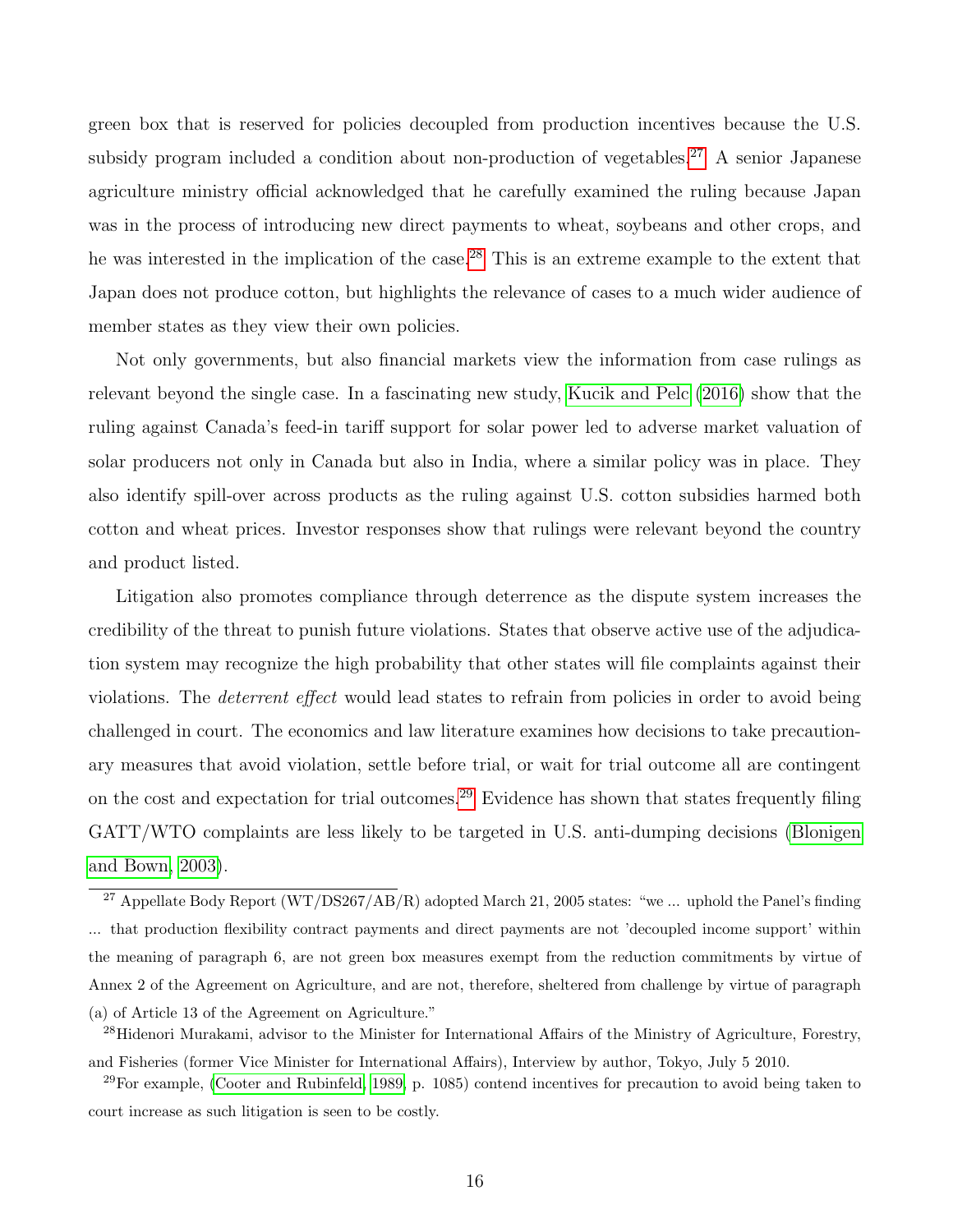The deterrent effect of past cases and clarification of the law also reverberates within the domestic policy context. In a classic application of the two-level game logic, those within a government may use external pressure to overcome resistance [\(Putnam, 1988;](#page-41-13) [Schoppa, 1993\)](#page-42-8). Speaking about the U.S. experience, Joshua Bolten, who served as USTR General Counsel and later as White House Chief of Staff in the Bush Administration, acknowledged a role for WTO jurisprudence to shape policies:

It would make sense that governments would look at precedent to shape legislation. Of course there was the challenge that we could not say directly to Congress that a policy was WTO inconsistent. Otherwise those words would be quoted back to us later in front of a panel. Instead we would say with a wink that a policy was vulnerable to challenge in WTO and could spark litigation.[30](#page-18-0)

Just as a violation ruling helps to overcome domestic opposition and bring policy change, the prospect of a future ruling may increase pressure for change.

#### Willful Violations?

In some cases, however, the political dynamic underlying disputes overwhelms any role for rule clarification and deterrence. When a politically influential industry is at stake, governments knowingly impose violations in defiance of legal advice. Under these circumstances, ambiguity of the law is not the reason for noncompliance, and so no amount of clarification would prevent the imposition of the trade barrier. One such example would be the U.S. decision to impose safeguard measures on steel in March 2002 as a step to help a struggling domestic industry and satisfy an election promise. Here Bolten noted that it was understood when deciding the policy that it would be challenged as violation in WTO, but the administration went forward nonetheless to impose the measure, which would later be withdrawn after it had been ruled a violation.<sup>[31](#page-18-1)</sup>

Despite disregard for the law by the defendant in these circumstances, earlier case precedents still matter. They lower the cost for other governments deciding to challenge a measure because they can see an easy victory. The obstacles for countries deciding whether to file complaint against a trade barrier include the uncertainty over the legal outcome. Just as jurisprudence informs

<span id="page-18-1"></span><span id="page-18-0"></span><sup>30</sup>Interview by author, Princeton, 12 May 2010

<sup>31</sup>Interview by author, Princeton, 12 May 2010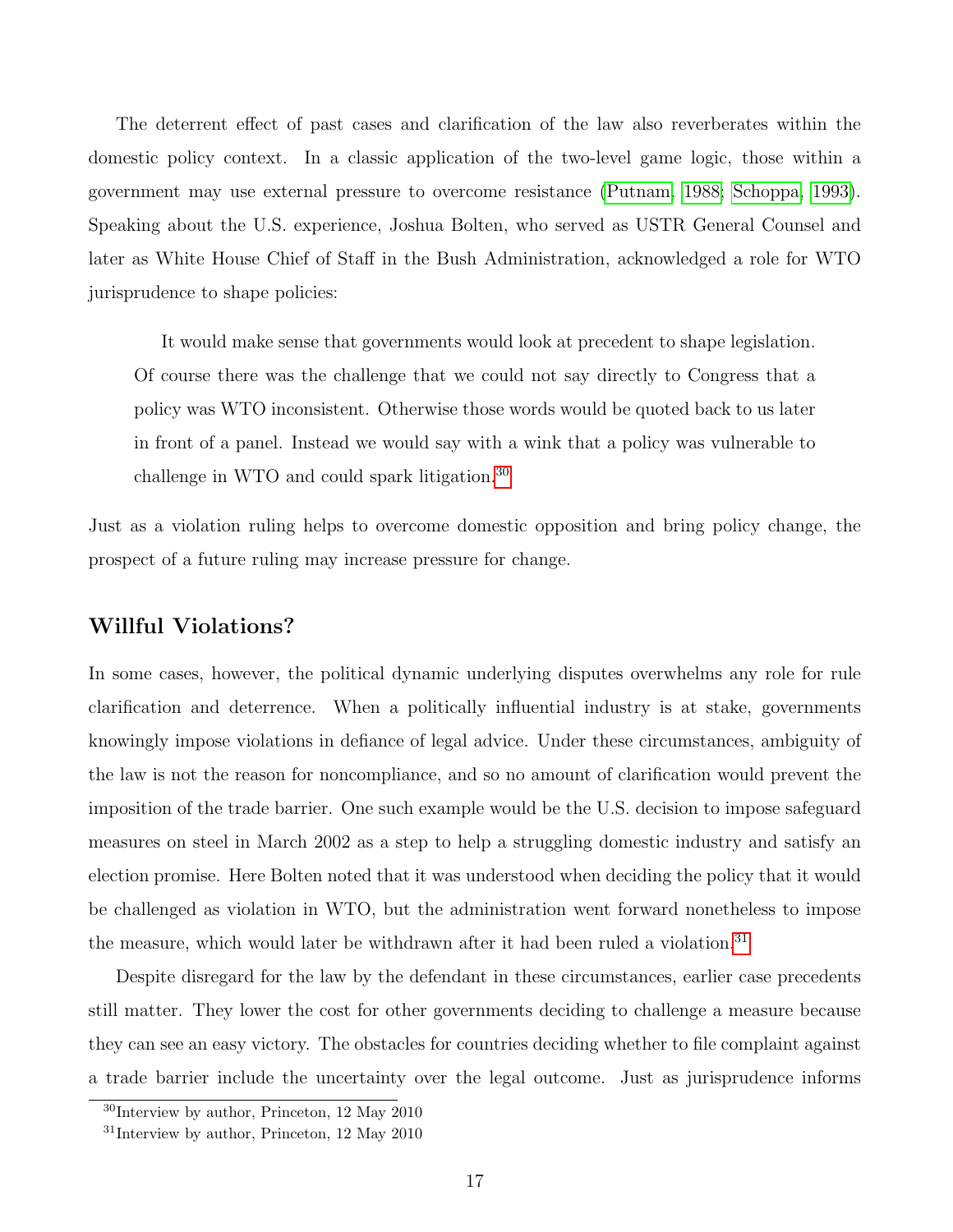governments about the status of their own policy, it informs those who have been considering whether to challenge the case. As the strength of the legal case against a measure improves on the basis of past precedent, governments on the complainant side will be more likely to go forward with the case. When the Chinese government export restrictions on raw materials were ruled to be a WTO violation in January 2012, it helped to finalize the decision by the United States, EU, and Japan to move forward with another complaint against Chinese export restrictions filed in March that year.<sup>[32](#page-19-0)</sup> The Japanese government spokesman gave the January ruling on the similar case as a major factor for going forward to file the complaint against China's rare earth exports.<sup>[33](#page-19-1)</sup> Indeed, [Pelc](#page-41-0) [\(2014\)](#page-41-0) shows that states may engage in strategic behavior to file on an commercially unimportant issue in order to build case precedent that would strengthen their hand in subsequent cases where the commercial stakes may be greater.

Repeat litigation on similar issues can also reflect the intervention of political pressure. The build-up of complaints could deter some future disputes, but the most politically sensitive cases will continue unrestrained by mounting plaintiff activity. An illustrative example would be the litigation on zeroing policies for calculation of anti-dumping duties. This specific practice within the methodology of anti-dumping duties has been the target of multiple rulings by WTO panels and the Appellate Body. A ruling against zeroing in the EC bed linen dispute (DS 141) resolved the one case as the EC ended the practice. Undeterred, the United States continued the practice. Several members have since challenged the U.S. policies with greater confidence in their probable legal victory based on the earlier precedent. Only after multiple rulings against the policy in separate cases did the United States finally amend its laws to comply.<sup>[34](#page-19-2)</sup>

<span id="page-19-2"></span> $34$ The following cases have directly addressed issues related to zeroing (other disputes may have touched on the point more indirectly): U.S. - Mexican Stainless Steel AD Measures (DS 344 complaint by Mexico), U.S. - Continued Zeroing (DS 350 complaint by EU), U.S. - Zeroing (DS 322 complaint by Japan), U.S. - Zeroing of Dumping Margins (DS 294 complaint by EU).

<span id="page-19-0"></span><sup>32</sup>"China Measures Related to the Exportation of Various Raw Materials" (DS 394, 395, 398); "China Measures Related to the Exportation of Rare Earths, Tungsten and Molybdenum" (DS 431, 432, 433). Inside U.S. Trade March 16 2012, p. 25.

<span id="page-19-1"></span><sup>&</sup>lt;sup>33</sup> "Taichugoku oubei to hochou (Stepping with America and Europe against China)" Nihon Keizai Shimbun March 14 2012.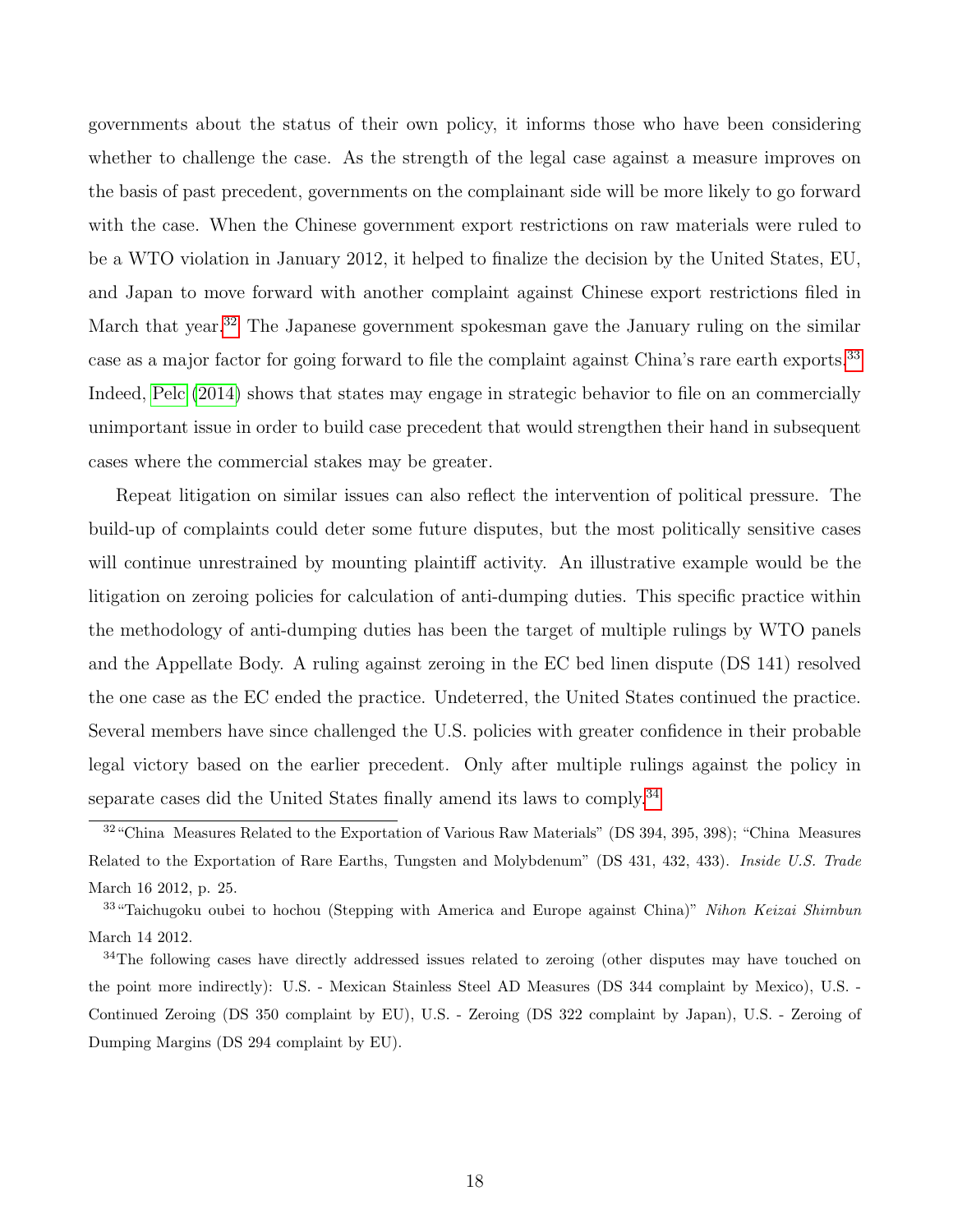#### No legal authority for binding precedent

Strictly speaking, WTO members are not obligated to change policies in light of new information from a ruling against another country. Indeed, states clearly rejected the notion of precedent when negotiating the treaty. Only the original agreement represents a binding commitment, which cannot be modified by subsequent judicial decisions. In this narrow sense, each ruling applies only to the specific country and matter that is subject to judicial review. Despite this restriction, there are still expectations that rulings carry meaning that extends beyond the single case.

There has been considerable discussion among legal scholars on the role of precedent. Stare decisis, the principle that a judicial body should follow its own previous decisions, opens up the possibility for judicial activism such as observed in common law systems because the court can itself become a source of law through setting precedents that fill gaps and shift interpretation of law. At the international level, states have been unwilling to delegate such authority to judicial bodies, and tribunals including the International Court of Justice explicitly reject a binding role for precedent [\(Brownlie, 1990,](#page-38-13) p. 21). Nevertheless, the goal of judicial consistency leads courts in practice to cite previous decisions. [Jackson](#page-40-13) [\(2000,](#page-40-13) p. 127) describes GATT panels as following this more general practice to eschew the notion of binding precedent while often citing prior panel reports so that "there clearly is a de facto precedential effect operating, albeit not strictly." The Marrakech Agreement establishing the WTO rules out any rule-making authority for WTO judicial decisions in Article IX:2, which declares that the Ministerial Conference and General Council "shall have the exclusive authority to adopt interpretations of this agreement and of the Multilateral Trade Agreements." And yet WTO panels have continued GATT practice to cite prior reports on related legal points as evidence supporting decisions. [Pelc](#page-41-0) [\(2014\)](#page-41-0) identifies filing behavior by states that supports their strategic anticipation of precedent value from winning a ruling.

Several WTO rulings have explicitly discussed the nature of precedent effect. The 1996 Appellate Body report in the "Japan-Alcoholic Beverages II" case declared that a previous decision by a GATT panel should be considered as a definitive interpretation but did not represent a controlling decision that necessarily had to be followed [\(Palmeter and Mavroidis, 2004,](#page-41-14) p. 53-54). The Appellate Body 2008 ruling in the case "United States-final anti-dumping measures on stainless steel from Mexico," which was one of the cases finding against the U.S. practice of zeroing for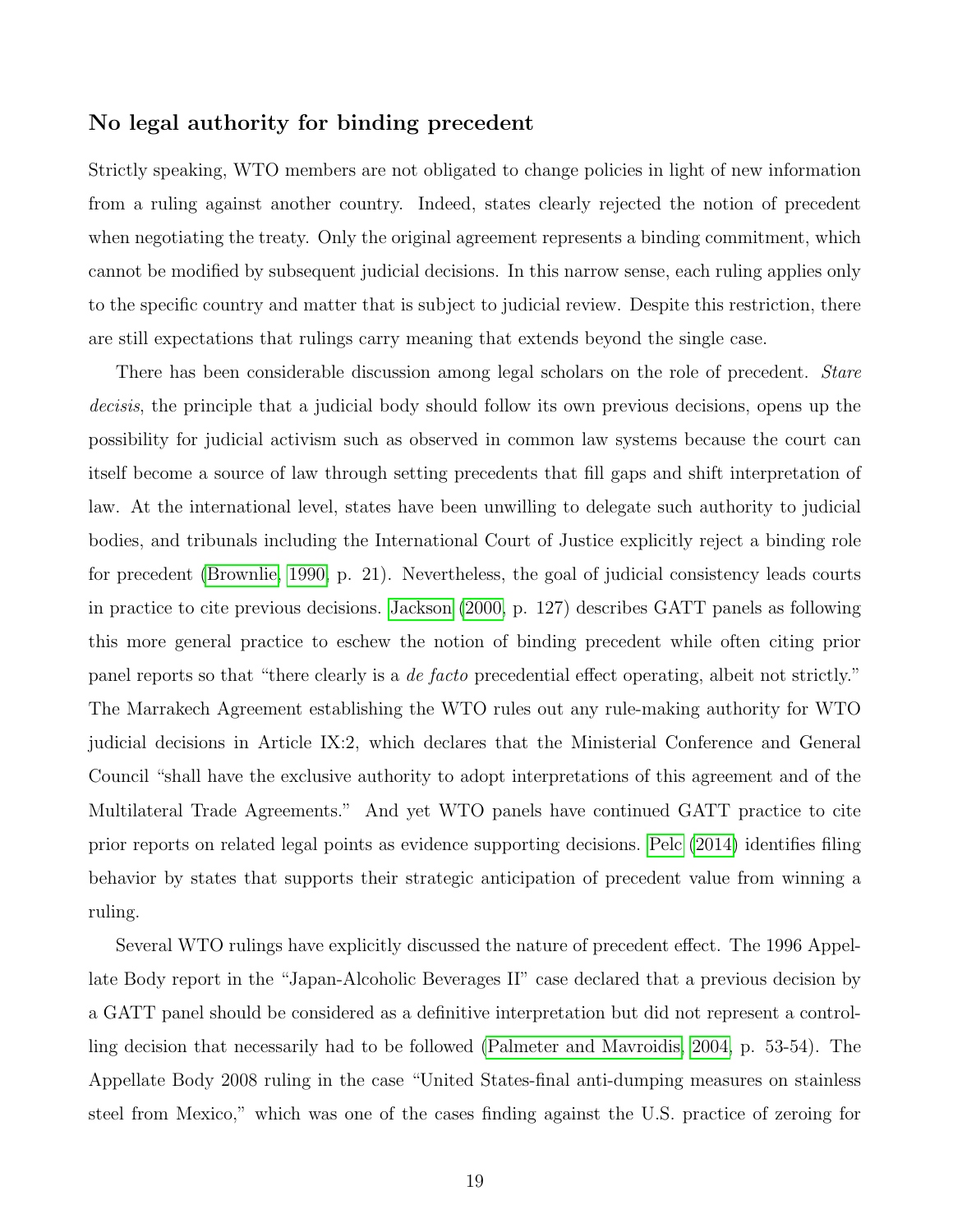the calculation of anti-dumping measures, overturned a panel report that had countered previous precedent rulings by the Appellate Body on a similar matter.[35](#page-21-0) The ruling is worth quoting at length here as the most comprehensive statement on the meaning of precedent within the WTO:

It is well settled that Appellate Body reports are not binding, except with respect to resolving the particular dispute between the parties. This, however, does not mean that subsequent panels are free to disregard the interpretations and the ratio decidendi contained in previous Appellate Body reports that have been adopted by the DSB. . . .

Dispute settlement practice demonstrates that WTO Members attach significance to reasoning provided in previous panel and Appellate Body reports. Adopted panel and Appellate Body reports are often cited by parties in support of legal arguments in dispute settlement proceedings, and are relied upon by panels and the Appellate Body in subsequent disputes. In addition, when enacting or modifying laws and national regulations pertaining to international trade matters, WTO Members take into account the legal interpretation of the covered agreements developed in adopted panel and Appellate Body reports italics added. Thus, the legal interpretation embodied in adopted panel and Appellate Body reports becomes part and parcel of the acquis of the WTO dispute settlement system. Ensuring "security and predictability" in the dispute settlement system, as contemplated in Article 3.2 of the DSU, implies that, absent cogent reasons, an adjudicatory body will resolve the same legal question in the same way in a subsequent case.<sup>[36](#page-21-1)</sup>

The commentary asserts that member states take into account WTO jurisprudence in their legislative process. The justices are aware that this is not always true – the statement is made in the context of a ruling after the United States refused to either heed precedent or rulings against its zeroing procedures. Nonetheless, the Appellate Body used member practice and not just legal principle as justification for the value of consistent rulings over time on similar matters.

In sum, the status of precedent within the WTO leaves states with the leeway to adopt a strict interpretation that panel rulings against another member do not impose any obligation for them even if their own policies would be implicated by the decision. Nonetheless, each panel ruling creates new expectations for the likely outcome of future rulings on related matters. Even investors watch these signals [\(Kucik and Pelc, 2016\)](#page-41-11).

While it is clear that the WTO follows precedent as a judicial body, do *members* adjust their policies as claimed in this ruling by the Appellate Body? This would open the possibility that the effect of one dispute settlement case will be broader than the simple change of policies by the

<span id="page-21-1"></span><span id="page-21-0"></span><sup>35</sup>WT/DS344/AB/R pp. 66-67

<sup>&</sup>lt;sup>36</sup>During the Dispute Settlement Body meeting that adopted this ruling, the United States criticized the ruling as an attempt to establish rulings as binding precedent, but other members agreed the body of jurisprudence should be followed. Inside U.S. Trade, 23 May 2008.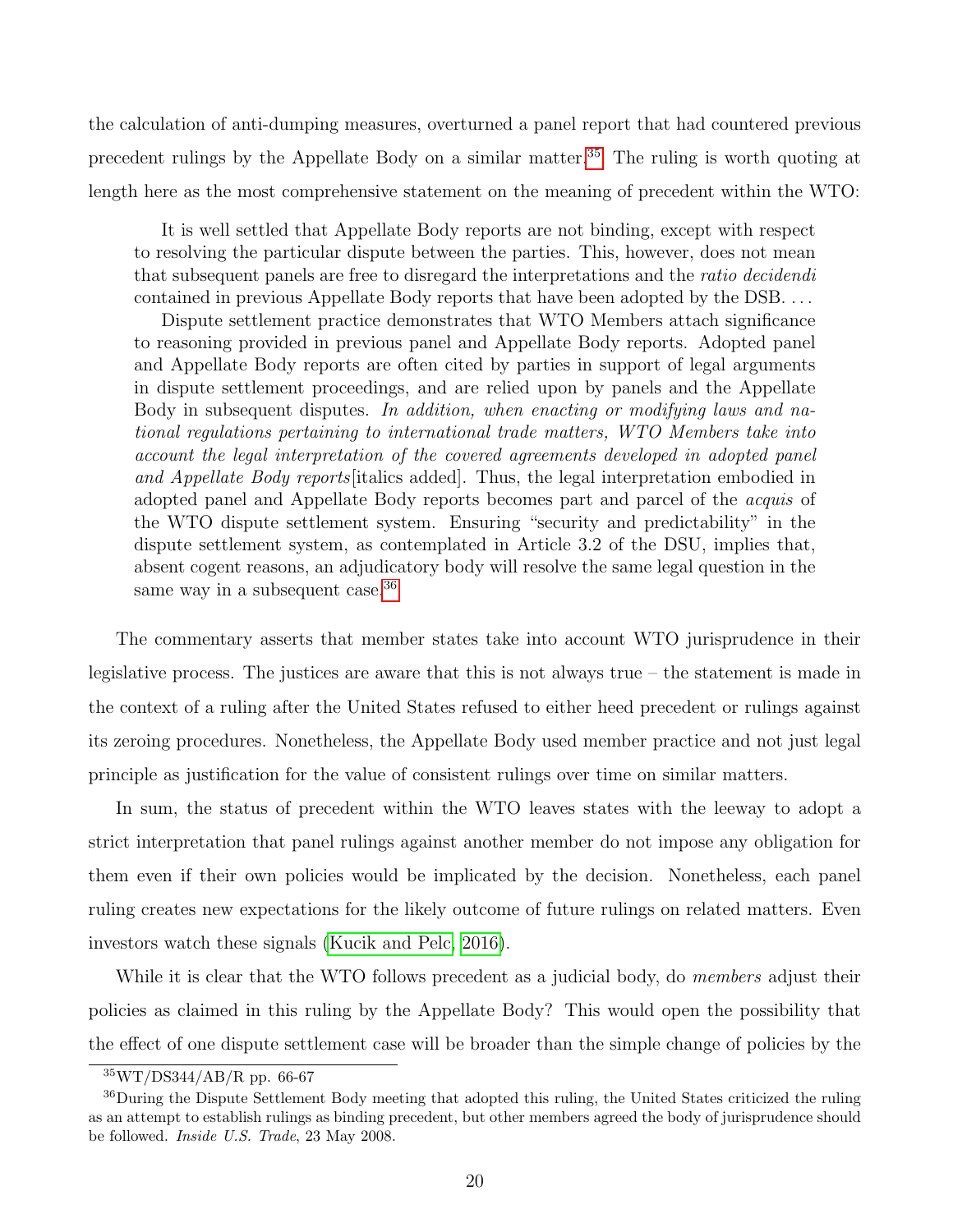targeted state. The previous analysis of section [2](#page-7-1) could underestimate the effect of disputes by failing to consider the spill-over from one dispute for other members and future disputes.

#### Internalizing the law

For the adjudication process to prevent future disputes according to the informational logic of compliance presented at the beginning of this section, governments must be able to update their interpretation of commitments in light of emerging jurisprudence and be willing to reform policies on the basis of this information. Much has been written on the capacity limitations for developing countries that can inhibit their participation in WTO dispute settlement (e.g. [Guzman and Sim](#page-40-14)[mons, 2005;](#page-40-14) [Davis and Bermeo, 2009;](#page-39-11) [Busch, Reinhardt and Shaffer, 2009\)](#page-39-10). These states may also have less capacity to learn from jurisprudence. [Busch, Reinhardt and Shaffer](#page-39-10) [\(2009\)](#page-39-10) conducted surveys of officials from 52 country delegation offices and found that many developing countries lack a specialized WTO dispute settlement division and on average the developing countries have smaller numbers of professional staff, high personnel turnover, and attend WTO related meetings infrequently. Yet among repeat users of WTO dispute settlement, which includes some developing countries as well as most advanced industrial states, their own participation and large staff facilitates learning about emerging cases. Attending the dispute settlement body meetings and participation in disputes as third party provides information beyond cases with direct involvement.

There may be additional measures taken at the domestic level in states that have established a policy community with expertise on dispute settlement. Japan is noteworthy on this front. The Japanese trade ministry sponsors a study group composed of officials and scholars, which meets regularly to review panel rulings and write reports on their legal significance. These meetings help officials within the ministry section for handling dispute settlement to keep abreast of cases relevant for negotiations and future litigation, but also spread knowledge more broadly. A Japanese government official said about the meetings, "We will invite related divisions to attend for a particular case. In our role as legal counsel for other divisions, we think about the implications of a case for policies and take this into account when advising them on a policy, such as whether a subsidy would be consistent. We will invite them to attend for particular discussion when relevant. So for the recent TBT [Technical Barriers to Trade] decisions we have invited standards people to come since the cases have had implications for standard setting more generally with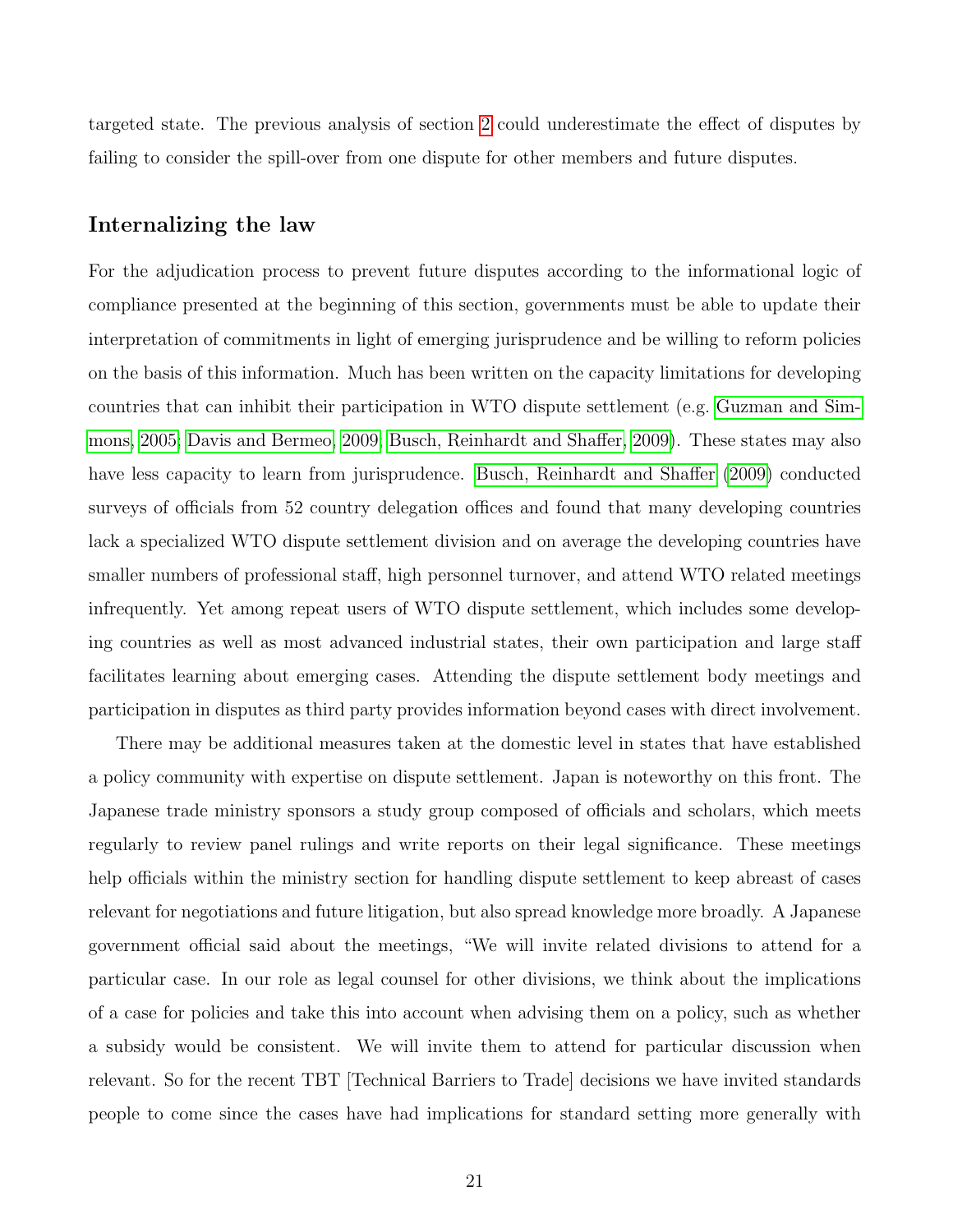enhanced national treatment obligation."<sup>[37](#page-23-0)</sup> China has also been active to build knowledge about WTO dispute settlement. The Shanghai WTO Affairs and Consultation Center is one such effort supported by local government that provides easy access to information for officials, scholars, and firms with interest. Brazil has used public-private partnership to build support for its strategy to use WTO adjudication as central element in its trade strategy [\(Shaffer, Sanchez and Rosenberg,](#page-42-9) [2008\)](#page-42-9).

The WTO has increased the transparency about the process with on-line posting of all official documents related to the complaints that have been filed and any rulings issued by panels in a website that is readily accessed. Professional sources of legal commentaries on WTO rulings and academic studies are also abundant. In short, for governments that have sufficient capacity in terms of personnel to process the large amount of technical legal rulings, information about filing activity and the emerging jurisprudence is widely available.

Under what conditions would governments choose to act on this information? Given the lack of binding precedent in the WTO, rulings do not impose new obligations on members. This reduces the probability that governments would change a policy without having been directly overruled in the dispute. Existing policies benefit from vested interests and status quo bias in policy-making. While being dragged to court imposes the cost of litigation and any reputation cost associated with being found in violation, the process also buys time for industry adjustment and allows states to clear their reputation once they announce compliance with the ruling. We are unlikely to see the overturn of major policies or politically sensitive issues. However, for a measure with low economic and political stakes, officials could possibly decide to change a regulation to avoid potential future litigation. Administrative decisions will also adjust more easily to new information on obligations. More likely than policy reversals, however, would be instances when policy reform or new policy formulation would reflect the latest jurisprudence and avoid conflict of commitments. Those policies that have lower economic stakes, more autonomy of bureaucracy for decisions, and lie at areas of new policy formulation are most likely to exhibit deterrence patterns.

In summary, the rulings of the WTO enhance understanding of commitments and credibility of enforcement in ways that prevent disputes to the extent that they induce higher compliance levels. Whether this actually happens, however, relies on the assumption that states would not violate

<span id="page-23-0"></span><sup>&</sup>lt;sup>37</sup>Official of the Japanese Ministry of Economy, Trade, and Industry, interview by author, Tokyo July 4, 2012.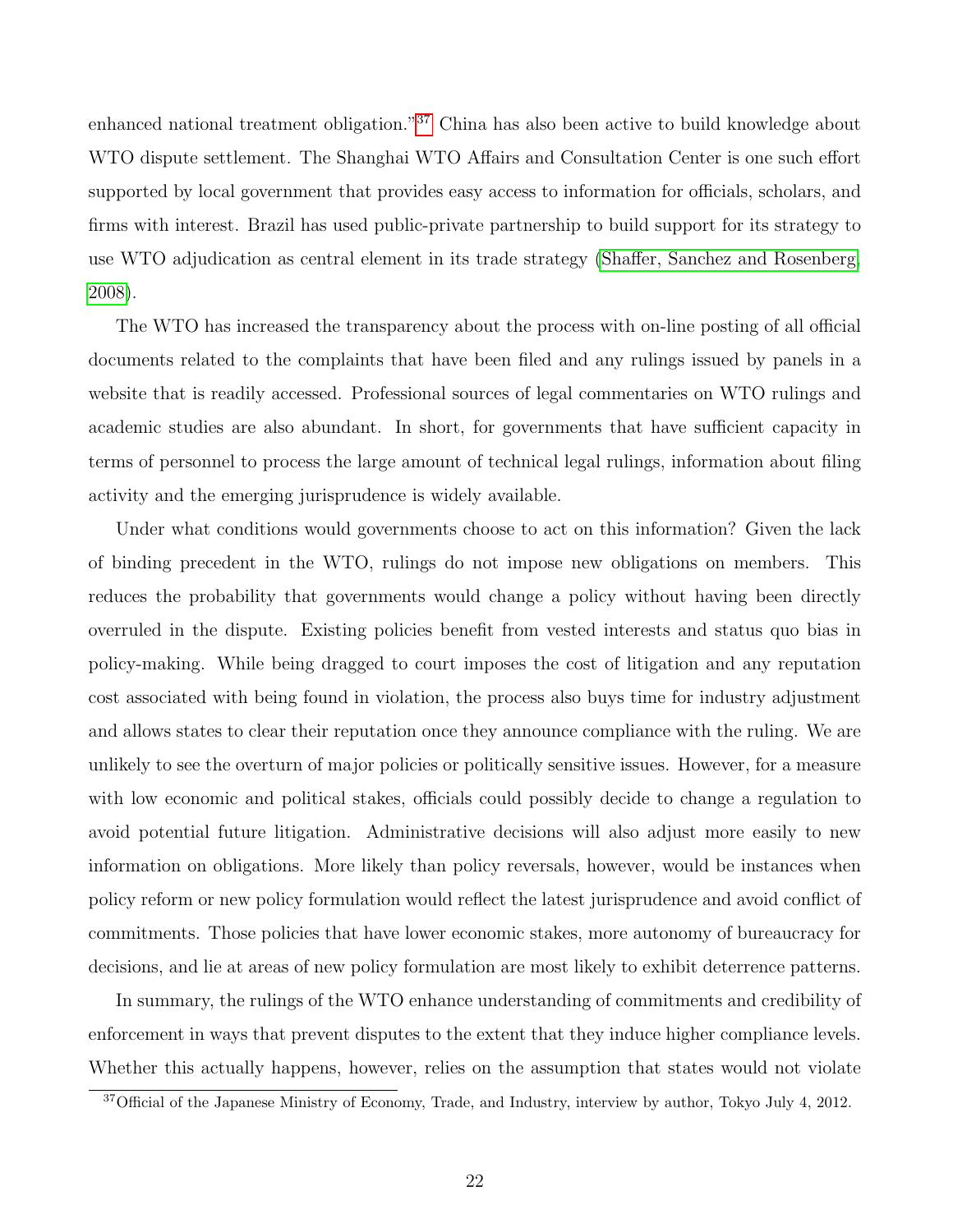rules intentionally if only they fully understood their obligations. Political circumstances may lead states to support policies in full knowledge of their inconsistency with treaty obligations. In the absence of precedent, there is little pressure for states to constantly update their knowledge of treaty commitments through careful attention to jurisprudence. Nevertheless, the behavior of both the Appellate Body and members suggest that members do examine jurisprudence as a guideline for understanding legal commitments. On the margin, states may incorporate this information to shape future policies in ways that would avoid being found in violation on the same issue.

The empirical investigation of how one complaint influences the incidence of future disputes presents even greater data challenges than the earlier assessment of how the dispute process influences dispute outcome. Ideally, one would want to reexamine the potential disputes data while controlling for the underlying legal similarity between disputes in order to estimate whether a ruling on a given legal principle in one case contributed to the withdrawal of another trade barrier that was likely to be found in violation on the same legal principle. Unfortunately the description of the trade barriers in the government reports is cursory about legal status for those that are not raised in dispute settlement. Nevertheless, looking at descriptive trends in the frequency of disputes can offer insights about possible role of more generalized pattern.

## 4 Analysis of WTO Dispute Frequency

The previous section explained why complaints could reduce future disputes, which would lead to an empirical pattern of declining frequency of disputes. As more complaints are filed, the enforcement mechanism gains credibility so that it should hold more deterrent value over time. States observe others taking action against inconsistent policies and recognize that there is accountability within the system. If disputes perform a substantial gap-filling role that clarifies the terms of the agreement, one would expect declining trend in the frequency of disputes. The growing body of jurisprudence will function to "complete" the contract.<sup>[38](#page-24-0)</sup> As time passes, states can internalize

<span id="page-24-0"></span><sup>38</sup>[Maggi and Staiger](#page-41-12) [\(2011\)](#page-41-12) show formally that precedent effects may induce an increase of litigation in period 1 by raising the stakes of litigation. The inefficiency of excess litigation in period 1 may under some conditions be offset by reducing future litigation in period 2. Their model explores the role of accuracy by the dispute body rulings and discount factors of governments to determine when precedent-setting authority for WTO panels would be optimal. More generally on the efficiency of precedent in common law legal systems and on the influence of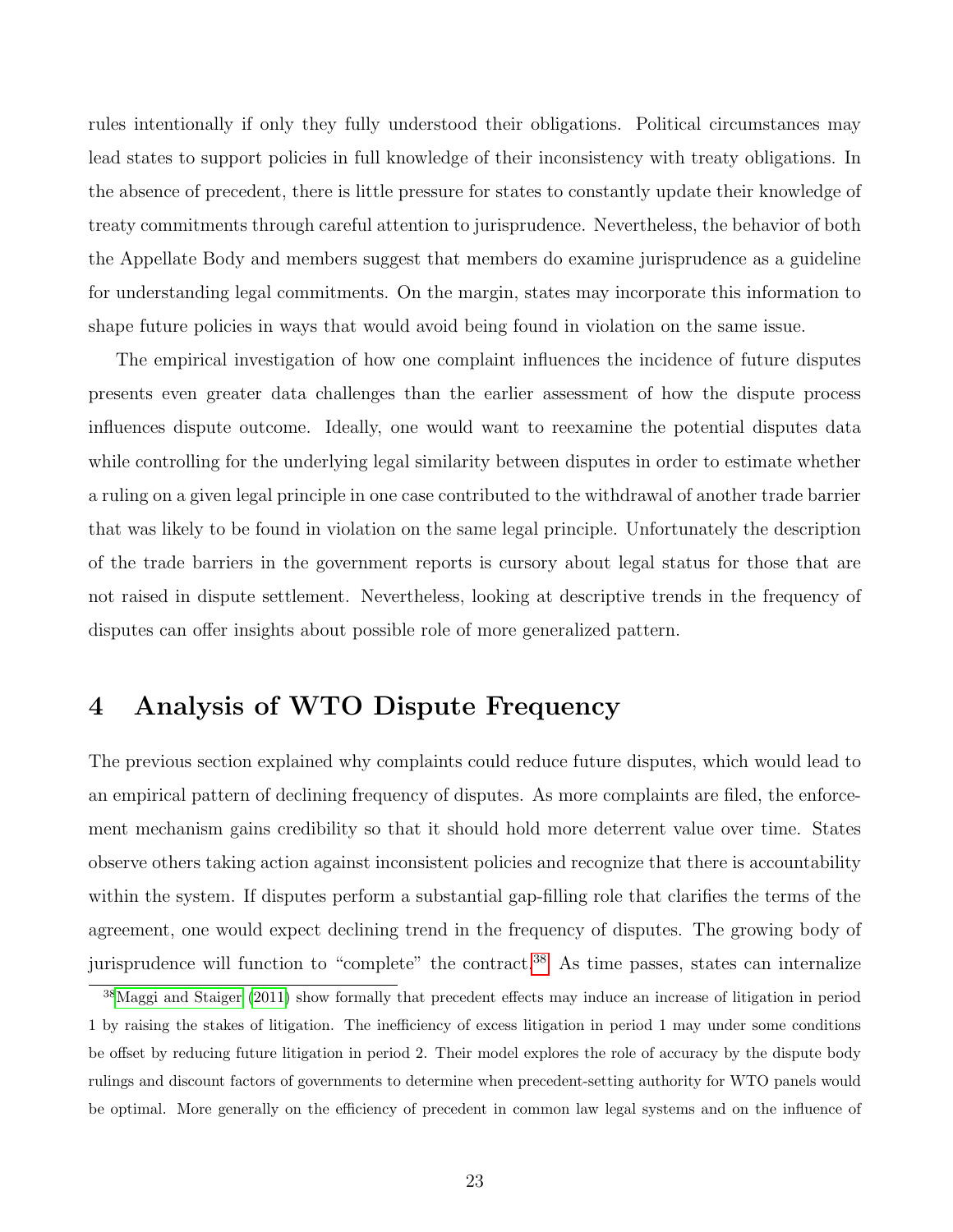the lessons from earlier cases.

The fall in number of annual WTO complaints is readily apparent. The first five years of the WTO from 1995 to 2000 saw an average of forty-one disputes initiated per year compared to only twenty-one per year on average for the 2001 to 2008 period [Bown](#page-38-14) [\(2009a,](#page-38-14) p. 65-66). Many factors could account for the decline of cases. Bown attributes this pattern to two factors: first, a surge of demand in early years as governments took up issues left over from Uruguay Round and sought to try out the newly strengthened dispute system, and lower demand after 2001 as macroeconomic conditions and export growth made enforcement actions appear unnecessary. In addition, the downward trend could represent evidence confirming the effect of dispute activity from early years. A senior U.S. trade official for the Bush administration defended the decline of cases under their watch with the explanation that "The surge of cases in early Clinton years reflects that there was overhang from the GATT years of cases. Many were filed and resolved. These precedents are out there so there is no need to file. This leaves the cases that are either blatant violations or those that are probing the law."[39](#page-25-0) I will explore these claims more closely by focusing on the variation across types of cases.

#### Differentiating Disputes by Legal Claims

Disaggregating complaints by agreement will provide additional leverage to assess the role of information in compliance. Both the nature of the contract and incentives of states vary over the different types of disputes that arise under each agreement. I argue that the agreements also differ in the level of uncertainty about the law and pressure from political shocks. One would expect there to be the most room for jurisprudence to complete the contract through reducing ambiguity for technical agreements related to standards (customs valuation, licensing, Technical Barriers to Trade, and Sanitary and Phytosanitary Measures). [Priest](#page-41-15) [\(1977,](#page-41-15) p. 81) argues that litigation in areas of law where characteristic disputes remain consistent over time will evolve toward more efficient rules, and by implication lower rates of litigation. For example, a ruling that labeling should follow international standards would be readily applied for another labeling case such that the parties could more easily settle out of court.

precedent on settlement rates, see [\(Priest, 1977;](#page-41-15) [Che and Yi, 1993\)](#page-39-15).

<span id="page-25-0"></span><sup>39</sup>Interview by author, 10 April 2010.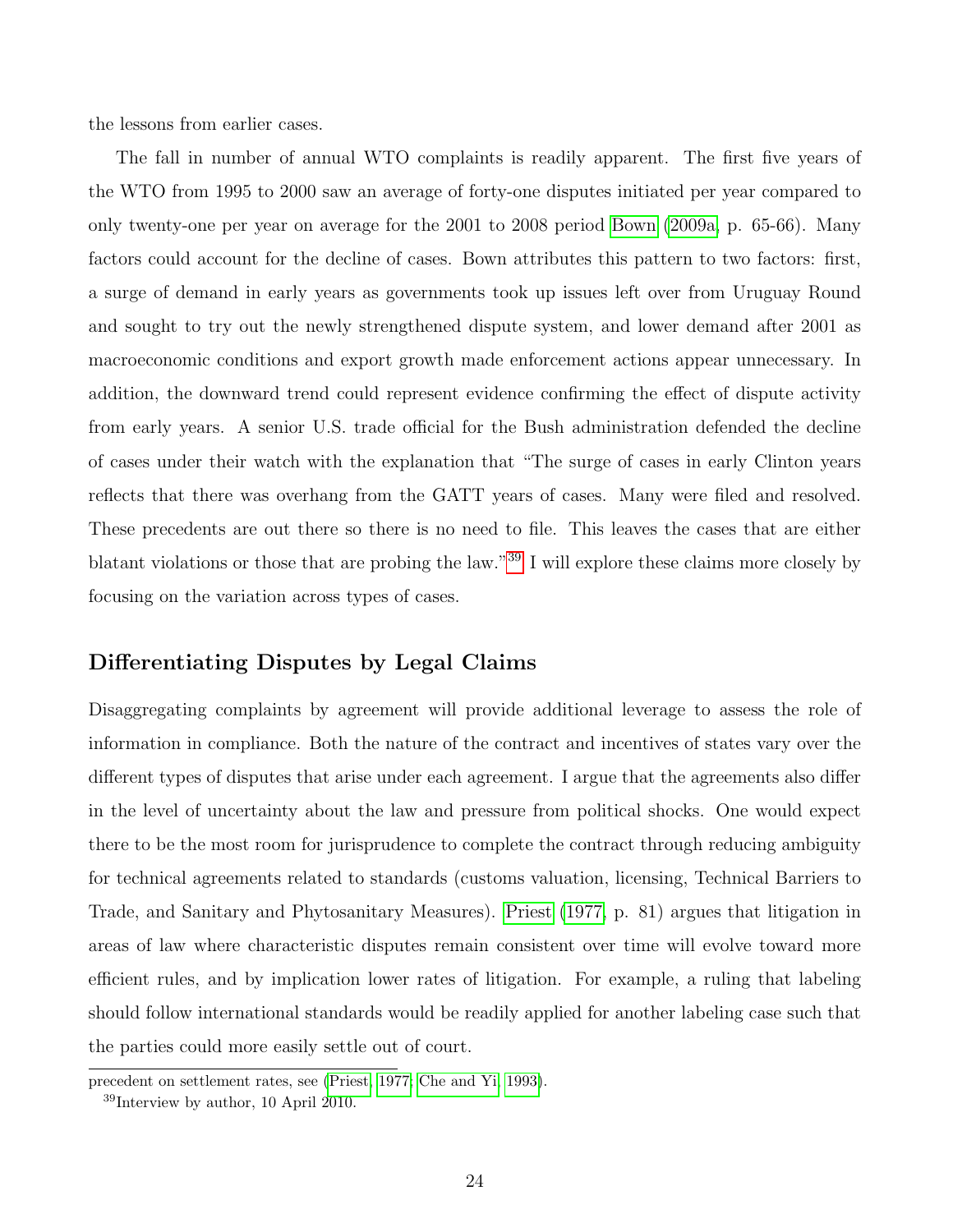In contrast, trade remedy measures (e.g. safeguards, subsidies, anti-dumping) would be the least susceptible to precedent effects. Many of the decisions for these kinds of disputes are determined by detailed evidence on prices and imports and the practice of government as applied to the specific case. Governments find it more difficult to win the ruling and compliance for claims as such against the law, although these cases hold broader implications than the more common remedy disputes over law as applied. This makes disputes related to trade remedy agreements prone to case-by-case dynamic rather than consistent characteristics. Moreover, these measures are invoked by governments as a response to economic hard times and lobbying pressures [\(Knetter](#page-41-16) [and Prusa, 2003;](#page-41-16) [Hansen and Drope, 2004\)](#page-40-11). Such factors could lead governments to implement barriers even knowing that they are inconsistent with agreements.<sup>[40](#page-26-0)</sup> The United States decision to invoke steel safeguards in 2002 represented a political response by officials aware that a violation ruling would be issued.

The new agreements that broadened the scope of the trade regime to explicitly incorporate intellectual property rights, investment, and services were likely to give rise to the highest amount of uncertainty about interpretation of the law. In these areas, negotiators in the Uruguay Round had to write an entirely new contract as opposed to strengthen provisions in existing agreements such as occurred for trade remedy measures. There were deep divisions among members regarding the willingness to include these issues and depth of liberalization. Both conditions would have contributed to the tendency to write an incomplete contract with gaps and vague statements. There was no record of prior GATT panel rulings. Members would have had reason to be uncertain about the nature of their commitments and whether those commitments were going to be strictly enforced by other members. I will give less attention to the Agriculture Agreement, which crosses between a new and old agreement and includes aspects that are technical and others that are extremely sensitive to economic conditions and political demand.

<span id="page-26-0"></span> $^{40}$ [Maggi and Staiger](#page-41-12) [\(2011\)](#page-41-12) propose that a high discount factor by governments will make precedent-setting authority less optimal. Governments would have a high discount factor for trade remedy cases responding to pressing demands by domestic industry relative to low discount factor for standards.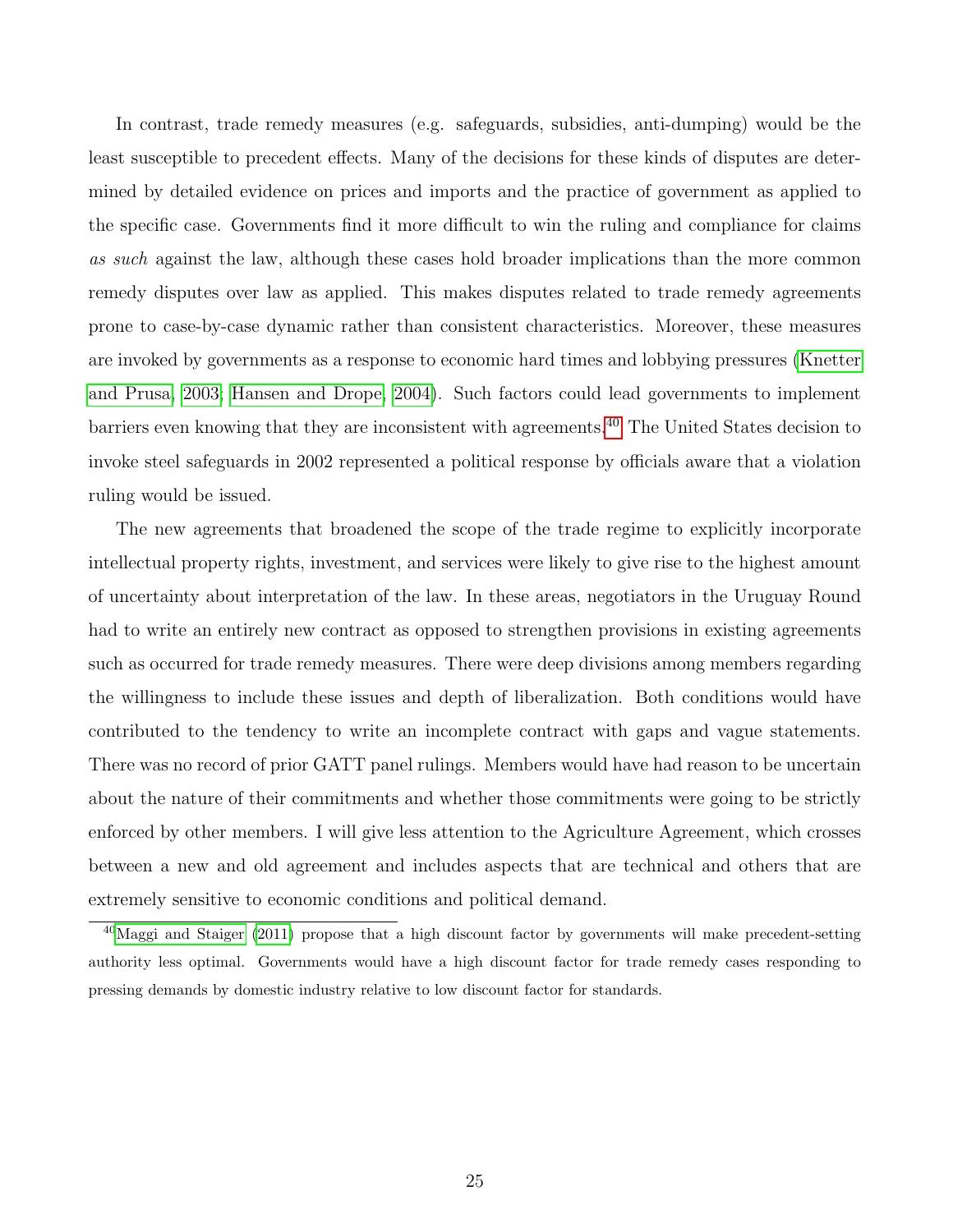#### The Success and Limit of Deterrence

I examine the pattern of filing complaints disaggregated by agreement for the period 1995 to 2015. Each complaint filed to the WTO states the legal claims challenging the barrier as inconsistent with specific agreements. Some complaints will be filed under only one agreement, while others will be filed under multiple agreements. The data represent the number of complaints filed under the specified agreement.<sup>[41](#page-27-0)</sup> The total number of complaints filed across the agreements would exceed total disputes because a single dispute could be counted as three complaints if it refers to three different agreements in the legal claims. For example, the case by Brazil against U.S. cotton subsidies (DS 267) makes claims under the GATT agreement, SCM agreement, and the Agriculture Agreement. Other cases would only cite one agreement, such as the U.S. complaint against Japanese tax policy for alcoholic beverages filed under GATT (DS 11) or the complaint by Antigua and Barbuda against U.S. restrictions on internet gambling that was filed under GATS (DS 285).

The focus on complaints allows me to assess deterrent effect on the broader membership from plaintiff activity. This research design is less appropriate for the assessment of legal precedent completing the contract because not all complaints lead to rulings, and the legal ruling will follow in stages years after the complaint. But I argue that the informational role of adjudication is triggered by any dispute that enters the dispute settlement process when a formal complaint is filed.

In the area of trade disputes, one can see many cases of complaints that are resolved without a ruling but nonetheless clarify treaty interpretation. For example, Japan's challenge of U.S. unilateral sanctions against its auto exports (DS6) filed in 1995 was resolved before the establishment of a panel through a mutually agreed solution in which the United States withdrew its sanctions in exchange for a face-saving agreement from Japan for concessions on the request for improved market access. All members could observe that it would be difficult to justify unilateral sanctions in a legal setting so that even the United States had to back down in the face of certain defeat if it went forward to legal ruling. This experience had an important influence to restrain the United States from engaging in future threats of unilateral retaliation (see discussion of Kodak Fuji case in paper four for a good example of this restraint). Similarly, the EU agreed to change its labeling

<span id="page-27-0"></span><sup>41</sup>Source: <http://www.worldtradelaw.net/dsc/database/agreementcount.asp> accessed April 2016.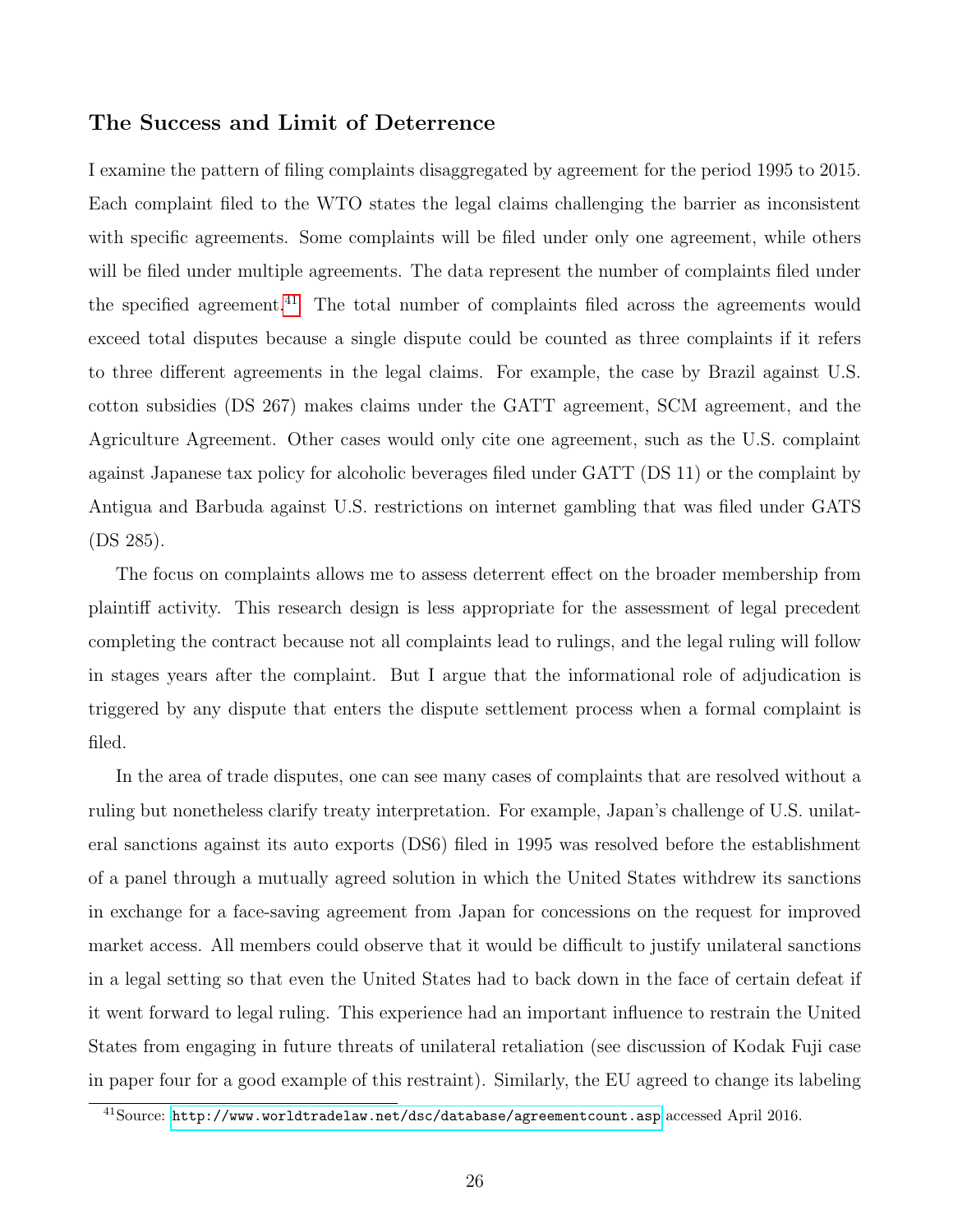

<span id="page-28-1"></span>Figure 1: Time Trend for Complaint Frequency: *Each dot represents a complaint filed under one of* the specified agreements. The line represents the linear regression line for GATT, New agreements, and Standards. A dashed line represents the regression for complaints filed under new agreements when removing the first year that could be an influential point.

policy for scallops after seeing the interim panel report in order to avoid the formal precedent of a ruling that would hold implications for other policies (DS 7). The panel report never became public and so this appears in the data as a complaint but would not be listed as a ruling. Other members, however, were aware of the case and its implication that labeling policies would have to be revised to conform with international standards. In order to incorporate the influence of such cases, I examine the growing record of litigation related to particular matters rather than specific rulings on legal points.[42](#page-28-0)

<span id="page-28-0"></span><sup>&</sup>lt;sup>42</sup>This diverges from the emphasis in other studies on legal precedent that by nature depends on existence of a ruling. [Kucik and Pelc](#page-41-11) [\(2016\)](#page-41-11) note that investors respond to Appellate Body rulings but not the earlier panel rulings.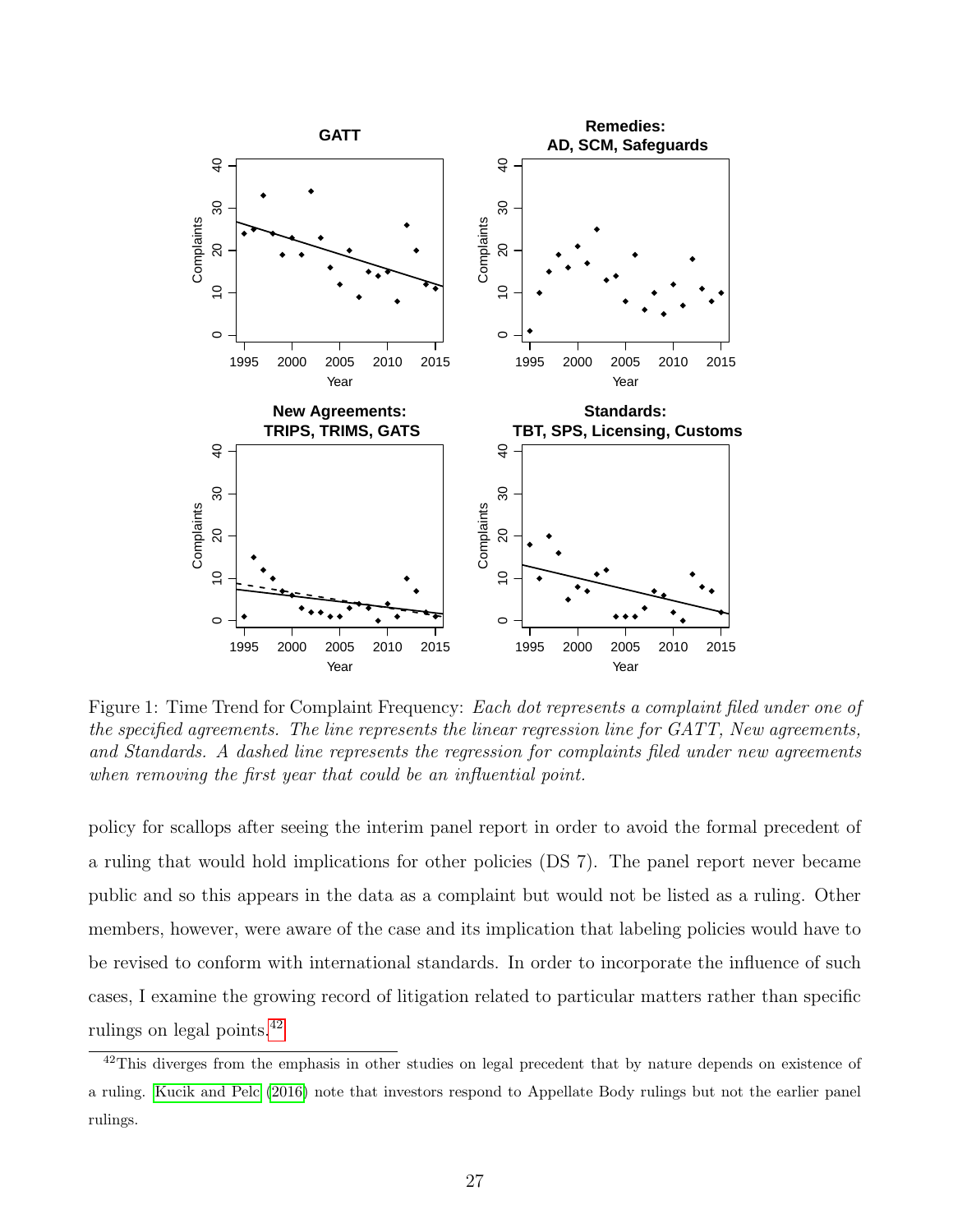Table [5](#page-37-0) in the appendix shows the complaints listed separately by each agreement. For the purpose of comparison, figure [1](#page-28-1) displays four groups of complaints in a scatterplot with a dot for each complaint. The linear regression line for the correlation between year and complaints is significant for the GATT agreement, new agreements, and standards. Complaints filed under the trade remedy agreements do not show any kind of linear pattern. The downward trend exhibited for complaints filed under GATT is less informative for our purposes here since so many complaints will cite the GATT agreement in addition to another agreement directly implicated by the measure (e.g. a case about a technical barrier will often cite both GATT and TBT, and a case about an anti-dumping measure would also cite both GATT and the AD agreement). More important is the pronounced decline in the frequency of complaints over standards relative to the nonlinear distribution of complaints about trade remedies. Indeed, after observing routine complaints filed during the first decade of the WTO under the agreement on licensing that regulates the processing of import licenses, no complaints have been filed under the agreement in the past four years. The major new additions to the trade regime, regulation of intellectual property rights(TRIPS), services(GATS), and investment (TRIMS), also fit the pattern of declining frequency. There were no direct GATT precedents to reduce uncertainty for these rules and one could also expect more gaps in the treaties in new areas of law. The frequent complaints under these agreements in the early years may have helped to clarify these aspects of the agreements and demonstrated that members would be held accountable in these new areas.

In contrast, trade remedies surged during the middle years of the period. This is most apparent for the complaints filed under the safeguards agreement. The 11 complaints under the safeguards agreement in 2002 partly reflects the U.S. steel safeguard initiation, which triggered individual complaints by nine countries against the measure. Moreover, the year 2002 brought the highest number of safeguard initiations by members to date. The anti-dumping (AD) and subsidies (SCM) agreements also show a nonlinear distribution of complaints over time. The agriculture agreement, which is not displayed in the graph but can be seen listed in the table, has been subject of complaints with decreasing frequency. The rate of decline and significance of the linear time trend is smaller than either the new agreements or the standards agreements.<sup>[43](#page-29-0)</sup>

<span id="page-29-0"></span>Figure [2](#page-30-0) shows the data as a cumulative count for complaints filed to date under each group

 $^{43}$ The coefficient for the agriculture complaints is  $-0.35$  (p-value: 0.05), compared to  $-1.06$  (p-value: 0.006) for GATT,  $-0.96$  (p-value: 0.004) for the standards agreements, and  $-0.63$  (p-value: 0.01) for the new agreements.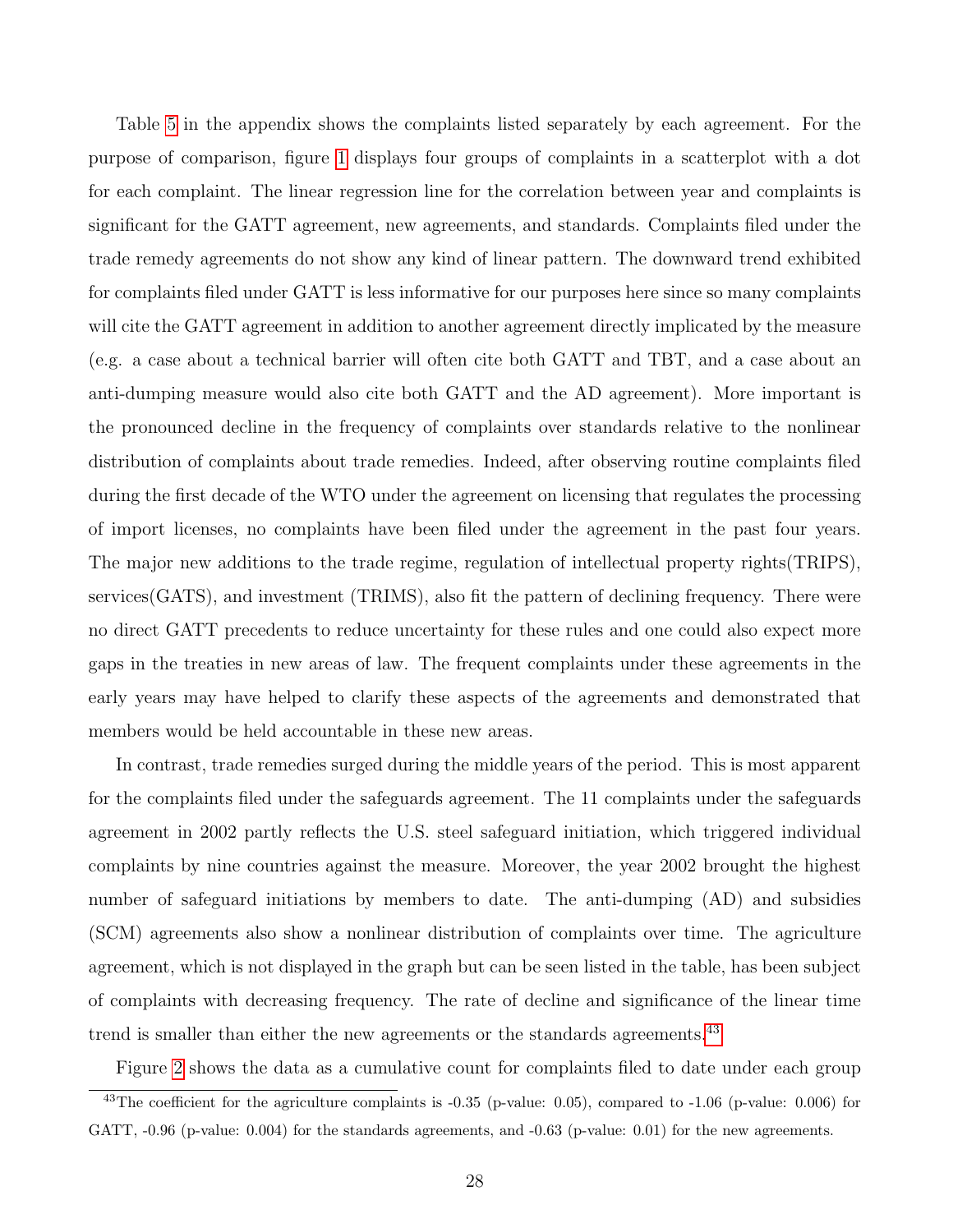

<span id="page-30-0"></span>Figure 2: Cumulative Complaints By Agreement: The figures show the cumulative total complaints under the specified agreement.

of agreements. Here the expectation would be that the buildup of litigation would eventually produce a leveling off effect. The rate of increase in cases each year for complaints filed under GATT has slowed as each step becomes smaller. There is the beginning of a leveling off trend for the remedies agreements, but it is the new agreements and standards that exhibit a more pronounced flattening out.

The data here remains too aggregate to make conclusive inferences. One cannot distinguish whether the variation in complaint pattern results from exogenous changes that would influence underlying protection and bargaining dynamics between trading partners. What we can learn is that the system-wide trend toward less frequent complaints has been more pronounced in some areas of law than others. Over time, members have found reduced need to seek third party involvement for disputes over technical agreements and new agreements, while the demand for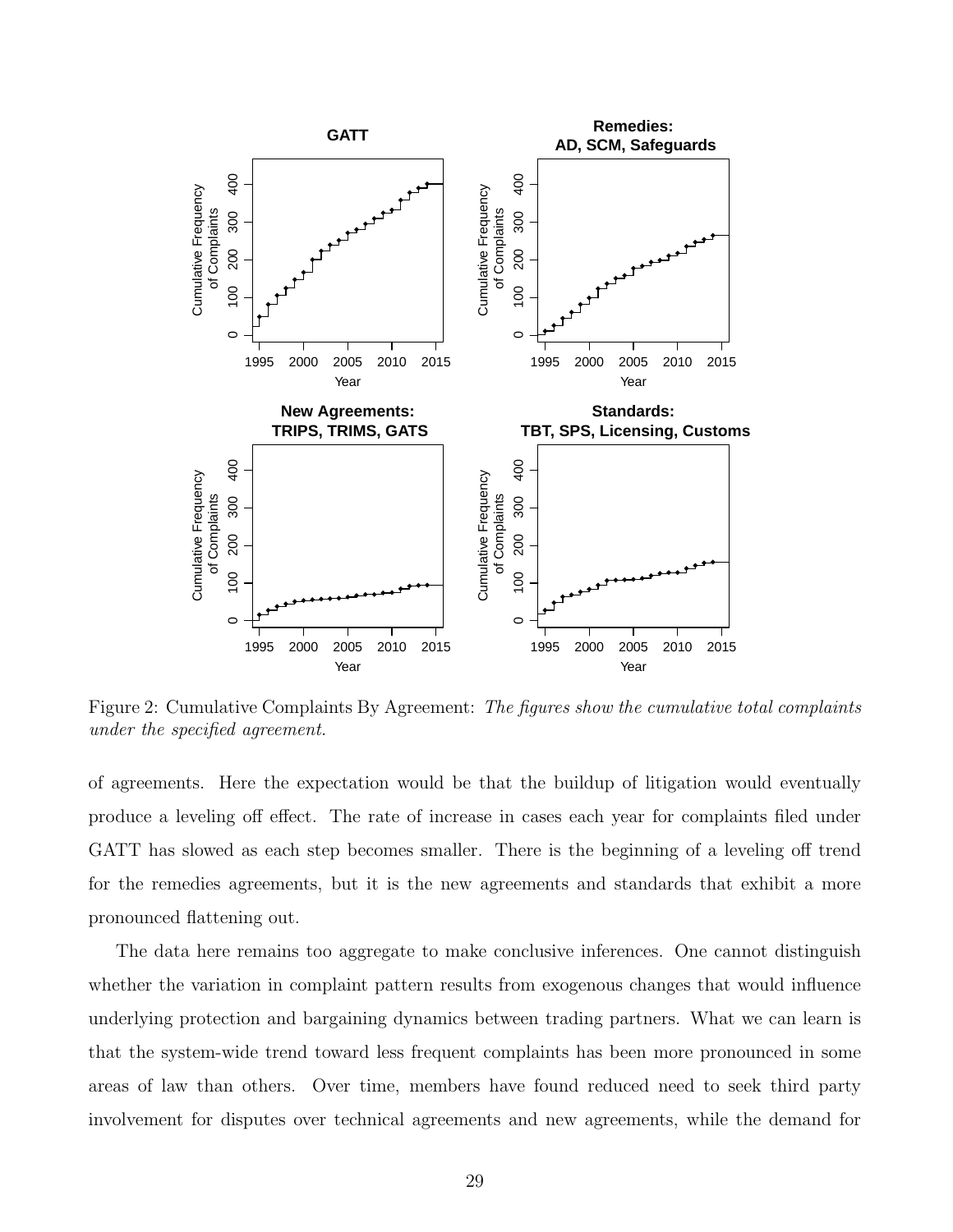adjudication remains strong in the areas that are more responsive to macroeconomic trends and lobbying pressure. The growing record of adjudication has provided information for members that inconsistent policies will be challenged. Where possible, states are learning to avoid inconsistent policies and work out disputes without formal action. Nevertheless, political needs over-ride in some cases. Even after another decade of adjudication working to fill gaps of understanding about the legal agreements and raising the certainty about enforcement, the system will probably still encounter disputes driven by political necessity.

## 5 Legal Design and Deterrence

The question of deterrence also implicates the nature of the legal system. Lower levels of legalization support weaker deterrence. Few would expect stare decisis to hold across ad hoc arbitration decisions. Absent rights to guaranteed legal recourse with standing judges, individual events would be unlikely to shape expectations of others for different cases. Both standing judges and guaranteed access to due process form the legal foundation for the logic of deterrence.

This distinction can be tested in the case of the trade regime evolution from GATT to the WTO. Under the GATT there was less predictability about rulings given that complainants could not count on the right to a panel nor appeal to a standing body of judges. In contrast, the WTO ended the practice to allow defendant veto of complaints and established an Appellate Body that would serve as a check on the panels and institutional memory for jurisprudence. Therefore, one would expect to see behavior consistent with the logic for deterrence only after establishment of the WTO.

I examine this question through a test of complainant patterns over the period 1975 to 2012 for 134 GATT/WTO members with available data on covariates.<sup>[44](#page-31-0)</sup> I draw on a baseline model for when countries will file individual complaints according to their economic and political characteristics [\(Davis, 2012b\)](#page-39-16). A systemic measure for number of prior cases filed across the full set

<span id="page-31-0"></span> $^{44}$ Use of the historic data on GATT complaints means that observations in 1975 incorporate the prior ten years filing record without any censoring of the data. The data for the GATT period disputes were generously provided by Marc Busch and Eric Reinhardt, and are described in their analysis [\(Busch and Reinhardt, 2003\)](#page-38-4). The data for the WTO disputes are from the World Trade Law database summary of all WTO disputes available at <http://www.worldtradelaw.net/>.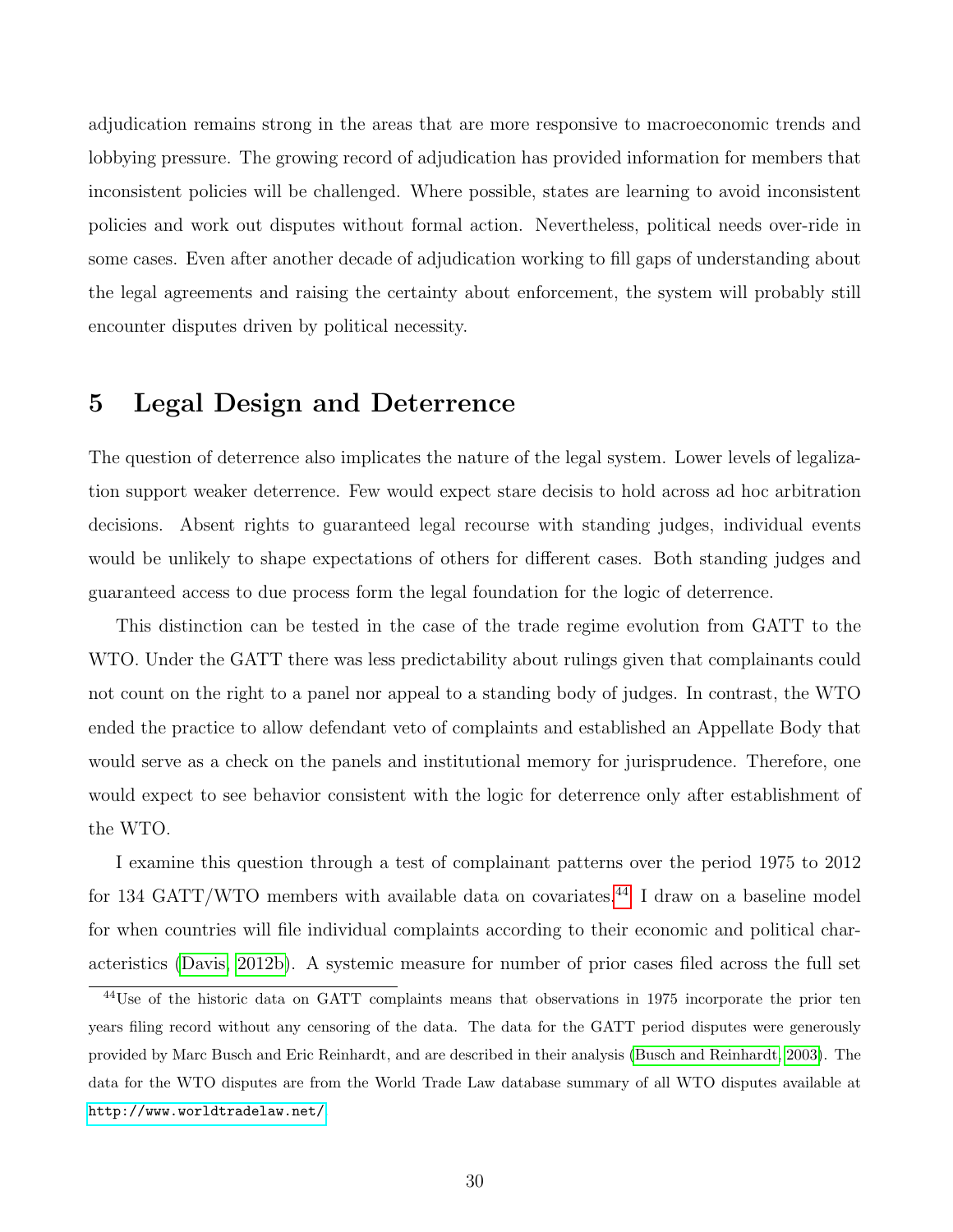of member states serves as the proxy for past jurisprudence. As in the previous section, this is an aggregate count of all requests for consultations rather than rulings on specific legal principles. Under the logic of deterrence, higher levels of enforcement actions during time t will lower the likelihood of additional complaints during time  $t+1$ . Both legal clarification and credible enforcement could lead past cases to lower the number of barriers that would generate complaints going forward. Given the likely diminution of effects over time, I will focus on a ten year period of past litigation to assess the basic pattern. This variable for system disputes is interacted with the indicator for the WTO period (and both base terms are included as separate measures). My deterrence hypothesis suggests that prior complaints will induce a reduction of filing under the WTO rules, but not do so under the GATT rules.

The unit of analysis is the country year with the outcome as a count of the number of complaints. To address over-dispersion, I use a negative binomial distribution to estimate the effect of past system disputes on the likelihood of an individual country filing a request for consultations. Standard errors are clustered by country in the main analysis shown here, and results are robust to instead modeling with country fixed effects.[45](#page-32-0) The control variables include the count of own country past complaints, which could introduce countervailing effects through the channel of litigation experience [\(Davis and Bermeo, 2009\)](#page-39-11). Other measures capture the domestic political institutions that shape the propensity to file (democracy and institutional checks and balances) and core economic conditions related to capacity (GDP and per capita GDP) and trade profile (number of bilateral PTAs, Agriculture exports as share of GDP, total exports share of GDP, and trade balance).

The results are consistent with expectations. The WTO period saw an overall increase in the average member probability to file a complaint. But the system level trend differs across the GATT and WTO period with the accumulated count of past disputes in the prior ten years holding a small positive effect during the GATT period and reversing to have a larger negative effect during

<span id="page-32-0"></span><sup>45</sup>The results are similar when using a zero-inflated negative binomial regression to estimate zero complainant observations as a separate process determined by capacity of states and the count of complaints as a function of the full specification.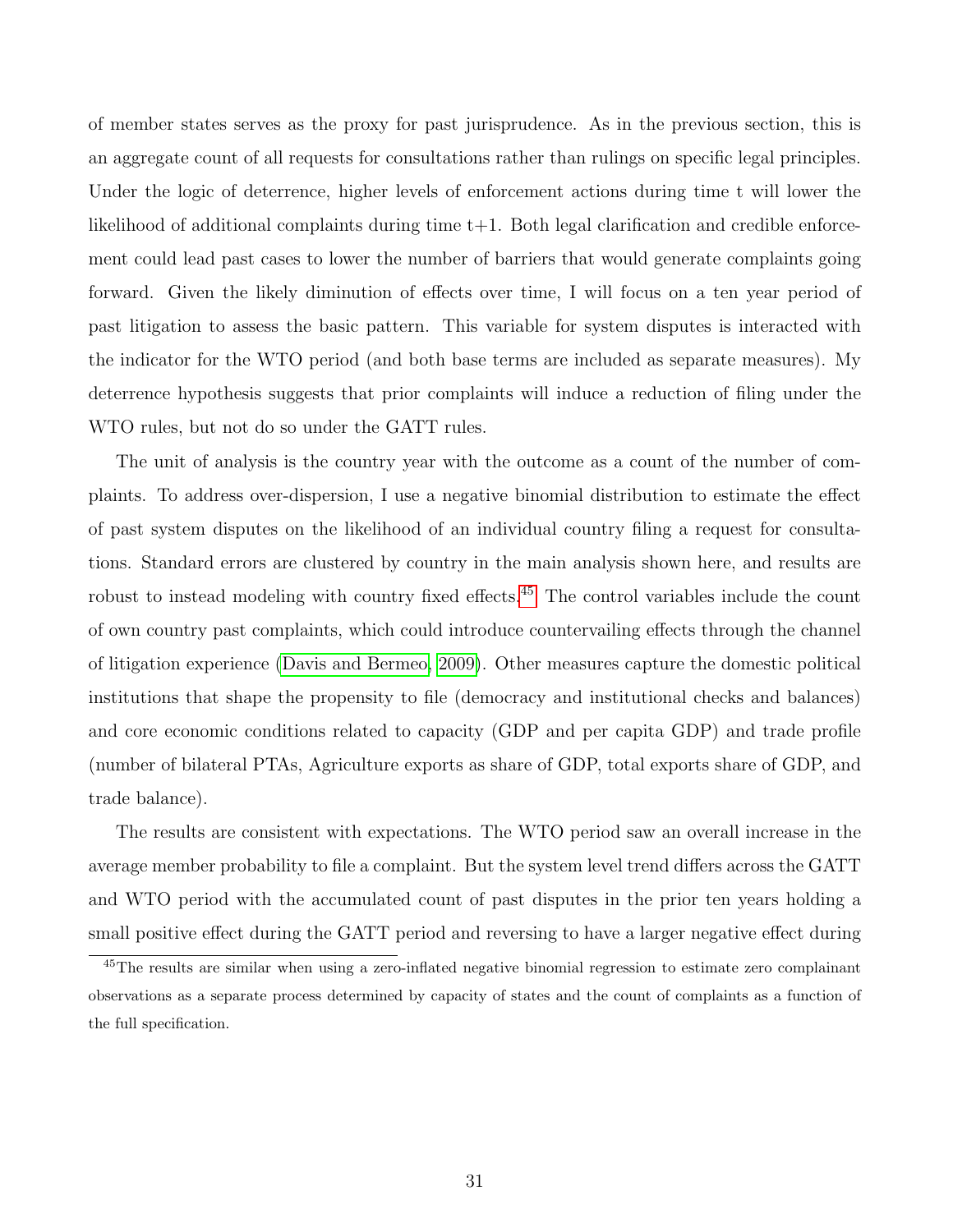| Variable                | Coefficient | (Std. Err.)   |
|-------------------------|-------------|---------------|
| WTO period              | 1.446       | $(0.311)**$   |
| System Disputes X WTO   | $-0.010$    | $(0.002)**$   |
| <b>System Disputes</b>  | 0.005       | $(0.002)**$   |
| Country complaints      | 0.032       | $(0.007)$ * * |
| Democracy               | 0.809       | $(0.249)**$   |
| Checks                  | 0.318       | $(0.163)*$    |
| $GDP$ (log)             | 0.734       | $(0.068)**$   |
| Income per capita (log) | $-0.149$    | $(0.064)**$   |
| <b>PTA</b>              | 0.021       | (0.020)       |
| Agriculture percent     | 0.027       | $(0.004)$ * * |
| Export percent GDP      | 0.009       | $(0.004)$ * * |
| Trade balance           | 0.002       | $(0.000)**$   |
| Intercept               | $-21.630$   | $(1.893)**$   |
| N                       | 2451        |               |

Table 3: Negative Binomial Regression of Complainant activity and Past Cases. The coefficients estimate the likelihood a given country filed a complaint during a year. Robust standard errors (clustered on country) are in parentheses. \*Significant at the 10 percent level. \*\*Significant at the 5 percent level.

the WTO period.<sup>[46](#page-33-0)</sup> To consider the substantive size of the marginal effect of past complaints, consider the following simulated estimation of the first difference when holding control variables at their mean values and setting WTO period value to one: during the WTO period with moderate rate of dispute record (140 in past ten years as observed in 1995) the model estimates indicate a country would have an 89 percent predicted probability of not filing a case (confidence interval  $0.86 - 0.92$ ). After a surge of litigation by other countries (243 in past ten years as observed in the year 2000), there would be an additional 7 percent reduction in the likelihood of filing  $(0.04 (0.10).^{47}$  $(0.10).^{47}$  $(0.10).^{47}$ 

It is very difficult to pinpoint deterrence as a causal relationship because the posited mechanism of gap-filling and credibility are unobserved. I am also assuming that the complaints filed respond to underlying protection without modeling the trade barriers themselves. In the future, the trade

<span id="page-33-0"></span> $^{46}$ If one instead splits the sample into two periods instead of modeling the interaction, there is a significant positive coefficient on system disputes in the GATT period and a significant negative coefficient on system disputes in the WTO period.

<span id="page-33-1"></span><sup>&</sup>lt;sup>47</sup>One could instead compare the shift from one standard deviation below mean value of 192 system disputes over ten years to one standard deviation above the mean value while holding constant the WTO period variable; this shift from 101 prior disputes to 283 prior disputes yields a very similar 7.5 percent first difference estimate  $(0.03 - 0.13).$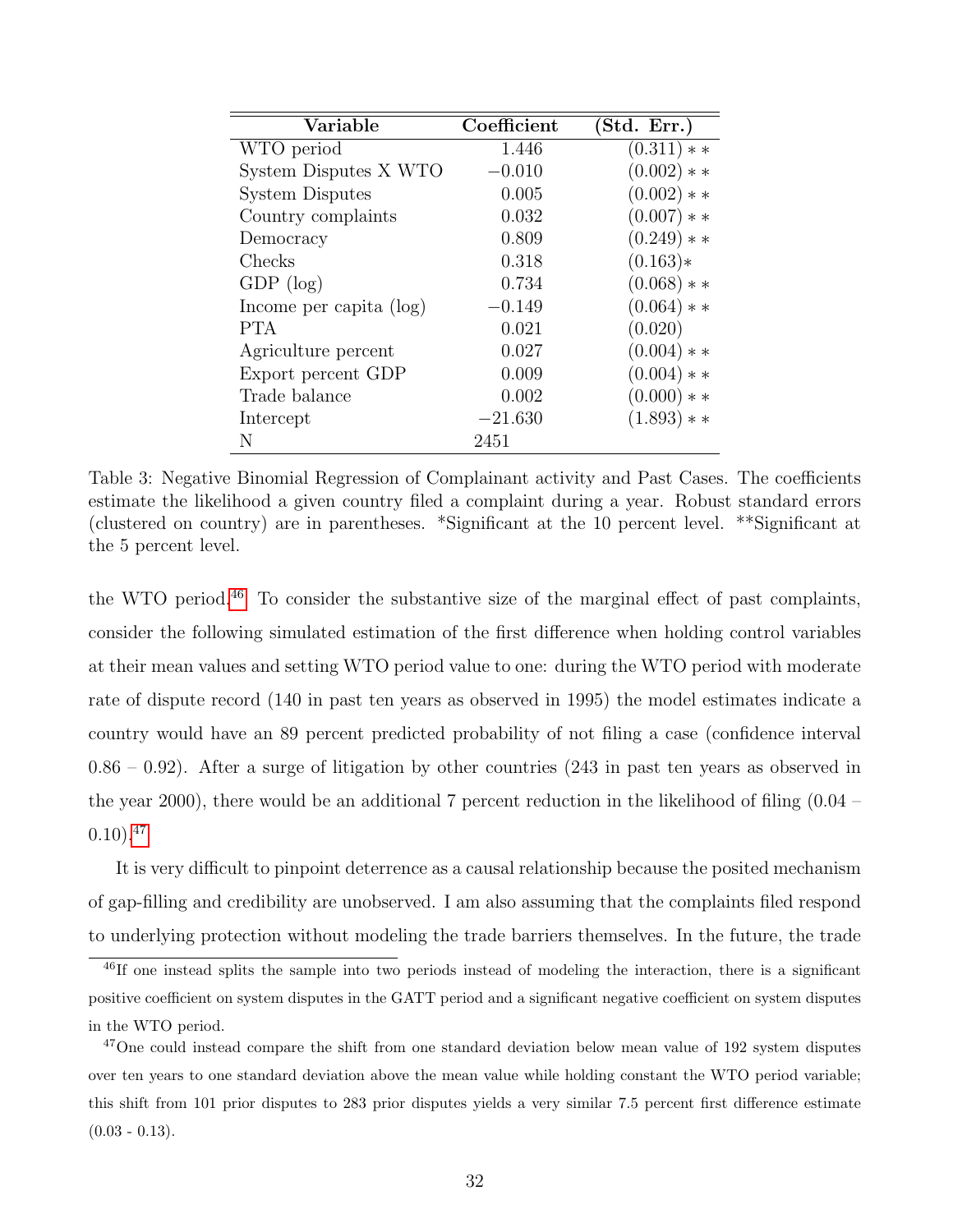barrier data updates from the first section will allow a more precise test of whether past complaints reduce the frequency of barriers and facilitate testing within a more defined scope of policies. In the analysis here, the past disputes introduce potential spurious relationship with other factors that shape overall trends in protection and enforcement actions. Nevertheless, these preliminary results follow the expected direction consistent with the evolution of the legal system. Under low levels of legalization in the GATT period, there is no evidence that past complaints reduced subsequent actions. The increase of legalization in the WTO, however, supported the emergence of deterrence. The high use of complaints in the early years of the WTO has contributed directly to the lower number of disputes in the later years.

## 6 Conclusion

This paper has shown evidence supporting the role of international institutions as a conflict resolution mechanism. I demonstrate that WTO dispute settlement is effective to bring progress to change the trade barrier. Given that politicized cases are channeled into the WTO forum, it is remarkable that the dispute system has been relatively successful to resolve trade disputes.

Yet looking at observed disputes alone would miss the broader role of the system to prevent conflict. The expanding body of jurisprudence represents a major contribution of the institution [\(Jackson, 2001,](#page-40-15) 209). As each ruling clarifies ambiguities in the agreement, it may prevent future disputes on similar matters by removing uncertainty about what policies would be in compliance with the agreement. Deterrence represents another mechanism for preventing disputes. Beyond legal rulings, plaintiff activity demonstrates that states are likely to enforce the contract and increases the credibility of the rules-based system. In this sense, each dispute continues to matter long after the original problem has been resolved.

Deterrence stretches beyond the role of legal precedent. First, by means of deterrence effects, legal actions can influence actor expectations without having to proceed to the final release of a legal ruling. Second, where legal precedent exercises its influence through subsequent legal actions, deterrence is greatest when it obviates the need for further legal actions.

The effect of adjudication to improve compliance across members and over time would be on top of the directly observed effects for specific disputes. The declining frequency of complaints over time is consistent with expectations that early cases reduce subsequent disputes through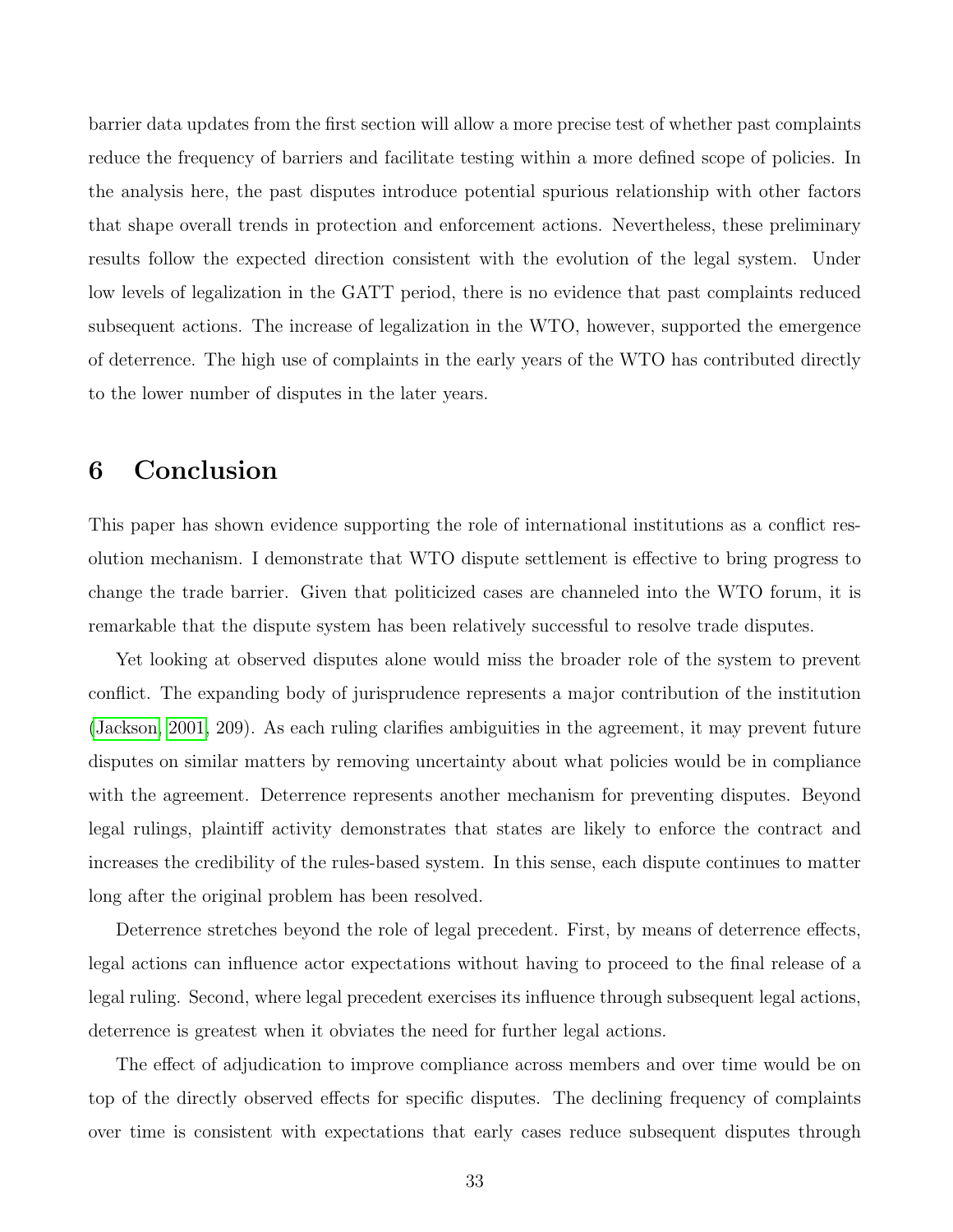clarification of the law and greater credibility of enforcement. The trend was strongest for disputes over agreements related to standards and new areas of regulation for the trade regime. The trade remedy measures that respond more to immediate economic and political pressures show little evidence of any time trend. Moreover, the variation over time demonstrates that increased legalization in the WTO dispute settlement design has supported deterrence more than the weaker legal system of the GATT. Future research should examine this puzzle with better measurement of legal precedent and factors that influence demand for both protection and enforcement.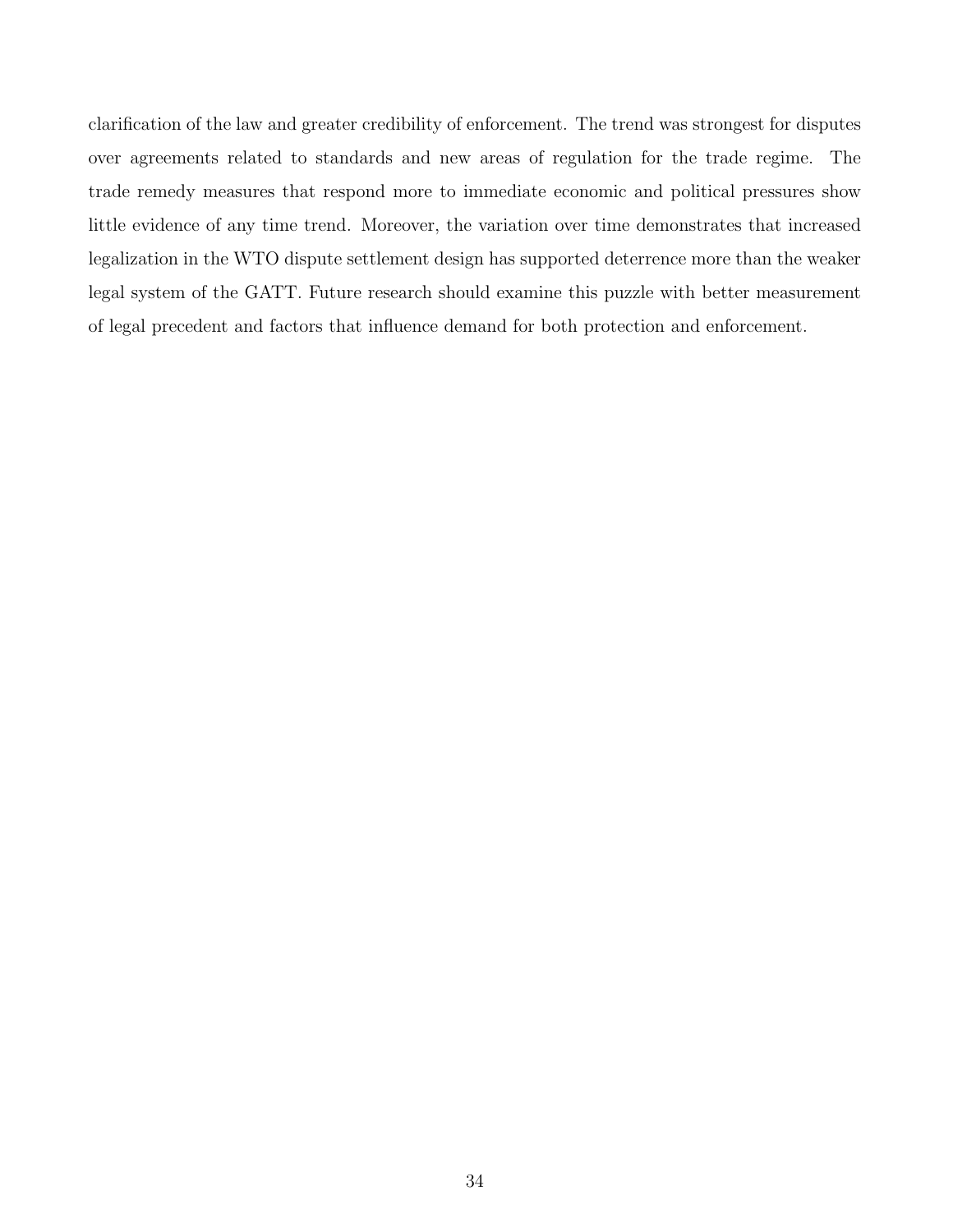## 7 Appendix

|                  | Mean Diff. | eQQ Med | eQQ Mean | eQQ Max |
|------------------|------------|---------|----------|---------|
| Contributions    | 58.9       | 64.7    | 51.2     | 11.0    |
| Section 301      | 9.4        | 0.0     | 8.3      | 0.0     |
| Production (log) | 53.9       | 95.4    | 88.6     | 91.7    |
| Exports (log)    | 81.7       | 88.3    | 73.4     | 14.1    |
| MPEN (partner)   | 77.2       | 78.9    | 16.1     | 22.0    |
| Import policy    | 60.6       | 0.0     | 62.5     | 0.0     |
| Distortion       | 19.9       | 0.0     | 17.6     | 0.0     |
| EU               | 100.0      | 0.0     | 100.0    | 100.0   |
| Japan            | 100.0      | 0.0     | 100.0    | 100.0   |
| Korea            | 100.0      | 0.0     | 100.0    | 100.0   |
| Mexico           | 100.0      | 0.0     | 100.0    | 100.0   |
| Non-OECD         | 100.0      | 0.0     | 100.0    | 100.0   |
| Duration         | 11.8       | 0.0     | 9.4      | 20.0    |
| Propensity score | 15.2       | 7.9     | 13.8     | 12.5    |

<span id="page-36-0"></span>Table 4: Percent Improvement in Covariate Balance due to Matching: Each column shows percent improvement in covariate balance in terms of mean difference, the median, mean, and maximum values of differences in empirical quantile functions. The exact restrictions on trade partners are reflected by improvements of 100.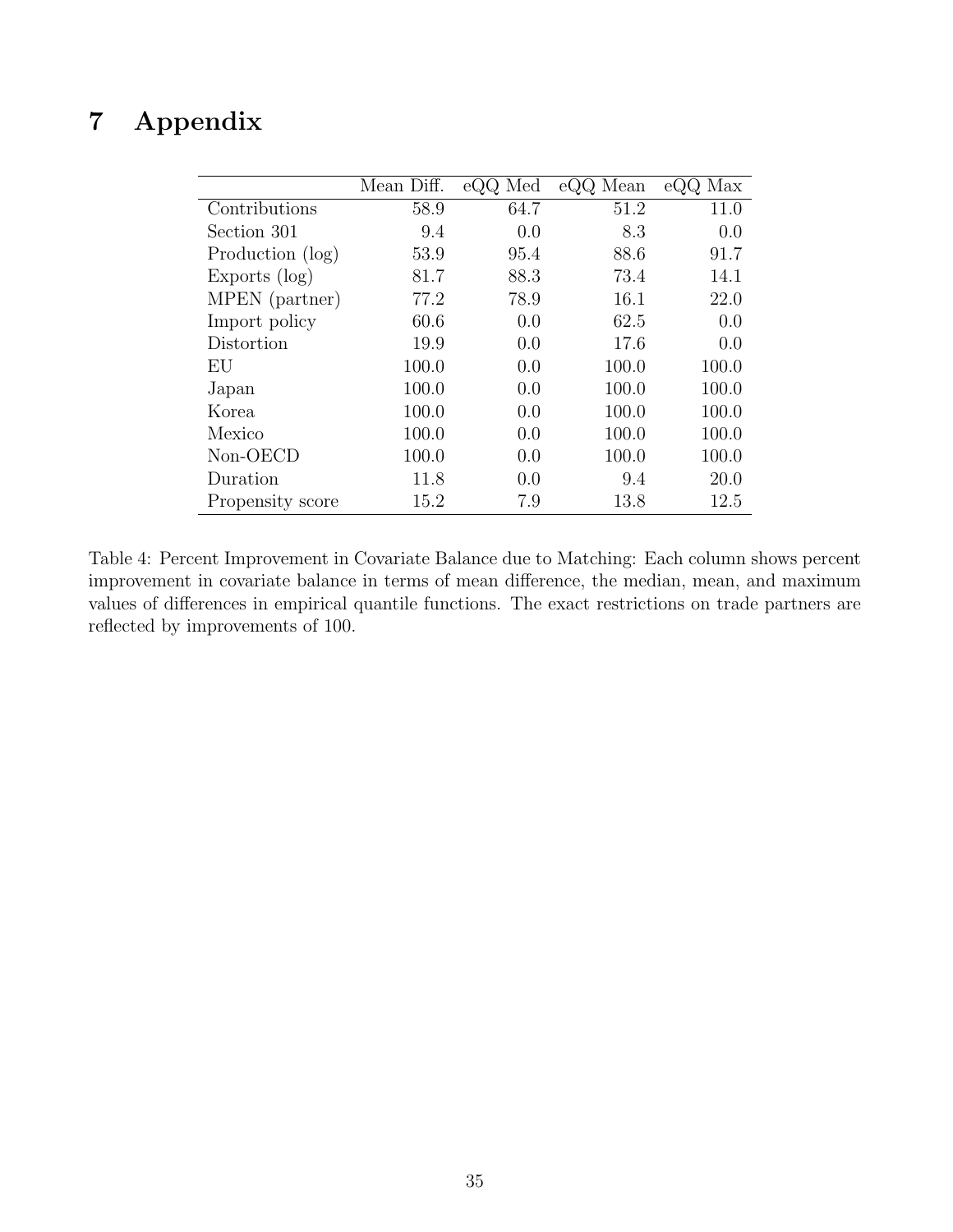| $\rm Total$                            | 402             |                          | 112                        |                   | F5799999215F |                   |                   |                |               |               |                   |               |                   | 4       | 1005          | tó                                                                                           |
|----------------------------------------|-----------------|--------------------------|----------------------------|-------------------|--------------|-------------------|-------------------|----------------|---------------|---------------|-------------------|---------------|-------------------|---------|---------------|----------------------------------------------------------------------------------------------|
| 2015                                   | $\Box$          | IJ                       | ಌ                          |                   |              |                   | $\mathbb{C}^n$    |                |               |               |                   |               |                   |         | 24            | complaints<br>number                                                                         |
| 2014                                   | $\overline{2}$  | J.                       | က                          | ಌ                 |              | ↘                 |                   |                |               |               |                   |               |                   | ⊂       | 32            | the<br>Many                                                                                  |
| 2013                                   | $\Omega$        | $\circ$                  |                            |                   |              |                   |                   |                | N             | Ľ             |                   |               |                   |         | 50            |                                                                                              |
| 2012                                   | 26              | $\circ$                  | $\overline{z}$             | S                 |              | ಌ                 | IJ                |                | ಌ             | అ             |                   |               |                   |         | 89            | greater than<br>a green ent.                                                                 |
| 2011                                   | $\infty$        |                          | 3200                       |                   | $\circ$      |                   |                   |                |               |               |                   |               |                   | ⊂       | $\frac{6}{1}$ | $s_2$                                                                                        |
| 2010                                   | $\frac{1}{5}$   | LC.                      | ಣ                          |                   |              |                   |                   |                | $\mathcal{C}$ |               |                   |               |                   | $\circ$ | 33            | agreement                                                                                    |
| 2009                                   | $\overline{14}$ | S                        |                            | L.                |              | ಌ                 |                   |                |               |               |                   |               |                   | $\circ$ | 30            | filed under the specified $WTO$                                                              |
| 2008                                   | $\frac{1}{2}$   |                          | ro ro co co                |                   |              | $\mathbf{\Omega}$ |                   |                |               |               | $\infty$          | $\sim$ $\sim$ |                   | ○       | ೫             | $\it{ach}$                                                                                   |
| 2007                                   | $\circ$         | $\overline{\phantom{0}}$ | LO                         | $\mathbf{\Omega}$ |              |                   |                   |                |               | N             |                   |               |                   |         | $^{24}$       | under                                                                                        |
| 2006                                   | $\Omega$        | $\infty$                 | $\Theta$                   |                   |              |                   | $\mathbf{\sim}$   |                |               | ಌ             |                   |               |                   |         | 45            | complants                                                                                    |
| 2005                                   | $\overline{2}$  | 4                        | $\mathfrak{a}$             |                   |              |                   | $\mathcal{C}$     |                |               |               |                   |               |                   |         | 23            |                                                                                              |
| 2004                                   | $\frac{6}{1}$   |                          | $\infty$ $\infty$ $\infty$ |                   |              | $\circ$           |                   |                |               |               |                   |               |                   | ⊂       | 34            | $\overline{c}$                                                                               |
| 2003                                   | 23              | $\circ$                  | $\mathbb{C}$               | ం                 |              | ం                 |                   |                |               |               |                   |               |                   | ⊂       | 56            | number                                                                                       |
| 2002                                   | 34              |                          |                            |                   |              |                   | $\Box$            | ↤              |               | $\mathcal{C}$ | $\circ$           |               |                   | $\circ$ | 80            | The rows show complaints                                                                     |
| 2001                                   | $\overline{01}$ | ပ                        |                            |                   |              |                   |                   |                |               |               |                   |               |                   |         | $\frac{8}{5}$ |                                                                                              |
|                                        | 23              | $\Xi$                    |                            | 520               |              | $\sim$ $\infty$   |                   |                |               |               | $\mathbf{\Omega}$ | ನ             |                   |         | 63            |                                                                                              |
|                                        | $\overline{1}$  | $\infty$                 | S                          | ం                 |              |                   | IJ                | ⇥              | LC.           |               |                   |               |                   |         | 54            |                                                                                              |
|                                        | 24              |                          |                            | S                 | ΙQ.          | L.                | $\mathbf{\Omega}$ | rC             |               |               |                   |               |                   |         | 52            |                                                                                              |
|                                        | 33              | S                        |                            | $\mathbb{C}$      | 4            | S                 | $\mathbf{\Omega}$ | $\mathbb{C}$   | LQ.           | FC            | $\mathcal{C}$     |               | $\mathbf{\Omega}$ | ಣ       | $\frac{8}{2}$ |                                                                                              |
|                                        | 25              | ಌ                        |                            | LC.               | IJ           | ಌ                 |                   |                |               |               |                   |               |                   |         | 65            |                                                                                              |
|                                        | 24              |                          |                            |                   | $\infty$     | IJ                |                   | $\mathbb{C}^1$ |               |               |                   | ಌ             |                   |         | 48            |                                                                                              |
| Agreement 1995 1996 1997 1998 1999 200 | GATT            | $\overline{AD}$          | <b>NOS</b>                 | agriculture       | TBT          | SP <sub>S</sub>   | safeguards        | licensing      | TRIPS         | TRIMS         | GATS              | customs       | ROO               | GPA     | Total         | involve more than one agreement such that the total<br>Table 5: WTO Complaints by Agreement: |

<span id="page-37-0"></span>

| Table 5: WTO Complaints by Agreement: The rows show complaints filed under the specified WTO agreement. Many complaints | involve more than one agreement such that the total number of complaints under each agreement is greater than the number of | complaints that have been assigned a dispute number by the WTO as a distinct case. Complaints filed under the Agreement on | Textiles and Clothing are not included because the agreement expired in 2005. |
|-------------------------------------------------------------------------------------------------------------------------|-----------------------------------------------------------------------------------------------------------------------------|----------------------------------------------------------------------------------------------------------------------------|-------------------------------------------------------------------------------|
|                                                                                                                         |                                                                                                                             |                                                                                                                            |                                                                               |
|                                                                                                                         |                                                                                                                             |                                                                                                                            |                                                                               |
|                                                                                                                         |                                                                                                                             |                                                                                                                            |                                                                               |
|                                                                                                                         |                                                                                                                             |                                                                                                                            |                                                                               |
|                                                                                                                         |                                                                                                                             |                                                                                                                            |                                                                               |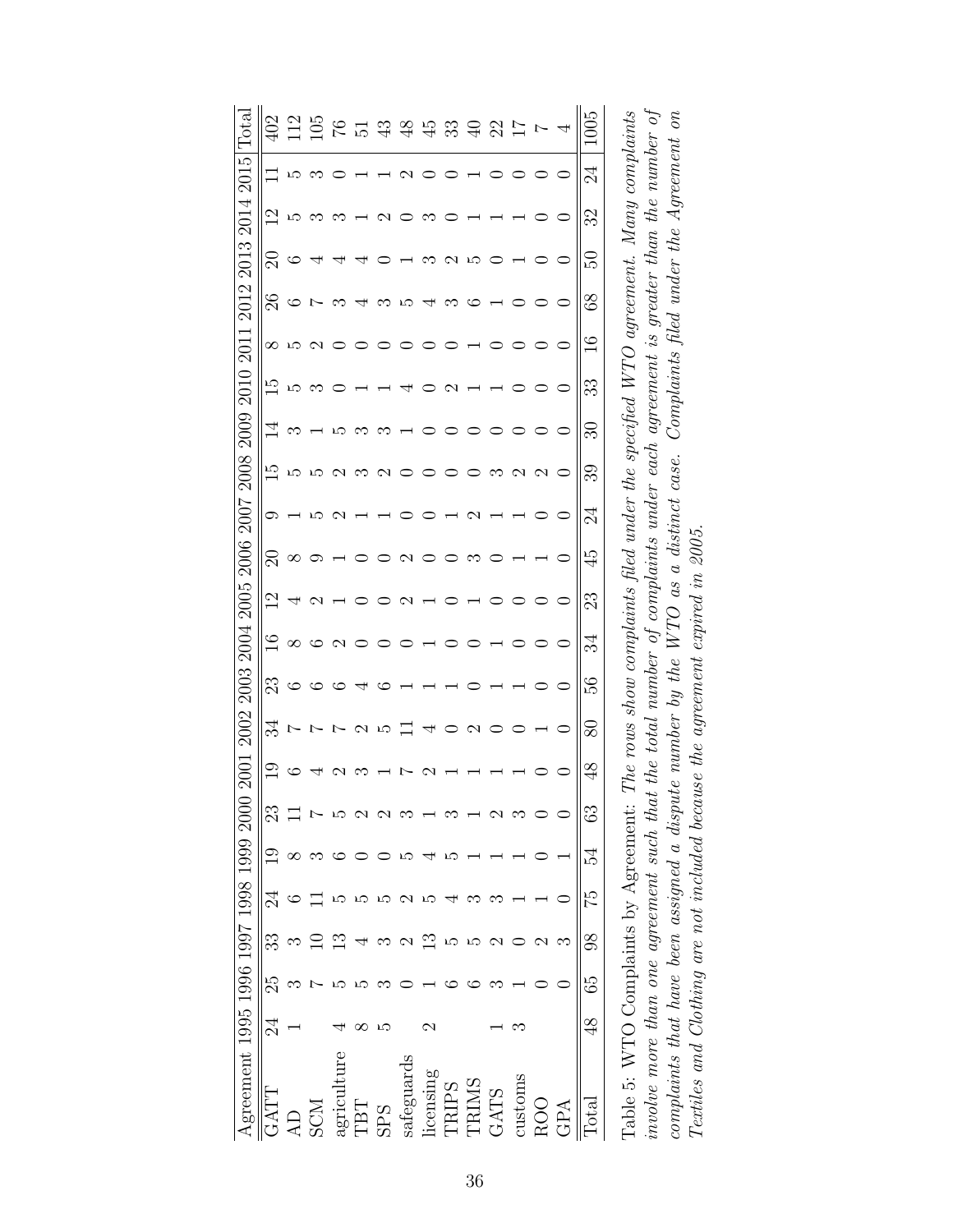## References

- <span id="page-38-8"></span>Allee, Todd and Paul Huth. 2006. "Legitimizing Dispute Settlement: International Legal Rulings as Domestic Political Cover." American Political Science Review 100:219–234.
- <span id="page-38-10"></span>Bayard, Thomas and Kimberly Ann Elliott. 1994. *Reciprocity and Retaliation in U.S. Trade* Policy. Washington, DC: Institute for International Economics.
- <span id="page-38-5"></span>Bechtel, Michael M. and Thomas Sattler. 2015. "What Is Litigation in the World Trade Organization Worth?" International Organization 69:375–403.
- <span id="page-38-12"></span>Blonigen, Bruce and Chad Bown. 2003. "Antidumping and Retaliation Threats." Journal of International Economics 60:249–273.
- <span id="page-38-2"></span>Bown, Chad. 2004. "On the Economic Success of GATT/WTO Dispute Settlement." The Review of Economics and Statistics 86:811–823.
- <span id="page-38-6"></span>Bown, Chad. 2005. "Participation in WTO Dispute Settlement: Complainants, Interested Parties and Free Riders." World Bank Economic Review 19:287–310.
- <span id="page-38-14"></span>Bown, Chad. 2009a. The Global Resort to antidumping, safeguards, and other trade remedies amidst the economic crisis. Policy Research Working Paper No. 5051. The World Bank Washington, D.C.: .
- <span id="page-38-3"></span>Bown, Chad. 2009b. Self-Enforcing Trade: Developing Countries and WTO Dispute Settlement. Washington, D.C.: Brookings.
- <span id="page-38-9"></span>Brewster, Rachel. 2006. "Rule-Based Dispute Resolution in International Trade Law." Virginia Law Review 92:251–288.
- <span id="page-38-13"></span>Brownlie, Ian. 1990. *Principles of Public International Law*. Fourth edition ed. Oxford: Oxford University Press.
- <span id="page-38-7"></span>Busch, Marc. 2000. "Democracy, Consultation, and the Paneling of Disputes Under GATT." Journal of Conflict Resolution 44:425–446.
- <span id="page-38-1"></span>Busch, Marc. 2007. "Overlapping Institutions, Forum Shopping, and Dispute Settlement in International Trade." International Organization 61:735–761.
- <span id="page-38-0"></span>Busch, Marc and Eric Reinhardt. 2002. "Testing International Trade Law: Empirical Studies of GATT/WTO Dispute Settlement." In The Political Economy of International Trade Law: Essays in Honor of Robert E. Hudec, ed. Daniel Kennedy and James Southwick. Cambridge: Cambridge University Press pp. 457–481.
- <span id="page-38-4"></span>Busch, Marc and Eric Reinhardt. 2003. "Developing Countries and GATT/WTO Dispute Settlement." *Journal of World Trade* 37.
- <span id="page-38-11"></span>Busch, Marc and Eric Reinhardt. 2006. "Three's a Crowd: Third Parties and WTO Dispute Settlement." World Politics 58:446–477.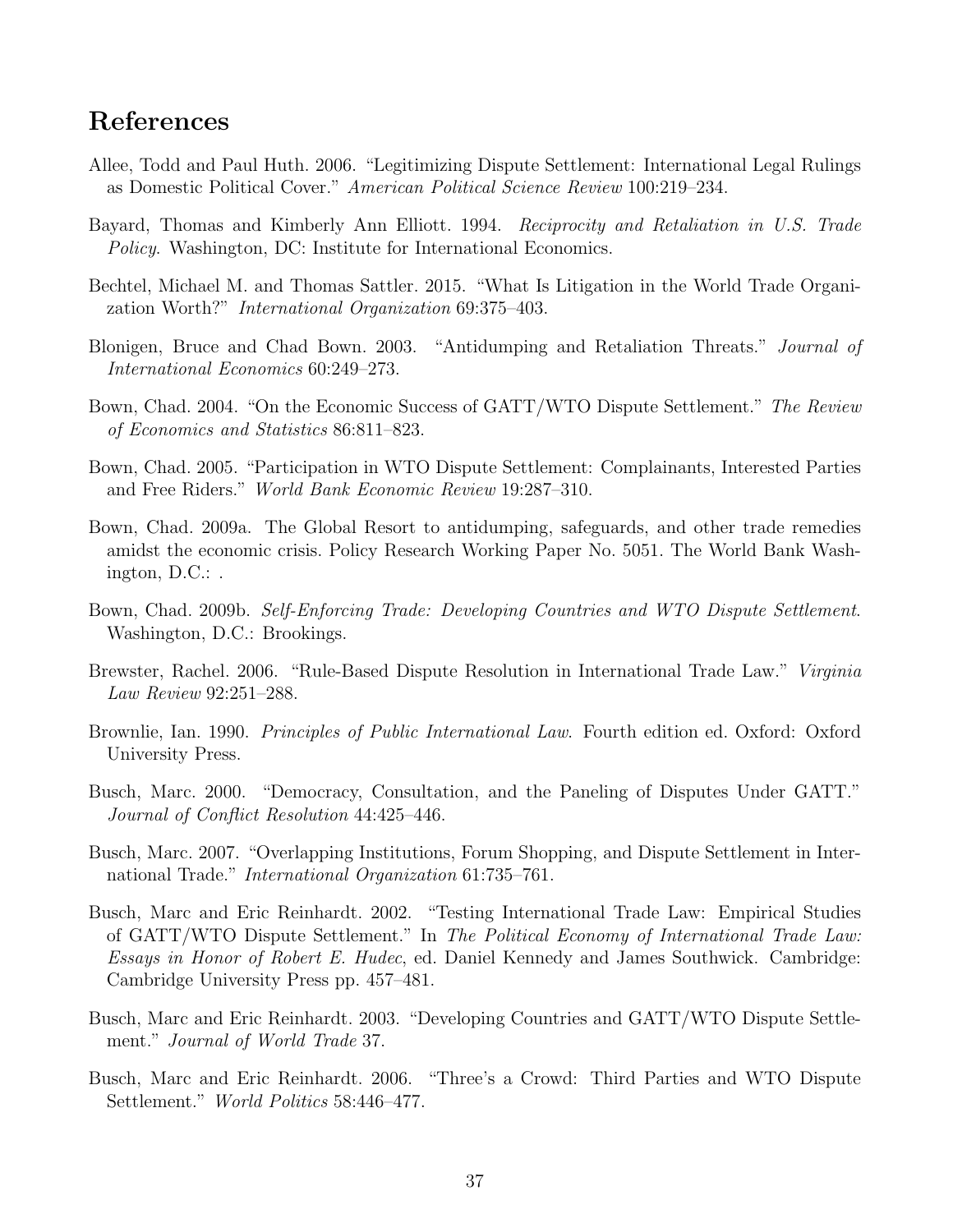- <span id="page-39-10"></span>Busch, Marc, Eric Reinhardt and Greg Shaffer. 2009. "Does Legal Capacity Matter? A Survey of WTO Members." World Trade Review 8:559–577.
- <span id="page-39-0"></span>Busch, Marc and Krzysztof Pelc. 2010. "The Politics of Judicial Economy at the World Trade Organization." International Organization 64:257–279.
- <span id="page-39-3"></span>Chaudoin, Stephen, Jeffrey Kucik and Krzysztof Pelc. 2016. "Do WTO Disputes Actually Increase Trade?" International Studies Quarterly.
- <span id="page-39-13"></span>Chayes, Abram and Antonia Handler Chayes. 1993. "On Compliance." International Organization 47:175–205.
- <span id="page-39-15"></span>Che, Yeon-Koo and Jong Goo Yi. 1993. "The Role of Precedents in Repeated Litigation." Journal of Law, Economics, and Organization 9:399–424.
- <span id="page-39-14"></span>Cooter, Robert and Daniel Rubinfeld. 1989. "Economic Analysis of Legal Disputes and Their Resolution." Journal of Economic Literature 27:1067–1097.
- <span id="page-39-7"></span>Cooter, Robert, Stephen Marks and Robert Mnookin. 1982. "Bargaining in the Shadow of the Law: A Testable Model of Strategic Behavior." Journal of Legal Studies 11:225–251.
- <span id="page-39-1"></span>Davey, William. 2005. "The WTO Dispute Settlement System: The First Ten Years." Journal of International Economic Law 8:17–50.
- <span id="page-39-12"></span>Davis, Christina. 2004. "International Institutions and Issue Linkage: Building Support for Agricultural Trade." The American Political Science Review 98:153–169.
- <span id="page-39-5"></span>Davis, Christina L. 2012a. *Why Adjudicate? Enforcing Trade Rules in the WTO*. Princeton, NJ: Princeton University Press.
- <span id="page-39-16"></span>Davis, Christina L. 2012b. Why Adjudicate? Enforcing Trade Rules in the WTO. Princeton, NJ: Princeton University Press.
- <span id="page-39-11"></span>Davis, Christina and Sarah Blodgett Bermeo. 2009. "Who Files? Developing Country Participation in WTO Adjudication." *Journal of Politics* 71:1033-1049.
- <span id="page-39-9"></span>Davis, Christina title = Food Fights Over Free Trade: How International Institutions Promote Agricultural Trade Liberalization, publisher = Princeton University Press year = 2003 address = Princeton. N.d.
- <span id="page-39-2"></span>Davis, Christina and Yuki Shirato. 2007. "Firms, Governments, and WTO Adjudication: Japan's Selection of WTO Disputes." *World Politics* 59:274–313.
- <span id="page-39-4"></span>Downs, George, David Rocke and Peter Barsoom. 1996. "Is the Good News about Compliance Good News about Cooperation?" International Organization 50:379–406.
- <span id="page-39-8"></span>Farber, Henry and Michelle White. 1994. "A Comparison of Formal and Informal Dispute Resolution in Medical Malpractice." The Journal of Legal Studies 23:777–806.
- <span id="page-39-6"></span>Fearon, James. 1995. "Rationalist Explanations for War." *International Organization* 49:379–414.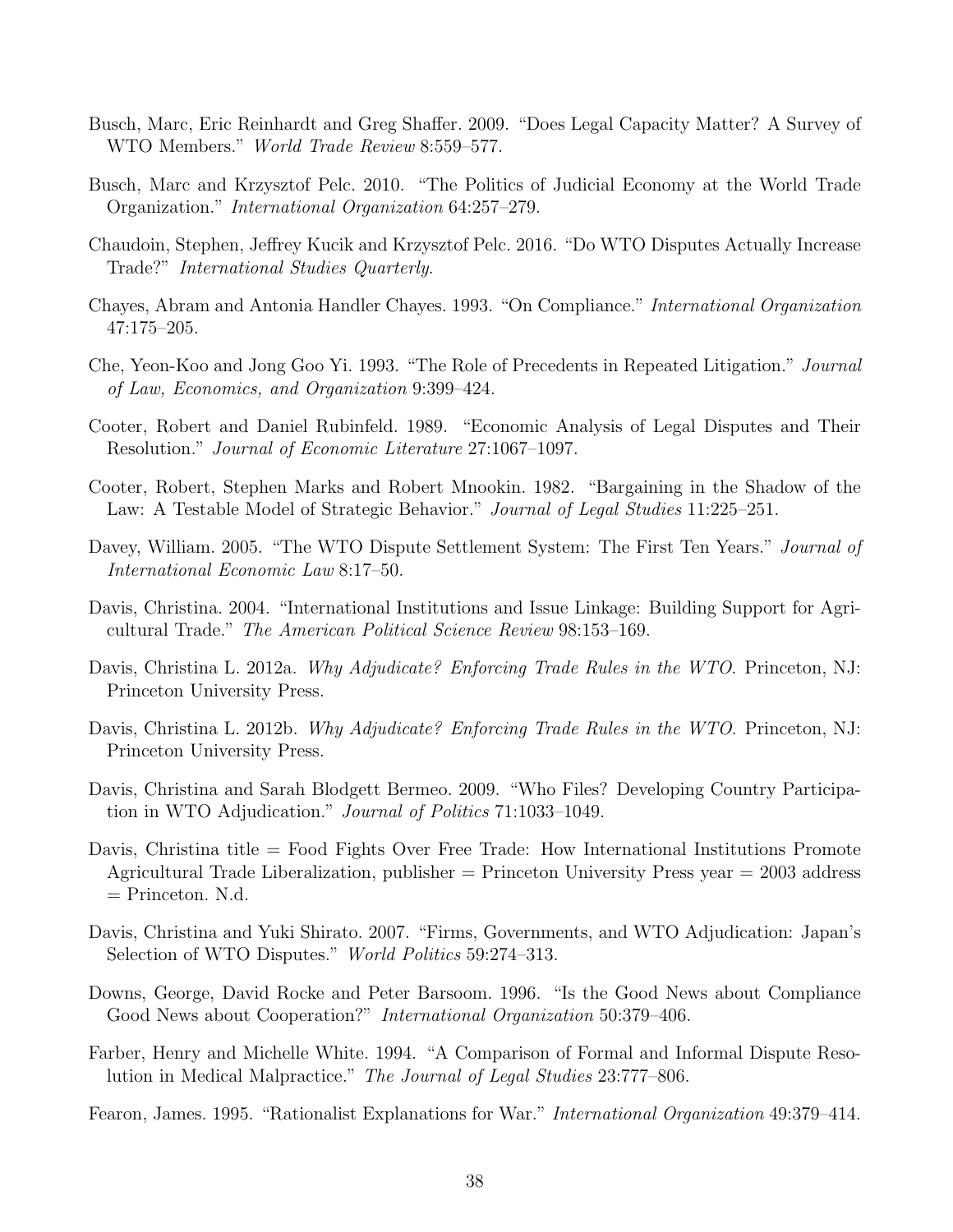- <span id="page-40-4"></span>Franck, Thomas. 1990. *The Power of Legitimacy Among Nations*. Oxford: Oxford University Press.
- <span id="page-40-5"></span>Gaubatz, Kurt. 1996. "Democratic States and Commitment in International Relations." International Organization 50:109–139.
- <span id="page-40-9"></span>Goldstein, Judith and Richard Steinberg. 2009. The Politics of Global Regulation. Princeton, NJ: Princeton University Press Chapter Regulatory Shift: The Rise of Judicial Liberalization at the WTO, pp. 211–241.
- <span id="page-40-10"></span>Grossman, Gene M. and Elhanan Helpman. 1994. "Protection for Sale." The American Economic Review 84:833–850.
- <span id="page-40-1"></span>Guzman, Andrew and Beth Simmons. 2002. "To Settle or Empanel? An Empirical Analysis of Litigation and Settlement at the World Trade Organization." Journal of Legal Studies 31:205– 235.
- <span id="page-40-14"></span>Guzman, Andrew and Beth Simmons. 2005. "Power Plays and Capacity Constraints: The Selection of Defendants in WTO Disputes." Journal of Legal Studies 34:557–598.
- <span id="page-40-11"></span>Hansen, Wendy and Jeffrey Drope. 2004. "Purchasing Protection? The Effect of Political Spending on U.S. Trade Policy." Political Research Quarterly 57.
- <span id="page-40-6"></span>Helfer, Laurence R. and Erik Voeten. 2014. "International Courts as Agents of Legal Change: Evidence from LGBT Rights in Europe." International Organization 68:77–110.
- <span id="page-40-12"></span>Ho, Daniel, Kosuke Imai, Gary King and Elizabeth Stuart. 2007. "Matching as Nonparametric Preprocessing for Reducing Model Dependence in Parametric Causal Inference." Political Analysis 15:199–236.
- <span id="page-40-3"></span>Horn, Henrik, Petros Mavroidis and Hakan Nordstrom. 1999. "Is the Use of the WTO Dispute Settlement System Biased?" Center for Economic Policy Research Discussion Paper 2340.
- <span id="page-40-0"></span>Hudec, Robert. 1993. Enforcing International Trade Law: The Evolution of the Modern GATT Legal System. Salem, NH: Butterworth.
- <span id="page-40-8"></span>Hudec, Robert. 2002. "The Adequacy of WTO Dispute Settlement Remedies: A Developing Country Perspective." In Development, Trade, and the WTO, ed. Bernard Hoekman, Aaditya Mattoo and Philip English. Washington, D.C.: The World Bank pp. 81–91.
- <span id="page-40-2"></span>Iida, Keisuke. 2004. "Is WTO Dispute Settlement Effective?" Global Governance 10:207–225.
- <span id="page-40-13"></span>Jackson, John. 2000. The Jurisprudence of GATT and the WTO. Cambridge: Cambridge University Press.
- <span id="page-40-15"></span>Jackson, John. 2001. "The Role and Effectiveness of the WTO Dispute Settlement Mechanism." Brookings Trade Forum 2000.
- <span id="page-40-7"></span>Jackson, John H. 1997. The World Trading System: Law and Policy of International Economic Relations. Second ed. Cambridge: The MIT Press.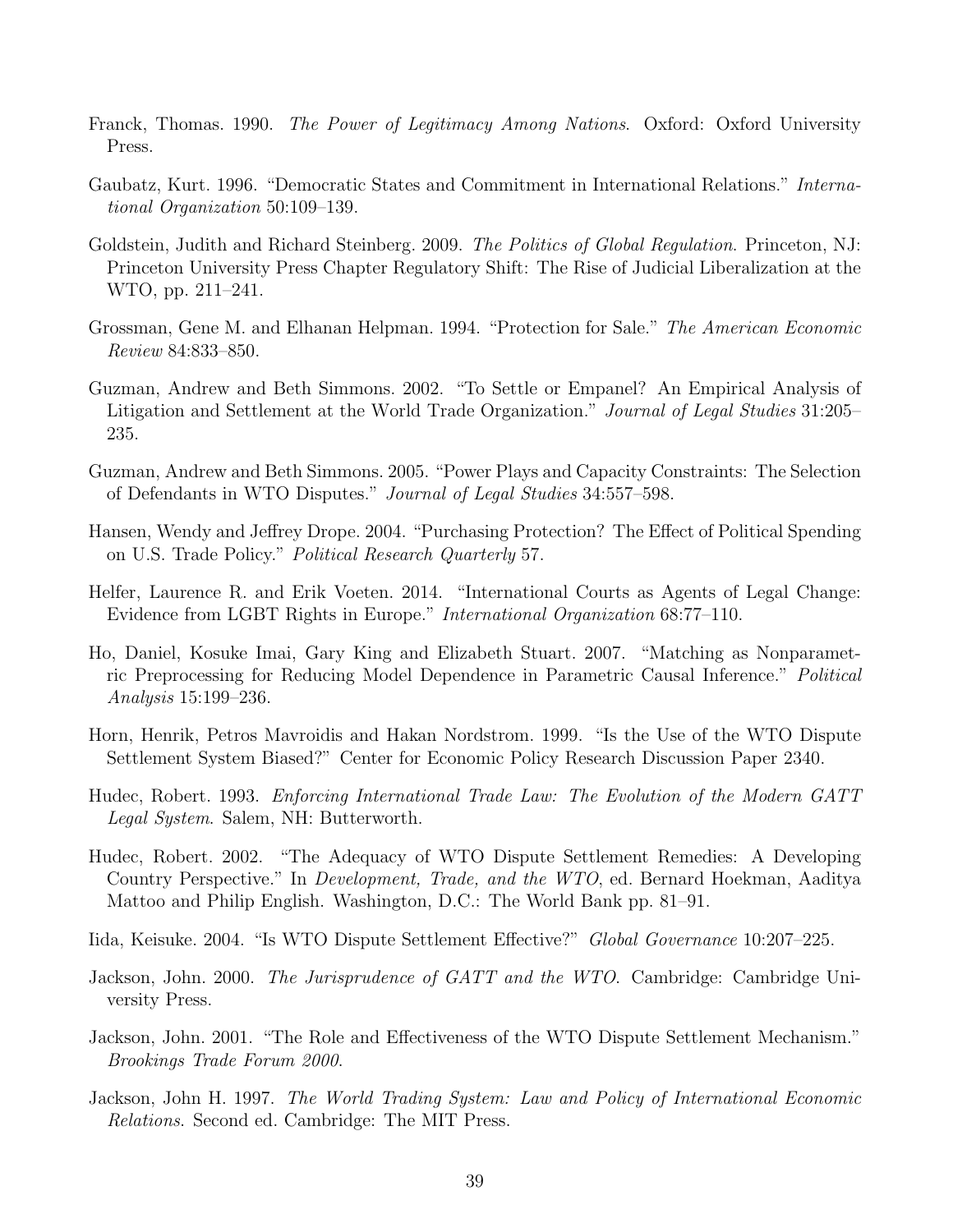- <span id="page-41-3"></span>Johnston, Alastair Iain. 2001. "Treating International Institutions as Social Environments." International Studies Quarterly 45:487–515.
- <span id="page-41-1"></span>Kim, Moonhawk. 2016. "Enduring trade disputes: Disguised protectionism and duration and recurrence of international trade disputes." The Review of International Organizations 11:283– 310.
- <span id="page-41-16"></span>Knetter, Michael M and Thomas J Prusa. 2003. "Macroeconomic Factors and Antidumping Filings: Evidence from Four Countries." Journal of International Economics 61:1–17.
- <span id="page-41-4"></span>Kovenock, Dan and Marie Thursby. 1992. "GATT, Dispute Settlement and Cooperation." Economics and Politics 4:151–70.
- <span id="page-41-11"></span>Kucik, Jeffrey and Krzysztof J. Pelc. 2016. "Do International Rulings Have Spillover Effects?: The View from Financial Markets." World Politics 68:713–751.
- <span id="page-41-8"></span>Lawrence, Robert. 2003. Crimes and Punishments? Retaliation Under the WTO. Washington DC: Institute for International Economics.
- <span id="page-41-7"></span>Leventoglu, Bahar and Ahmer Tarar. 2005. "Prenegotiation Public Commitment in Domestic and International Bargaining." American Political Science Review 99:419–433.
- <span id="page-41-12"></span>Maggi, Giovanni and Robert W. Staiger. 2011. "The Role of Dispute Settlement Procedures in International Trade Agreements." Quarterly Journal of Economics 126:475–515.
- <span id="page-41-2"></span>Mearsheimer, John. 1994/5. "The False Promise of International Institutions." International Security 19:5–49.
- <span id="page-41-5"></span>Morrow, James. 1994. "The Forms of International Cooperation." *International Organization* 48:387–423.
- <span id="page-41-14"></span>Palmeter, David and Petros Mavroidis. 2004. Dispute Settlement in the World Trade Organization. second ed. Cambridge: Cambridge University Press.
- <span id="page-41-0"></span>Pelc, Krzysztof. 2014. "The Politics of Precedent in International Law: A Social Network Application." American Political Science Review 108:547–564.
- <span id="page-41-9"></span>Posner, Richard. 1972. "The Behavior of Administrative Agencies." *The Journal of Legal Studies* 1:305–347.
- <span id="page-41-15"></span>Priest, George. 1977. "The Common Law Process and the Selection of Efficient Rules." Journal of Legal Studies 6:65–82.
- <span id="page-41-13"></span>Putnam, Robert. 1988. "Diplomacy and Domestic Politics: the Logic of Two-level Games." International Organization 42:427460.
- <span id="page-41-6"></span>Raustiala, Kal and Anne-Marie Slaughter. 2002. The Handbook of International Relations. Sage Publications Chapter International Law, International Relations and Compliance.
- <span id="page-41-10"></span>Rubin, Donald. 1973. "The Use of Matched Sampling and Regression Adjustment to Remove Bias in Observational Studies." Biometrics 29:185–203.